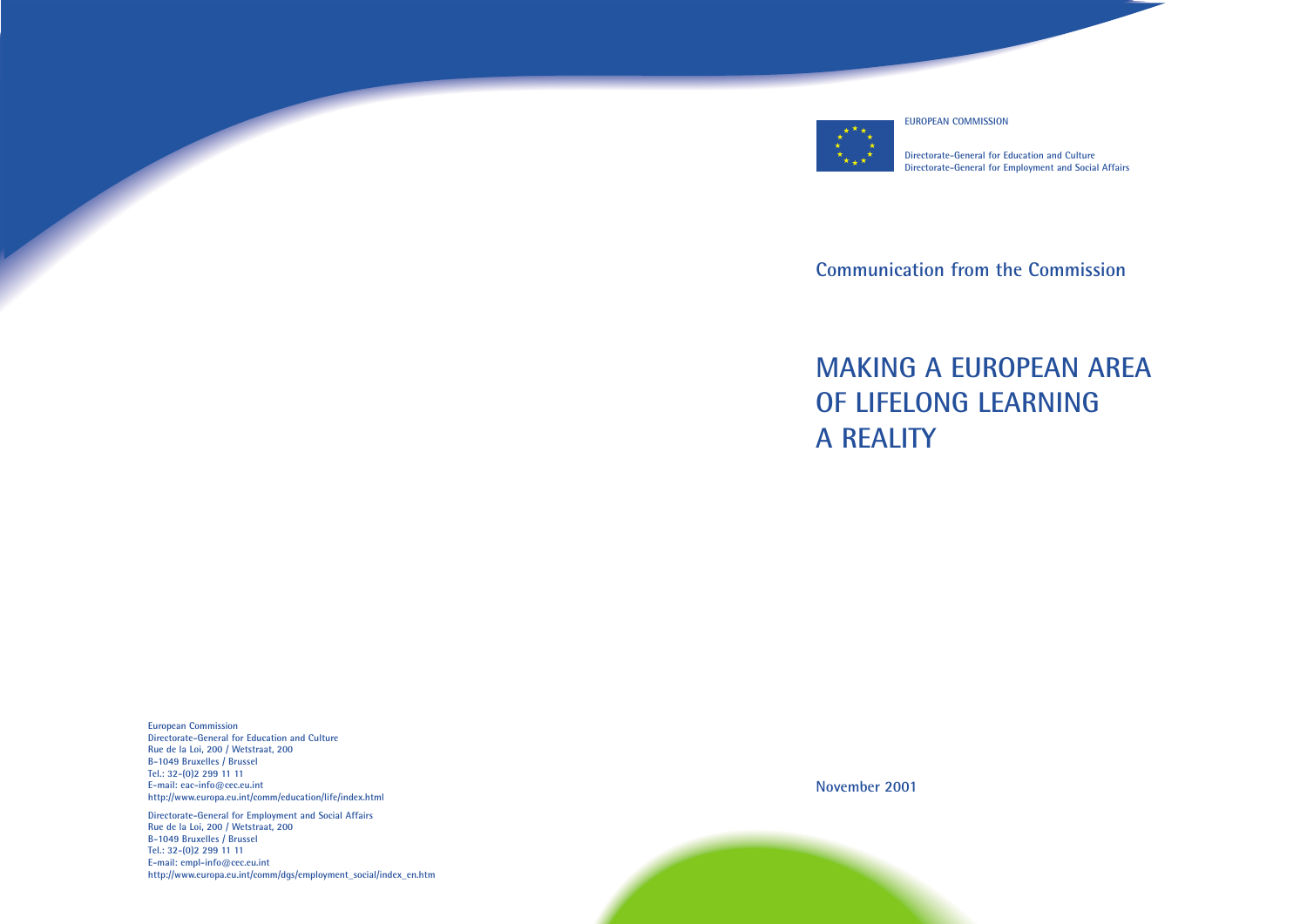

Brussels, 21.11.01 COM(2001) 678 final

## COMMUNICATION FROM THE COMMISSION

Making a European Area of Lifelong Learning a Reality

*a:When planning for a year, plant corn. When planning for a decade, plant trees. When planning for life, train and educate people.* "Chinese proverb: Guanzi (c. 645BC)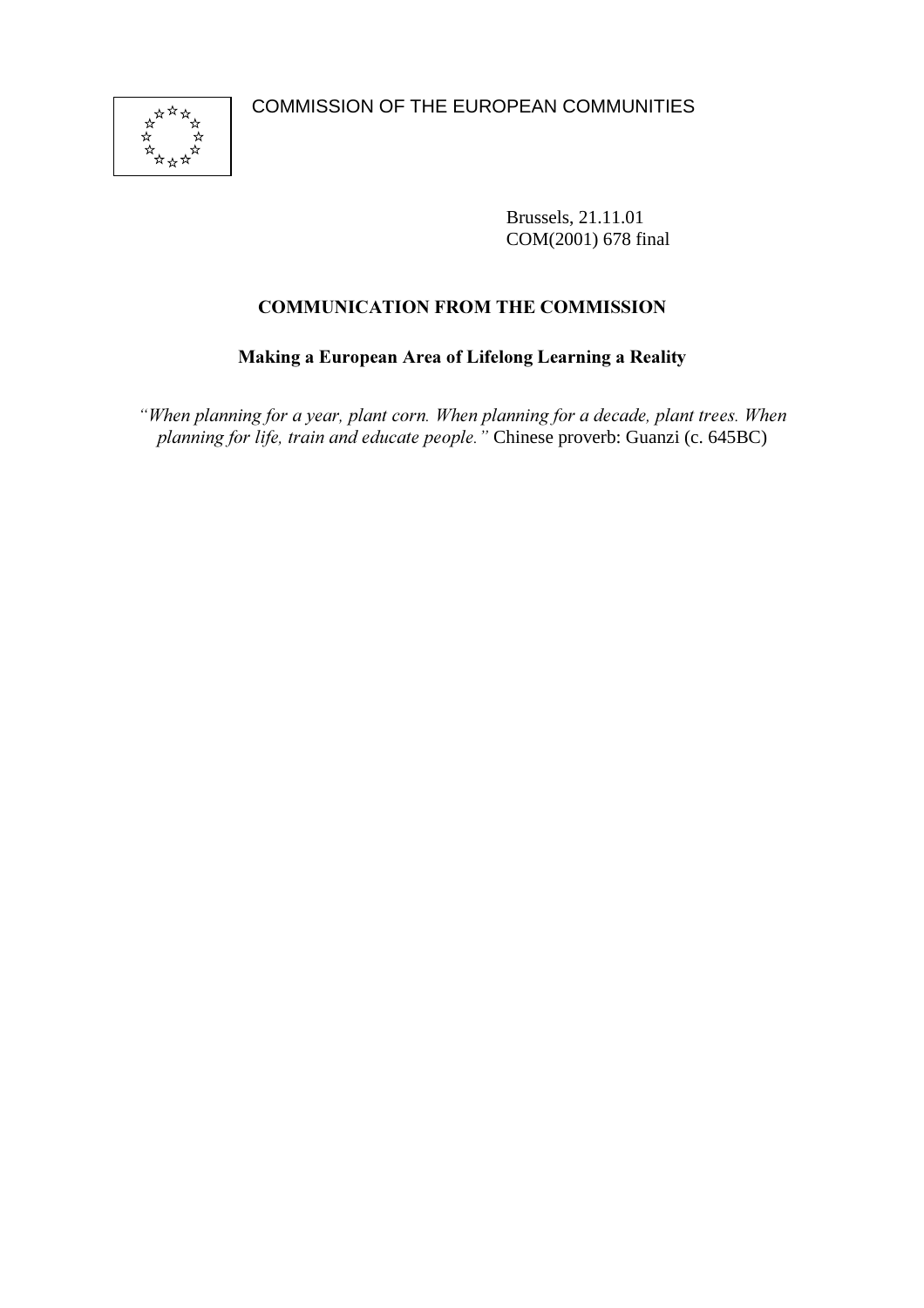| 1.               |  |  |
|------------------|--|--|
| 1.1.             |  |  |
| 1.2.             |  |  |
| 1.3.             |  |  |
| 1.4.             |  |  |
| 1.5.             |  |  |
| 2.               |  |  |
| 3.               |  |  |
| 3.1.             |  |  |
| 3.2.             |  |  |
| 3.3.             |  |  |
| 3.4.             |  |  |
| 3.5.             |  |  |
| 3.6.             |  |  |
| $\overline{4}$ . |  |  |
| 4.1.             |  |  |
| 4.2.             |  |  |
| 4.3.             |  |  |
| 4.4.             |  |  |
| 5.               |  |  |
| Annexes          |  |  |

- Annex 1 Proposals in relation to research and evaluation
- Annex  $2 Glossary$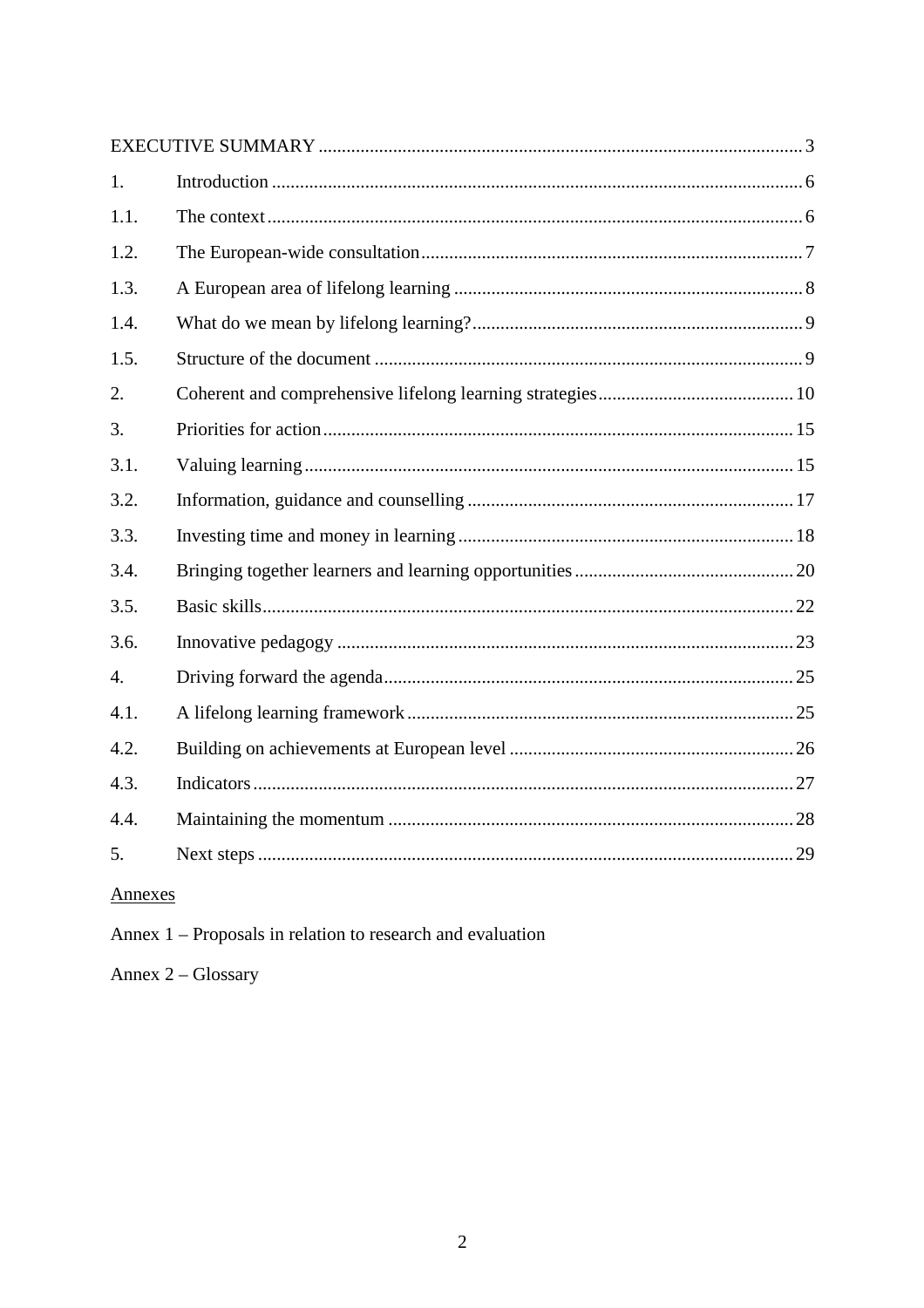## **EXECUTIVE SUMMARY**

The Feira European Council in June 2000 asked the Member States, the Council and the Commission, within their areas of competence, to "identify coherent strategies and practical measures with a view to fostering lifelong learning for all". This mandate confirms lifelong learning as a key element of the strategy, devised at Lisbon, to make Europe the most competitive and dynamic knowledge-based society in the world.

People are at the heart of this Communication. Over 12,000 citizens contributed to the consultation which was initiated by the Commission's Memorandum on Lifelong Learning, issued in November of last year. The feedback highlighted only too clearly the enormity of the challenges ahead. Economic and social changes associated with the transition to a knowledge-based society present the European Union and its citizens with both benefits – in terms of increased opportunities for communication, travel and employment, and risks – not least relating to higher levels of inequality and social exclusion. The scale of such changes calls for a radical new approach to education and training. Moreover, the current uncertain economic climate places renewed emphasis and importance on lifelong learning. Traditional policies and institutions are increasingly ill-equipped to empower citizens for actively dealing with the consequences of globalisation, demographic change, digital technology and environmental damage. Yet people, their knowledge and competences are the key to Europe's future.

## A European area of lifelong learning

This Communication contributes to the establishment of a European area of lifelong learning, the aims of which are both to empower citizens to move freely between learning settings, jobs, regions and countries, making the most of their knowledge and competences, and to meet the goals and ambitions of the European Union and the candidate countries to be more prosperous, inclusive, tolerant and democratic.

This development will be facilitated by bringing together within a lifelong learning framework education and training, and important elements of existing European level processes, strategies and plans concerned with youth, employment, social inclusion, and research policy. This does not imply a new process, nor can it involve the harmonisation of laws and regulations. Rather, it calls for more coherent and economical use of existing instruments and resources, including through the use of the open method of coordination. In order to achieve the Lisbon aim of a knowledgebased society, close links will be established between the European area of lifelong learning and the European research area, particularly with a view to raising the interest of young people in science and technology careers.

#### What is lifelong learning?

Responses to the consultation on the Memorandum called for a broad definition of lifelong learning that is not limited to a purely economic outlook or just to learning for adults. In addition to the emphasis it places on learning from pre-school to postretirement, lifelong learning should encompass the whole spectrum of formal, nonformal and informal learning. The consultation also highlighted the objectives of learning, including active citizenship, personal fulfilment and social inclusion, as well as employment-related aspects. The principles which underpin lifelong learning and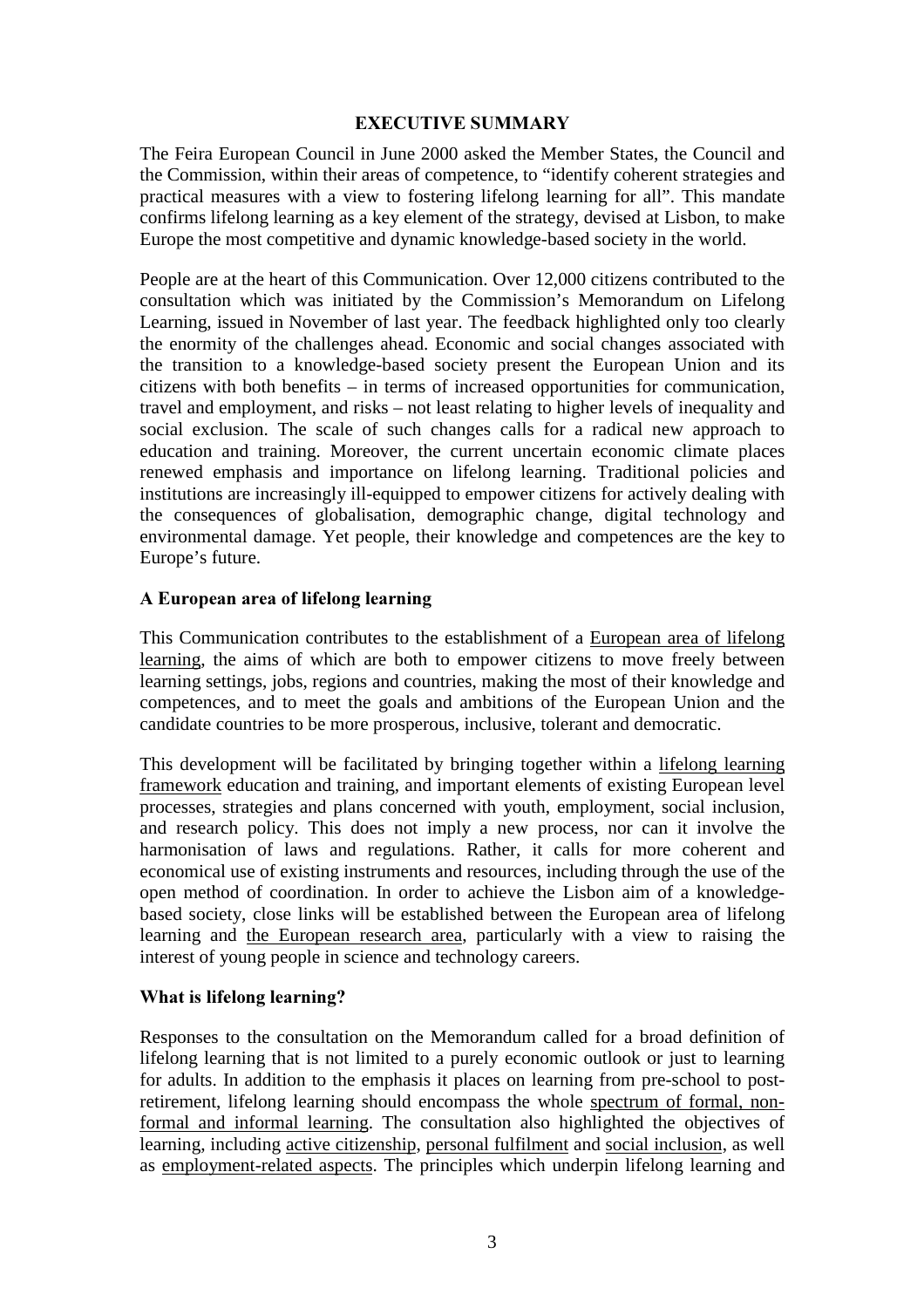guide its effective implementation emphasise the centrality of the learner, the importance of equal opportunities and the quality and relevance of learning opportunities.

## Coherent and comprehensive lifelong learning strategies

Member States agreed at the Feira European Council, and in the context of the European Employment Strategy, to develop and implement coherent and comprehensive strategies for lifelong learning. The building blocks of such strategies are set out here in order to assist Member States and actors at all levels. The implication of the building blocks is a gradual integration of formal learning environments with a view to making quality learning opportunities accessible for all, on an ongoing basis. The clear message is that traditional systems must be transformed to become much more open and flexible, so that learners can have individual learning pathways, suitable to their needs and interests, and thus genuinely take advantage of equal opportunities throughout their lives. The building blocks are consistent with the lifelong learning assessment criteria used in the Joint Employment Report 2001.

A partnership approach is stipulated as the first building block. All relevant actors, in and outside the formal systems, must collaborate for strategies to work 'on the ground'. Gaining insight into the needs of the learner, or the potential learner, along with learning needs of organisations, communities, wider society and the labour market is the next step. Adequate resourcing, in terms of financing and the effective and transparent allocation of resources, can then be addressed. The analysis then proceeds to how to match learning opportunities to learners' needs and interests and how to facilitate access by developing the supply side to enable learning by anyone, anywhere, at any time. There is a clear need here for the formal sector to recognise and value non-formal and informal learning. Creating a culture of learning depends ultimately on increasing learning opportunities, raising participation levels and stimulating demand for learning. Finally, mechanisms for quality assurance, evaluation and monitoring are suggested, with a view to striving for excellence on an ongoing basis.

## Priorities for action

Action is proposed which builds on the European dimension to lifelong learning, while also supporting strategies at all levels. The priorities are presented under the six key messages, which were the basis of, and endorsed by, the European-wide consultation.

A comprehensive new European approach to valuing learning is seen as a prerequisite for the area of lifelong learning, building on the existing right of free movement within the EU. Proposals focus on the identification, assessment and recognition of non-formal and informal learning as well as on the transfer and mutual recognition of formal certificates and diplomas. Information, guidance and counselling is addressed mainly at European level, with proposals that aim at facilitating access to learning through the availability of quality guidance services.

Investing time and money in learning, particularly in the context of the call for Member States to raise overall levels of investment in education and training in the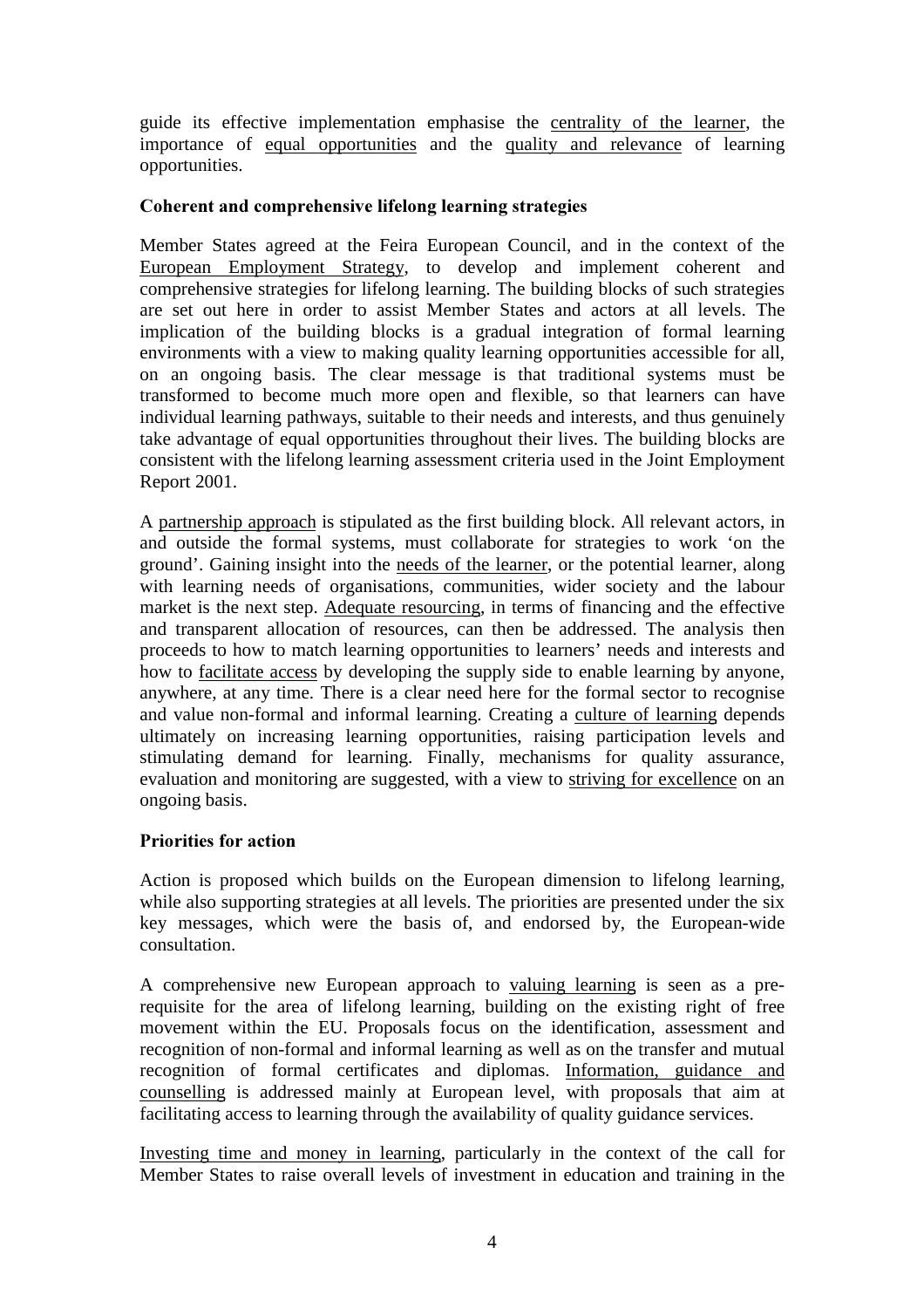Lisbon conclusions and in the European Employment Strategy, is a condition of bringing about the kind of fundamental changes which lifelong learning implies. There are no easy solutions to how this is to be achieved. Increased investment and targeted funding are called for, along with mechanisms for increasing private investment. Proposals to encourage and support learning communities, cities and regions as well as enabling workplaces to become learning organisations are seen as key ways to bring learning and learners closer together. Importance is also attached to the development of local learning centres.

Complementing the work initiated at Lisbon and Stockholm on the 'new' basic skills, proposals are developed to ensure that the foundations of lifelong learning are accessible to all citizens, at all stages of their lives and not just within compulsory education. Finally, proposals for innovative pedagogy address the shift in emphasis from knowledge acquisition to competence development, and the new roles for teachers and learners that this implies.

## Driving forward the agenda

All actors are invited to work in partnership to drive forward the agenda: the Commission and the other European Institutions, the Member States, the EEA and candidate countries, the social partners, NGOs and international organisations (e.g. the Council of Europe, OECD, UNESCO). Implementation will be through existing processes, programmes and instruments, taken forward within the framework of lifelong learning. This framework will support the exchange of good practice and experience and thus the identification of shared problems, ideas and priorities. To facilitate this, the Commission will develop a database on good practice, information and experience concerning lifelong learning at all levels.

The Follow-up to the Report on the Concrete Objectives of Education and Training Systems will be one of the main means for cooperation in this field, while the European Employment Strategy will continue to focus on the employment-related aspects of lifelong learning. The Community programmes – Socrates, Leonardo da Vinci and Youth – will be strengthened in the light of this Communication. Increasing the potential of the European Social Fund (ESF) and the ESF Community Initiative EQUAL to support implementation will also be examined.

Progress will be measured and monitored through the use of a limited number of indicators – those in existence or development, as well as a small number of new indicators. Implementation will also be overseen by networks and structures: those already established, for example, as part of the consultation process, and a high level group of representatives of Ministries bearing the main responsibility for lifelong learning. This group will help to ensure the complementarity of measures developed in the field of lifelong learning, including the implementation of the work programme for the Follow-up of the Report on the Concrete Objectives of Education and Training Systems, with related processes, strategies and plans at European level. The next steps will be an endorsement of the main principles and proposals by the Council (Education and Youth Council, and the Employment and Social Policy Council), during the Spanish Presidency. There will also be a contribution by the Commission on lifelong learning to the Barcelona Spring Council of 15-16 March 2002.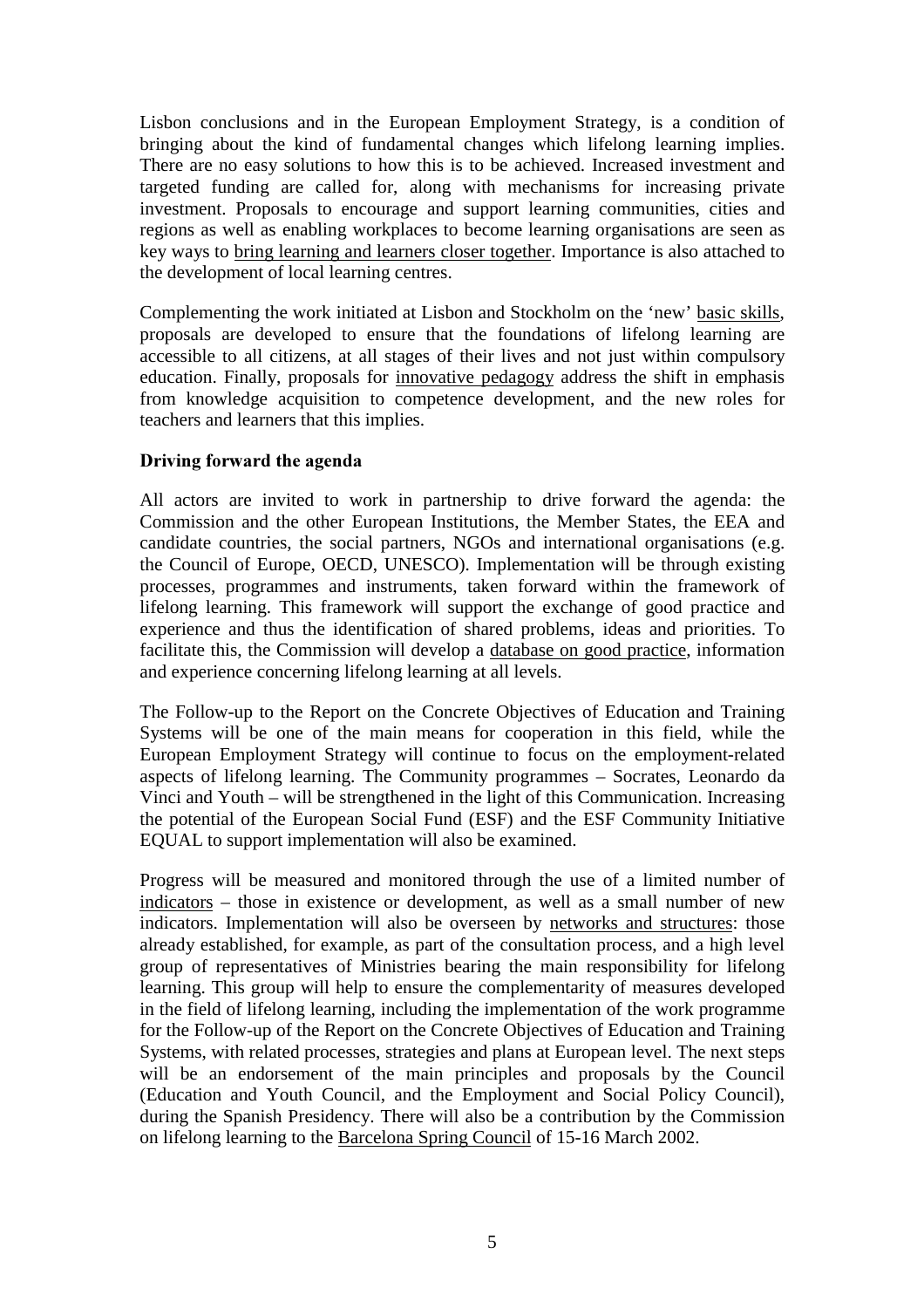## 1. INTRODUCTION

The Lisbon European Council in March 2000 set the European Union the strategic goal, reaffirmed at the Stockholm European Council in March 2001, of becoming the most competitive and dynamic knowledge-based society in the world. Key elements of the strategy to achieve this were the adaptation of education and training to offer tailored learning opportunities to individual citizens at all stages of their lives; the promotion of employability and social inclusion through investment in citizens' knowledge and competences; the creation of an information society for all; and the fostering of mobility.

## 1.1. The context

The knowledge-based society, along with wider economic and societal trends such as globalisation, changes in family structures, demographic change, and the impact of information society technologies, presents the European Union and its citizens with many potential benefits as well as challenges. Citizens have vast new opportunities in terms of communication, travel and employment. Taking advantage of these opportunities, and actively participating in society, is reliant on the ongoing acquisition of knowledge and competences. At the same time, competitive advantage is increasingly dependent on investment in human capital. Knowledge and competences are, therefore, also a powerful engine for economic growth. Given the current uncertain economic climate, investing in people becomes all the more important.

On the downside, there are considerable risks and uncertainties associated with the knowledge-based society, as it threatens to bring about greater inequalities and social exclusion. The seeds of inequality start early in life with participation in initial education a key factor. In 2000, the proportion of 25-64 year olds in the EU having attained at least upper secondary level education was just 60.3%.<sup>1</sup> Significant disparities between Member States may be closing due to better schooling for successive cohorts of young people, but almost 150 million people in the EU without this basic level of education face a higher risk of marginalisation.

Lifelong learning has been the subject of policy discussion and development for many years now. Yet today there is a greater need than ever for citizens to acquire the knowledge and competences necessary both to tap into the benefits, and to meet the challenges of the knowledge-based society. This is why the Lisbon European Council confirmed lifelong learning as a basic component of the European social model.

In economic terms, the employability and adaptability of citizens is vital for Europe to maintain its commitment to becoming the most competitive and dynamic knowledgebased society in the world. Labour shortages and competence gaps risk limiting the capacity of the European Union for further growth, at any point in the economic cycle. Lifelong learning, therefore, has a key role to play in developing a coordinated strategy for employment and particularly for promoting a skilled, trained and adaptable workforce. This means removing the barriers that prevent people from entering the labour market and limit progression within it. Tackling inequality and social exclusion is part of this.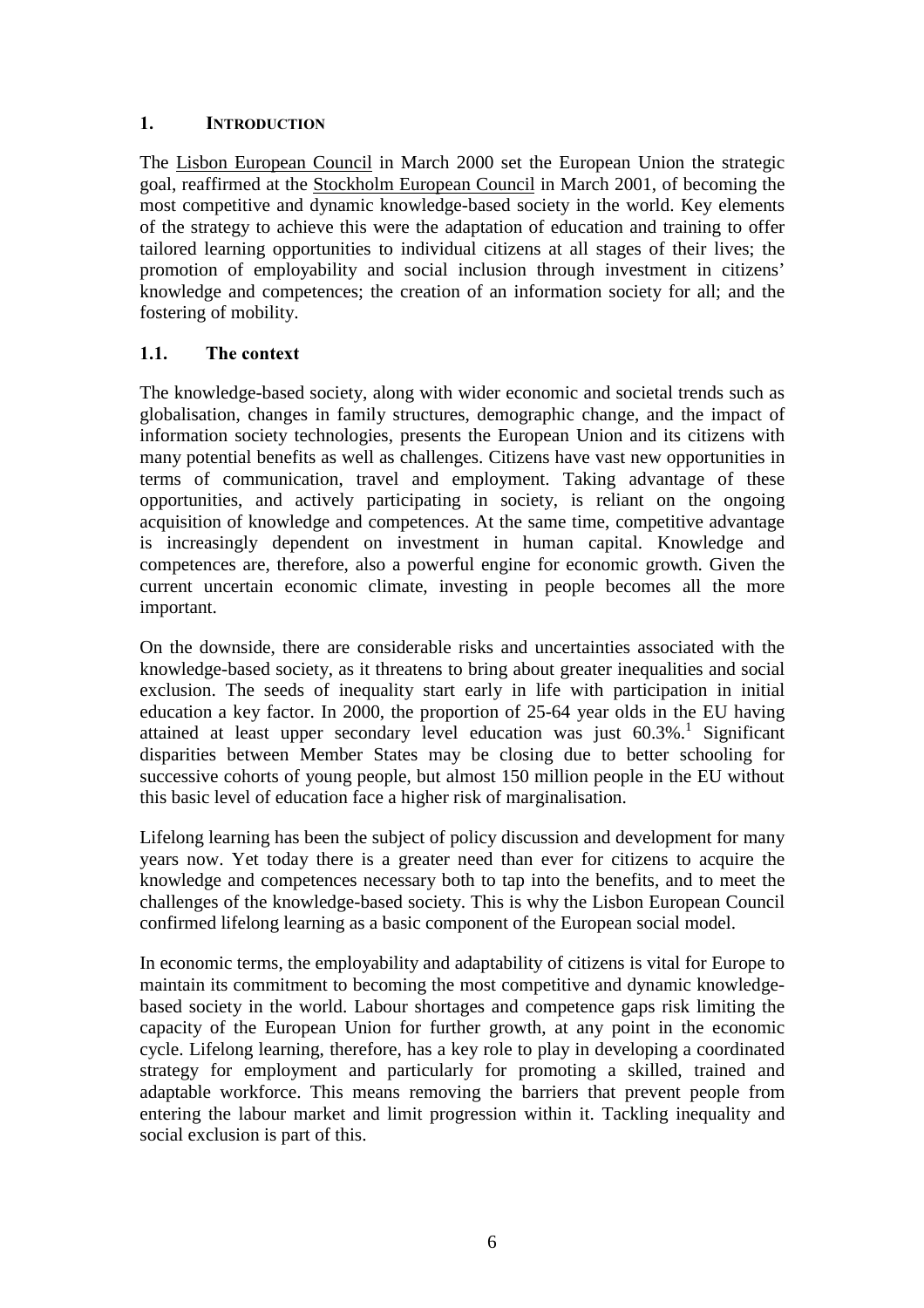Lifelong learning is, however, about much more than economics. It also promotes the goals and ambitions of European countries to become more inclusive, tolerant and democratic. And it promises a Europe in which citizens have the opportunity and ability to realise their ambitions and to participate in building a better society. Indeed, a recent OECD report refers to the growing evidence that learning and investment in human capital is associated not just with increased GDP, but also with greater civic participation, higher reported well-being and lower criminality.<sup>2</sup>

Higher levels of education and continuous learning, when accessible to all, make an important contribution to reducing inequalities and preventing marginalisation. This, however, raises fundamental questions about how well equipped traditional education and training systems are to keep pace with the developments outlined above. The scale of the challenge is highlighted by data on participation: albeit limited in terms of the age range and types of learning covered, it is nevertheless indicative that the Labour Force Survey in 2000 found only 8% of EU 25-64 year olds participating in education and training  $-$  some way off the vision of lifelong learning for all.<sup>3</sup> In this context, there is an increasing recognition across Europe that a fundamentally new approach to education and training policies should be developed and implemented within the framework of lifelong learning. Whereas traditional policies have tended to focus too strongly on institutional arrangements, lifelong learning places the emphasis on people and on collective aspirations to create a better society. Lifelong learning takes a comprehensive view of the supply and demand for learning opportunities. It values knowledge and competences gained in all spheres of modern life, and which are therefore relevant to coping with modern society. The effective implementation of lifelong learning in the EU requires more, better and more equitably distributed investment, especially given that few Member States match the overall expenditure rates of Canada, South Korea, Norway and the United States,<sup>4</sup>.

This is why the Feira European Council in June 2000 invited the "Member States, the Council and the Commission ... within their areas of competence, to identify coherent strategies and practical measures with a view to fostering lifelong learning for all".<sup>5</sup> This Communication takes up that mandate.

## 1.2. The European-wide consultation

In November 2000, based on the conclusions of the 1996 European Year of Lifelong Learning<sup>6</sup> and subsequent experience gained at European and national levels, the Commission issued a Memorandum on Lifelong Learning. This formed the basis for a European-wide consultation, organised as close to the citizens as possible, in accordance with the Commission's aim of reforming European governance. The Member States, the EEA, and candidate countries each conducted their own inclusive and wide-ranging consultation involving relevant national bodies. The candidate countries have been fully involved in, and have made a significant contribution to the consultation process, and will continue to contribute to the development of lifelong learning.

At European level, the Commission consulted the social partners, the European Parliament, the Economic and Social Committee and the Committee of the Regions, and also organised a consultation of European civil society, which culminated in a conference held in Brussels on 10 September 2001. The Commission also consulted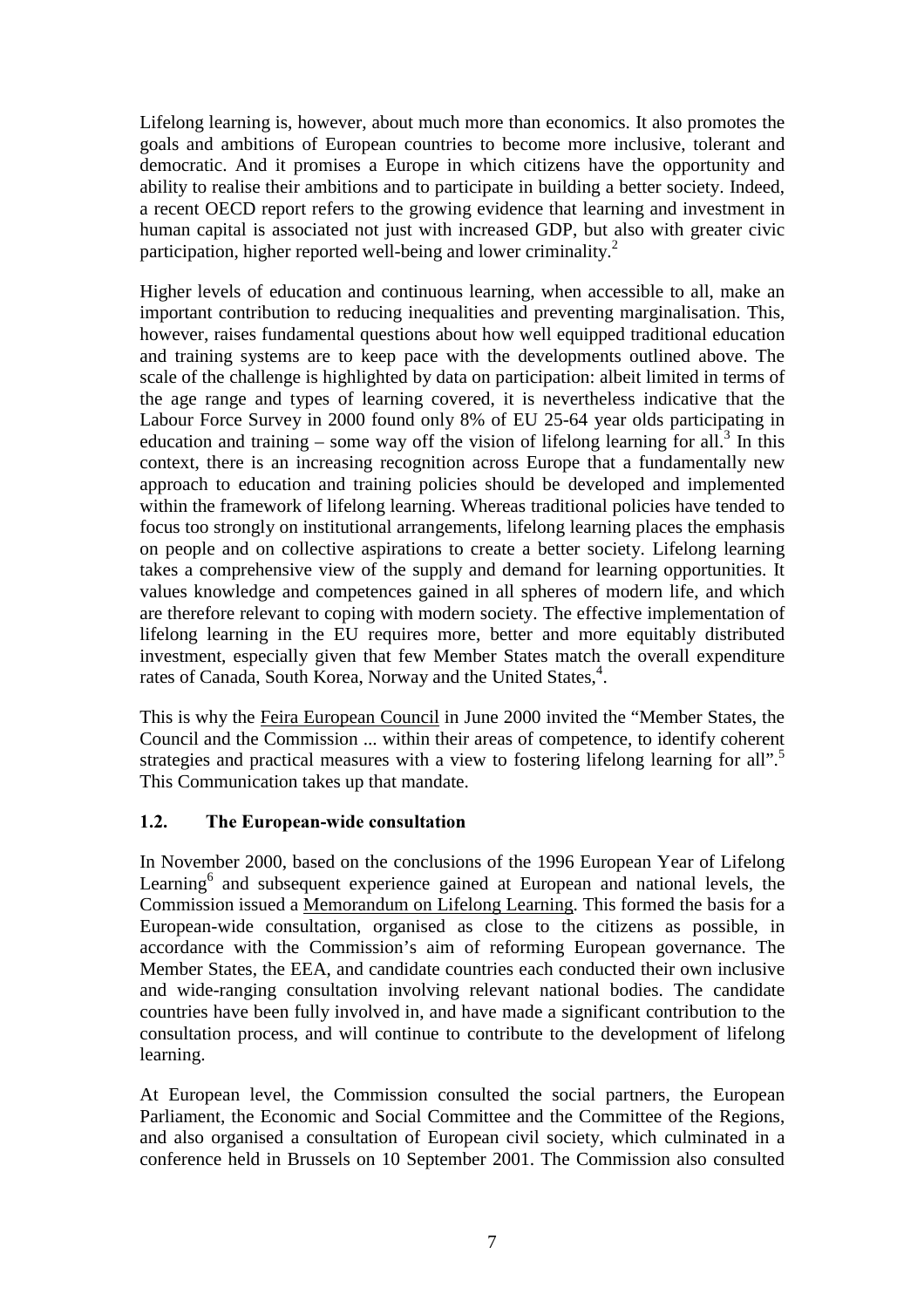various international organisations, in particular the Council of Europe, the OECD and UNESCO.

In all, some 3,000 individual submissions were sent to the Commission, the Member States, the EEA and candidate countries, and to European institutions and bodies representing civil society and the social partners. Some 12,000 citizens participated in meetings and conferences organised as part of the process.<sup>7</sup> The results of this wideranging consultation therefore form a solid basis for the present Communication.

## 1.3. A European area of lifelong learning

The consultation stressed that cooperation and coordination in this field at European level is essential. This is already taking place through several distinct but complementary processes, strategies and plans. The theme of lifelong learning runs through all these initiatives, each time addressed from a specific angle. Following the request by the Lisbon European Council, the Education Council adopted a Report on the Concrete Future Objectives of Education and Training Systems.<sup>8</sup> The Commission then adopted in September 2001 a report containing a draft detailed work programme on the Follow-up to the Objectives Report, which will form the basis of a joint report to be presented, on the invitation of the Stockholm Council<sup>10</sup>, to the Spring European Council in 2002. The European Employment Strategy<sup>11</sup> features a horizontal objective on lifelong learning and specific guidelines that focus on the employment-and labour market-related aspects of lifelong learning. The European Social Agenda<sup>12</sup> aims to reduce inequalities and promote social cohesion, including through lifelong learning. The Skills and Mobility Action Plan<sup>13</sup> will aim to ensure that European labour markets are open and accessible to all by 2005. The eLearning initiative<sup>14</sup> part of the eEurope Action Plan, seeks to promote a digital culture and wider use of information and communication technologies (ICT) in education and training. Finally, the White Paper on Youth provides the Community with a framework for cooperation in the field of youth policy, focusing on participation of young people, their education, employment and social inclusion.

While each of these strands has its own specificity and objectives, taken together they contribute to the realisation of a European area of lifelong learning. To facilitate this development, education and training will be brought together within a lifelong learning framework in synergy with the relevant elements of the other processes, strategies and plans. In particular, in order to achieve the Lisbon aim of a knowledgebased society, the European area of lifelong learning will be closely linked with the European research area, notably in relation to the Communication on a mobility strategy for this area<sup>15</sup>. An important component of this strategy for developing human capital could be the fostering of trans-European networks for knowledge and science.

The objectives of a European area of lifelong learning must be both to empower citizens to meet the challenges of the knowledge-based society, moving freely between learning settings, jobs, regions and countries in pursuit of learning; and to meet the goals and ambitions of the European Union and the candidate countries to be more prosperous, inclusive, tolerant and democratic. In concrete terms, this means that Member States must develop and implement coherent and comprehensive strategies for lifelong learning; and it requires concerted action initiated at European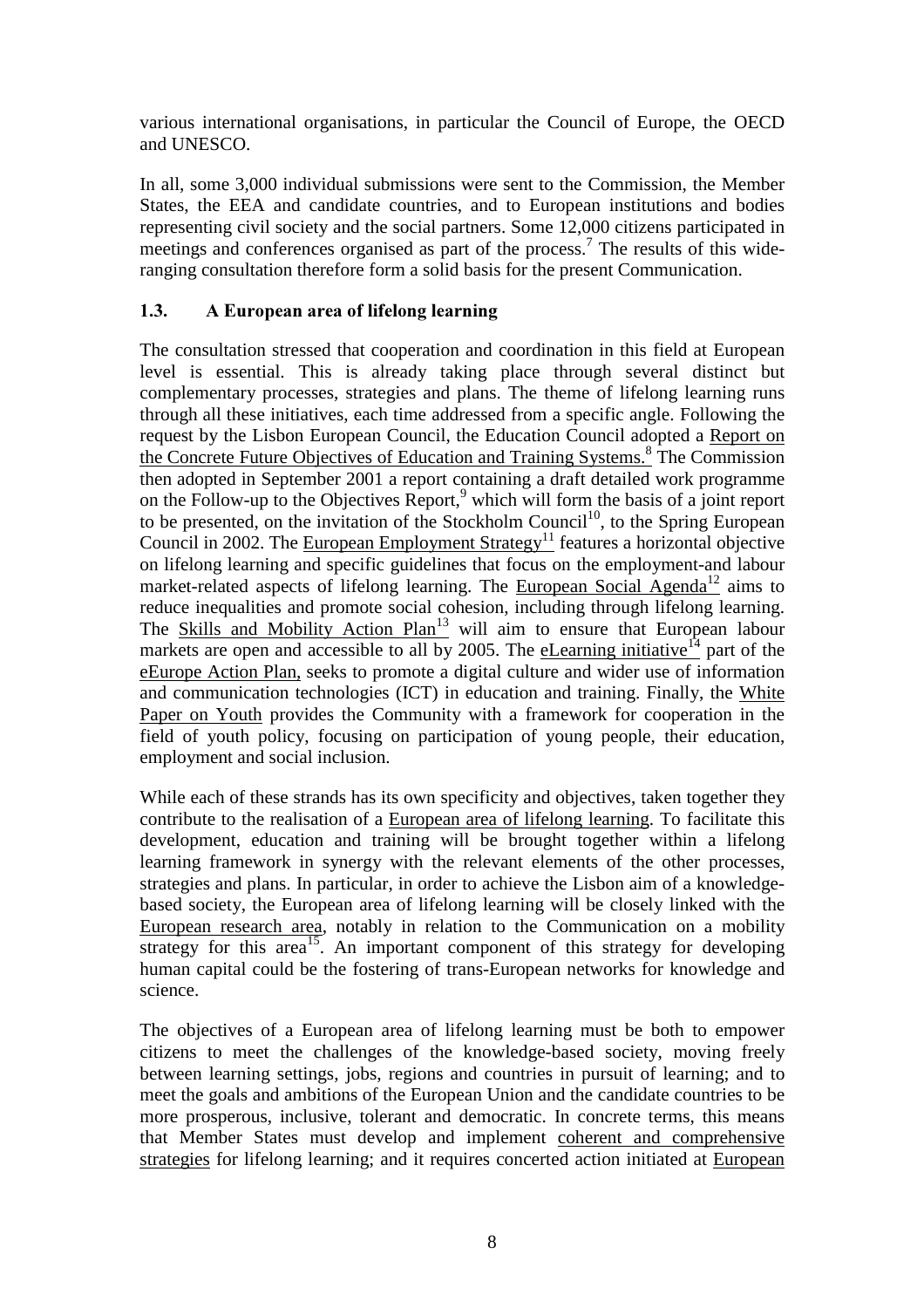level, in accordance with agreed priorities. Such action should both support and add value to Member States' efforts.

## 1.4. What do we mean by lifelong learning?

The Memorandum on Lifelong Learning cited the definition of lifelong learning established in the context of the European Employment Strategy, as a starting point for debate during the consultation.<sup>16</sup> The consultation particularly welcomed the idea that lifelong learning should comprise all phases and forms of learning from preschool to post-retirement. There were, however, concerns that the employment and labour market dimensions of lifelong learning were too dominant within the definition. Indeed, in relation to specifying the objectives of lifelong learning, responses tended to echo the Memorandum as well as citing wider aspects such as the spiritual and cultural dimensions of learning. Overall, consensus can be surmised around the following four broad and mutually supporting objectives: personal fulfilment, active citizenship, social inclusion and employability/adaptability. That lifelong learning promotes this wide range of objectives is reflected in the extended definition below, in the light of which all references to lifelong learning in this document should be understood.

all learning activity undertaken throughout life, with the aim of improving *knowledge, skills and competences within a personal, civic, social and/or employment-related perspective".* 

The breadth of this definition also draws attention to the full range of formal, nonformal and informal learning activity.<sup>17</sup>

The consultation also saw considerable debate on the fundamental principles underpinning lifelong learning. A key characteristic is the centrality of the learner within formal, non-formal and informal learning experiences. Equality of opportunity, both in terms of gender mainstreaming and making learning genuinely available for all, without discrimination, is a crucial concern, not least because of the way in which knowledge and competences impact on citizens' life opportunities. Consultation responses also stressed the importance of high quality and relevance, as investments of time and money in learning are fully effective only if the learning conditions and the underlying policy planning and systems are of high quality. These principles broadly reflect the points set out in the Council conclusions following the 1996 European Year of Lifelong Learning and the OECD's 2001 Education Policy Analysis<sup>18</sup>. They inform the concept of lifelong learning and shape its implementation.

## 1.5. Structure of the document

The following sections focus specifically on practical measures to implement the European area of lifelong learning at all levels. In section 2, in order to assist policy making, the building blocks for coherent and comprehensive strategies are specified. In section 3, priorities for action in support of these strategies are proposed. Section 4 concerns driving forward the agenda through the strengthening of existing processes, instruments and programmes and through the development of indicators. Finally, section 5 sets out the next steps.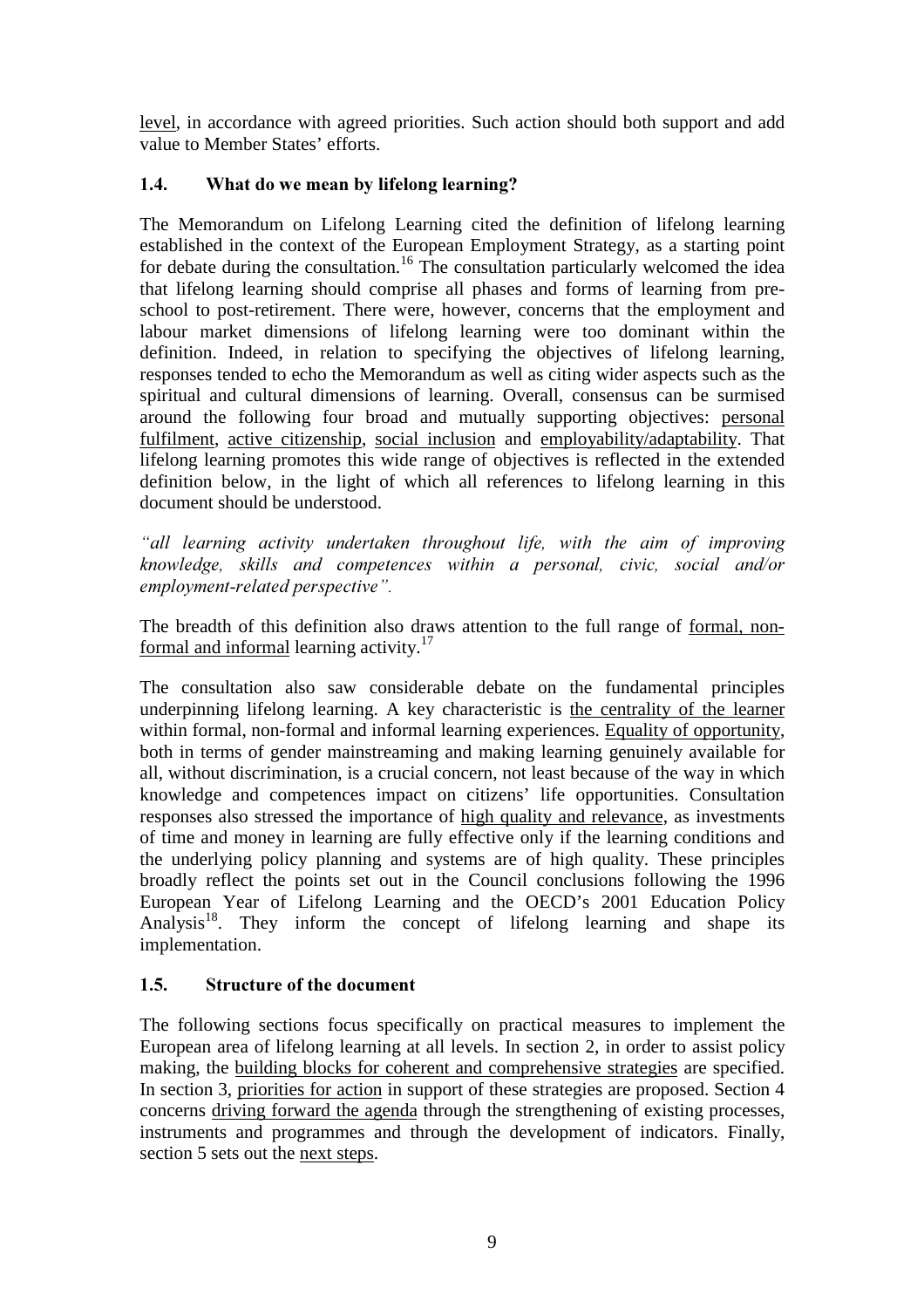## 2. COHERENT AND COMPREHENSIVE LIFELONG LEARNING STRATEGIES

Following the Feira European Council, and in the context of the European Employment Strategy, Member States have agreed to develop and implement coherent and comprehensive national strategies for lifelong learning. Although such strategies are in place in half of the Member States, they remain at early stages of implementation; in Member States without overall strategies, measures tend to be piecemeal<sup>19</sup>. This section presents the building blocks for developing and implementing such strategies. The analysis is made in the light of consultation responses to the Memorandum, together with Member States' Employment and Social Inclusion National Action Plans and other inputs. The building blocks have been formulated according to the four objectives of active citizenship, personal fulfilment, employability and social inclusion, as well as the principles of lifelong learning as set out in section 1.4.

These building blocks are consistent with the criteria used in the Joint Employment Report 2001 for assessing the coherence and comprehensiveness of Member States' lifelong learning strategies. *Partnership working, Creating a learning culture, and Striving for excellence* are about achieving coherence, while *Insight into demand for learning, Facilitating access and <i>Adequate resourcing* ensure that the approach is comprehensive.

The building blocks apply principally to the national level, and are thus designed to assist Member States meet their commitment to develop and implement coherent and comprehensive strategies. The approach recommended here is, however, relevant to all levels. Indeed, if strategies are to be coherent, complementarity between the various levels of implementation is critical. In this sense, the building blocks incorporate the European dimension. For instance, under the Insight into demand for learning block, the assessment and forecasting of competence needs across European labour markets – to be addressed concretely in the forthcoming Skills and Mobility Action Plan – will be relevant to the national and sub-national levels. Similarly, partnership working will inevitably include cooperation between actors at national and European level; European funds will have an impact on adequate resourcing at all levels; and the evaluation of national strategies will continue to take place in the context of the European Employment Strategy.

#### Sharing of roles and responsibilities

*The following description is indicative only: actors' roles and responsibilities vary decording to different national and other practices, systems and contexts. Lifelong Learning partnerships at all levels should consider and develop such roles and responsibilities in the light of circumstances.* 

Public authorities are responsible for providing the necessary resources for, and ensuring access for all citizens to compulsory education and training and postcompulsory basic skills provision, as well as ensuring that pre-school and adult learning opportunities are available. In addition, they must take the lead in developing and implementing lifelong learning strategies at all levels. This includes ensuring the rights of citizens to have access to opportunities for acquiring and updating knowledge and competences throughout life (as set out in the preamble to the Amsterdam Treaty), with the assistance of guidance services. Public authorities are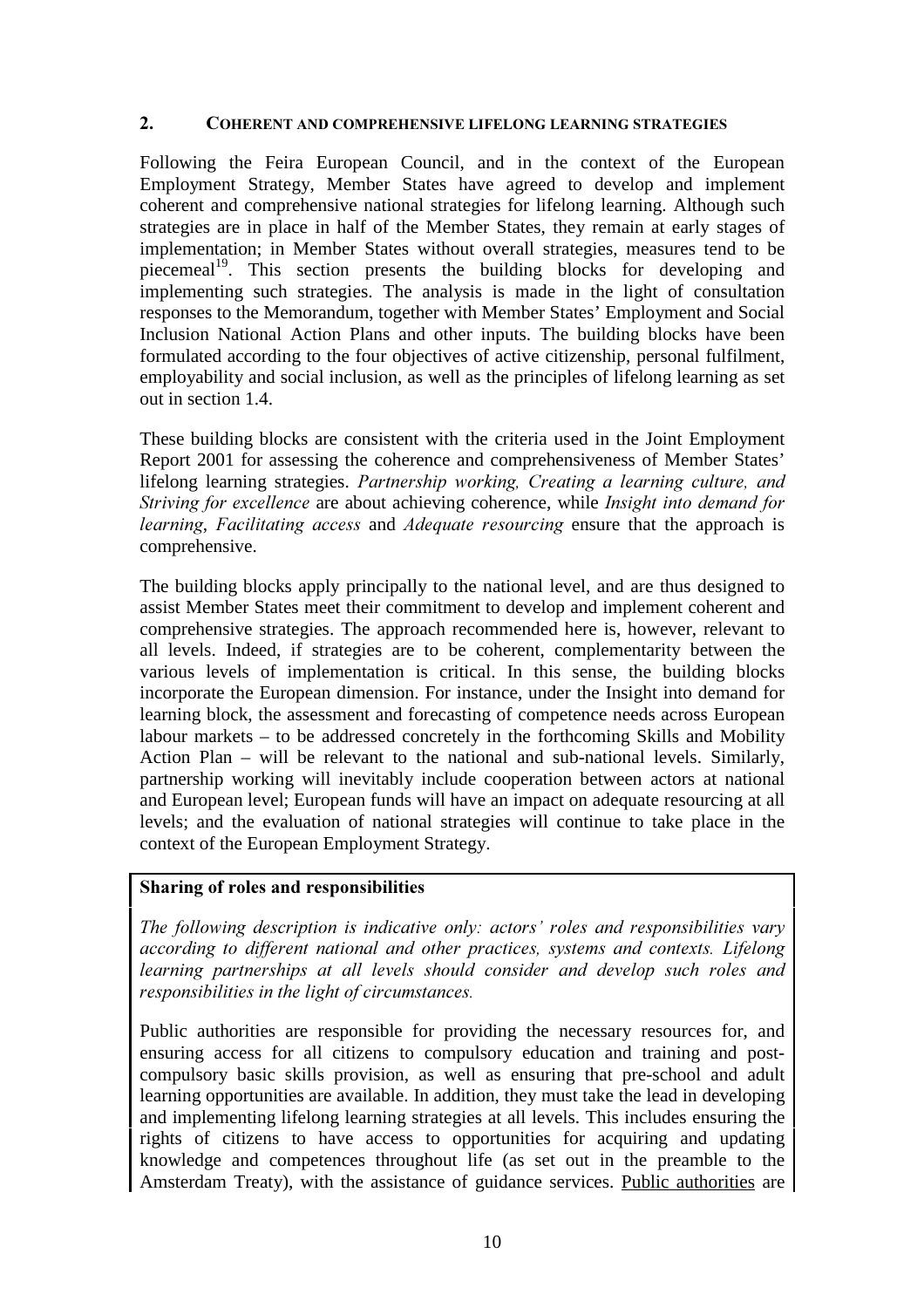also responsible for active labour market measures for the unemployed and promoting learning for all, both in- and outside the labour market. Employers have the main responsibility to provide for developing the competences of their workforce and are increasingly taking on wider corporate social responsibilities, for example when they open up their training opportunities and resources to a wider public<sup>20</sup>. Trade unions increasingly deliver learning to their members, and participate in activities to promote and facilitate learning amongst members and non-members alike. Together, the social partners conduct social dialogue at all levels, and negotiate and implement agreements in respect of education and training in the workplace. Learning providers of all kinds have a responsibility for the quality and relevance of their learning provision, as well as its coherence within the overall learning offer. Community and voluntary groups have unique opportunities to deliver targeted learning, to promote learning amongst (potential) learners and to articulate their needs and interests. All actors share a responsibility to work together on lifelong learning – as reflected in the 'partnership working' building block below – and to support individuals in taking responsibility for their own learning.

A prominent conclusion from the consultation, and one which cuts across all the building blocks, was that Member States must fundamentally transform learning systems, including initial education, with a view to making quality learning opportunities accessible to all on an ongoing basis. The feedback confirmed the need for the gradual integration of formal learning environments, in order to make them much more open and flexible, so that learners can haveindividual learning pathways, suitable to their needs and interests, and thus take advantage of equal opportunities throughout their lives.

## *Partnership working across the learning spectrum*

Partnerships reflect the shared benefits of, and responsibility for, lifelong learning. Joint/coordinated action is often also the most responsive to different circumstances and the most effective, building on diverse expertise, strengths and resources. Lifelong learning strategies must bring together, and be supported by, all actors:  $2^{1}$ 

- As well as promoting partnership at all levels, national, regional and local, Governments should lead by example by ensuring effective coordination and coherence in policy between ministries;
- Local level partnerships are essential for strategies to work 'on the ground'. These should include local authorities, schools, universities, other learning providers and related services such as information, guidance and counselling, research centres, enterprises (as part of their corporate social responsibility), public employment services, NGOs working at the local level (e.g. voluntary and community organisations), representatives of particular groups of (potential) learners<sup>22</sup>, and actors dealing with gender equality issues;
- The social partners should also be actively involved, whenever relevant, given their multiple role as 'consumers', investors, negotiators and promoters of learning;
- Efforts to make a reality of lifelong learning must be supported at European level including through the sharing of ideas, experiences and good practice and actions to establish the European area of lifelong learning (see sections 3 and 4).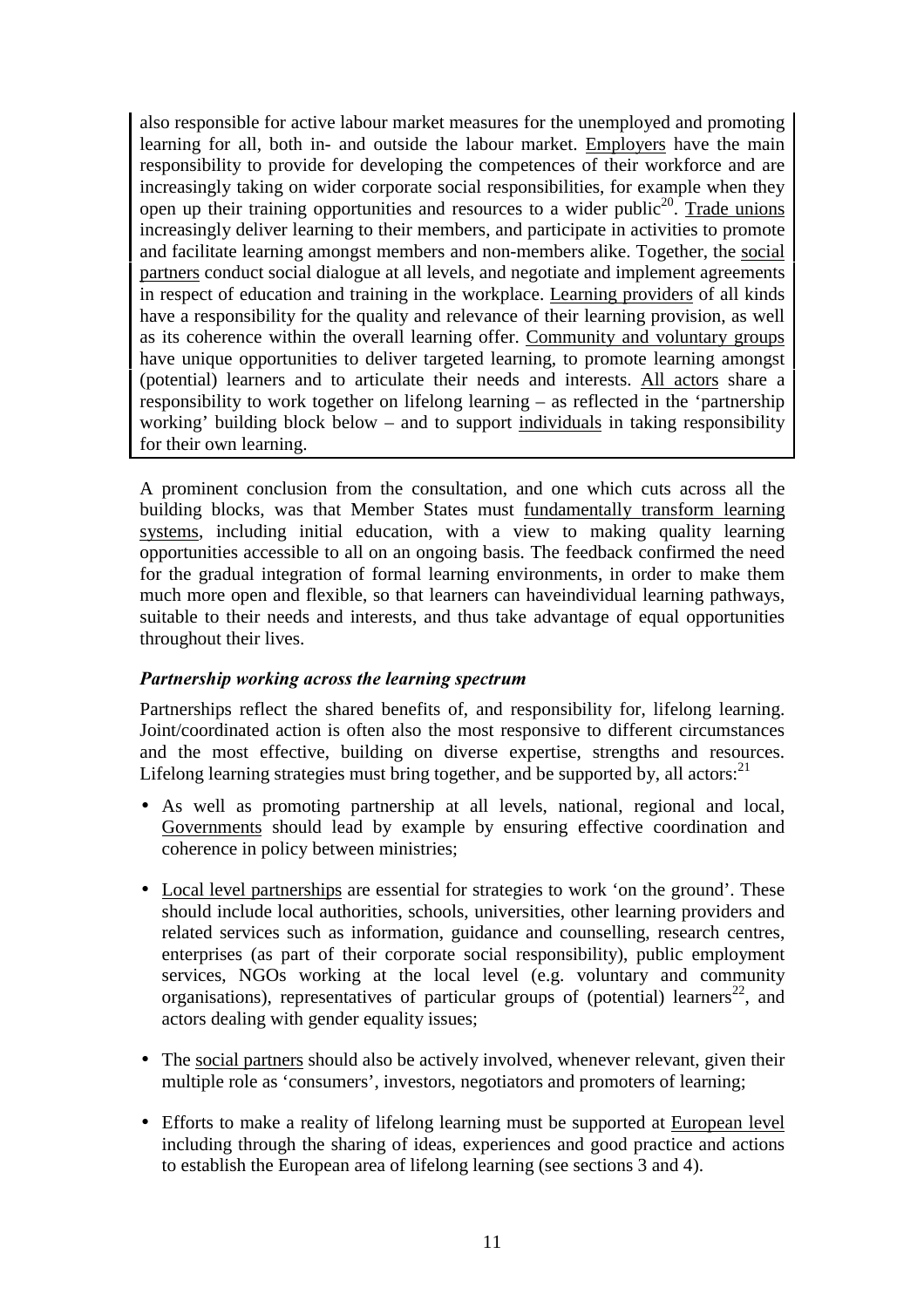## *Insight into demand for learning*

An understanding of the needs for learning amongst citizens, communities, wider society and the labour market should be the basis of any strategy for lifelong learning. Such an understanding must be grounded in evidence from the local level. This is a prerequisite for ensuring an effective learner centred approach and equality of opportunity. Work should focus on:

- Literacy, numeracy, ICT and other  $\underline{basic}$  skills<sup>23</sup> needs: the foundation for further learning, which will often need to be updated throughout life. Citizens/groups most alienated from learning, whose needs and interests are varied, may require tailored measures;
- Addressing the impact of lifelong learning on learning facilitators<sup>24</sup> such as teachers, trainers, adult educators and guidance workers. Strategies and partnerships must address their role and support their adaptation;
- The needs of employers in general, as well as the particular needs of SMEs, who employ a significant proportion of the EU's workforce, yet who often encounter difficulties in making finance or time available for training or in finding training which is relevant to their needs. Motivating employers is important in this respect;
- Understanding (potential) learners' interests, reflected in surveys, evaluations, feedback from guidance surveys and consultations, data on imbalances in learning participation (e.g. gender mix in ICT learning);
- Taking into account the implications of the knowledge-based society for the needs of learners (new basic skills, including entrepreneurship, science and technology), and labour markets (for example the importance of competence forecasting to avoid shortages, upskilling those inside the labour market to ensure they do not become excluded).

## *Adequate resourcing*

Achieving the vision of lifelong learning for all, with the fundamental changes in thinking, systems, structures and working which this implies, calls for higher levels of investment, as the Lisbon conclusions and the European Employment Strategy require. These should be allocated effectively and efficiently.<sup>25</sup> In particular, this means that:

- Overall rates of public and private investment must be raised. Such increases should be based on shared responsibility between government, public authorities, employers, social partners and individual citizens;
- Adequate resources must be made available and/or existing resources must be rechannelled across the spectrum of formal, non-formal and informal learning, including pre-school learning. At the same time, transparency in the allocation of resources is essential if declared priorities are to be respected in terms of funding;
- New approaches to investment are needed to account for the new types of knowledge and competences that are required by the development of the knowledge-based society, both in respect of (potential) learners and learning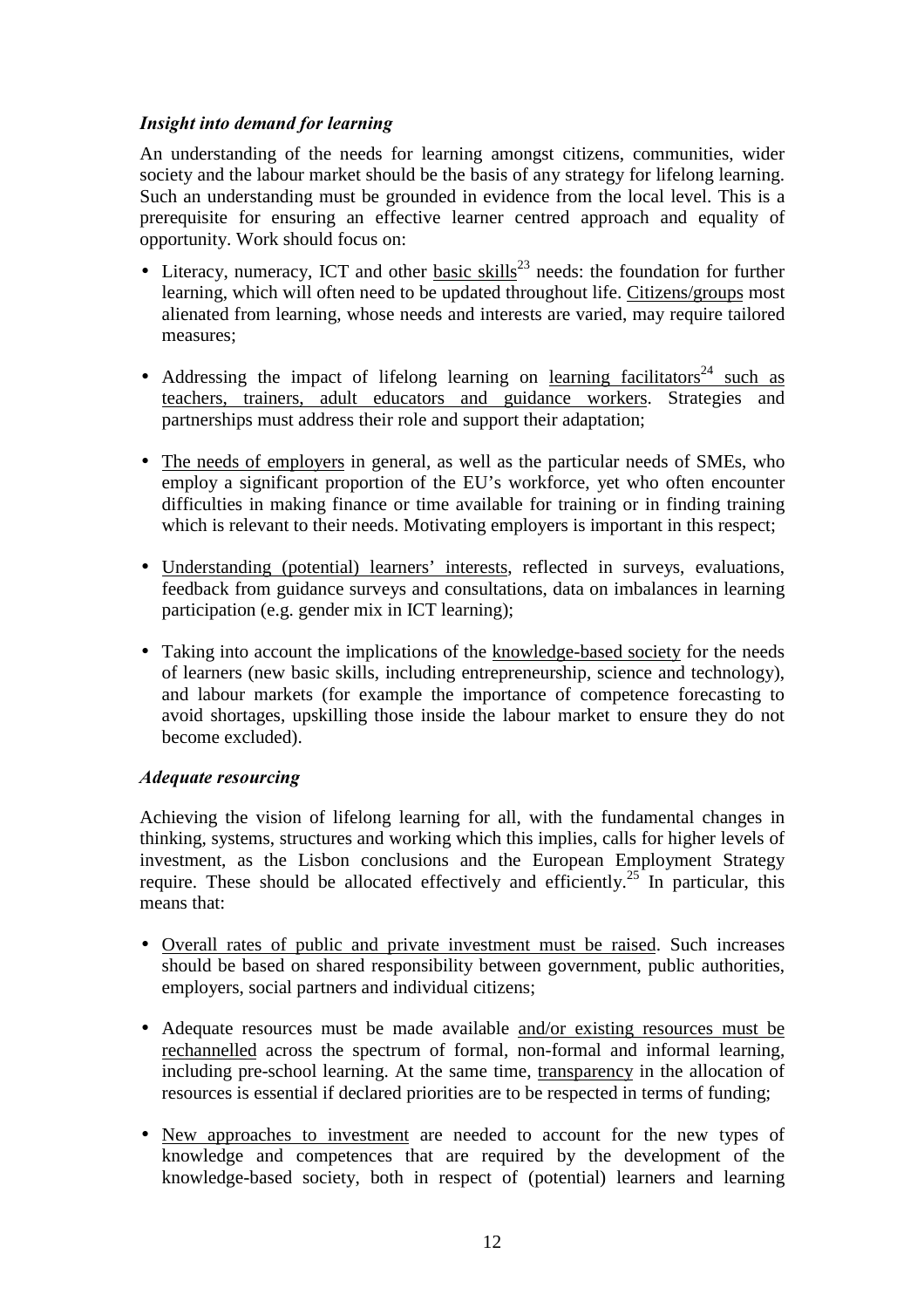facilitators. Fiscal and other incentives for learning are approaches which should be developed for all citizens, in and outside the labour market;

- Increased levels of investment must be properly integrated with strategies at the local level in order to have maximum impact;
- New tasks and roles, recruitment and retention in the teaching and training professions at all levels must be addressed, particularly given projected recruitment needs.

## *Facilitating access to learning opportunities*

There should be a dual approach to access to learning: making what is already on offer more visible, flexible, integrated and effective, while also developing new learning processes, products and environments.<sup>26</sup> Strategies must also address issues of equality of opportunity (e.g. gender equality) and of targeting specific groups, in order to ensure lifelong learning opportunities are genuinely available to all, especially those at particular risk of exclusion such as people on low income, disabled people, ethnic minorities and immigrants, early school leavers, lone parents, unemployed people, parents returning to the labour market, workers with low levels of education and training, people outside the labour market, senior citizens (including older workers), and ex-offenders. Such targeting should address the needs not only of people in deprived urban areas, but also those in rural areas who may have particular learning needs. Key points include:

- Removing social, geographical, psychological and other barriers, for example by promoting ICT, workplace learning and local learning centres to bring learning and learners together at times/paces and in places suited to people's other commitments;
- Within the formal sector, adapting entry, progression and recognition requirements to take account of non-formal and informal learning;
- Complementing mainstream provision with tailored measures, especially for basic skills, targeted at specific individual needs. Ensuring availability of specialist provision to meet any unmet demand, for example by encouraging higher education establishments to work with those at risk of exclusion;
- Social partners should work together and with other actors to ensure the trend towards greater flexibility in the organisation of work is accompanied by adequate investment by employers in their workforce – a key dimension of quality in work; $^{27}$
- Recognising information, guidance and counselling services as a key interface between learning needs and the learning on offer. They are also crucial in helping learners find their place in increasingly complex learning systems.

#### *Creating a learning culture*

For strategies to foster a learning-for-all culture, direct measures are needed to motivate (potential) learners and raise overall participation levels by making learning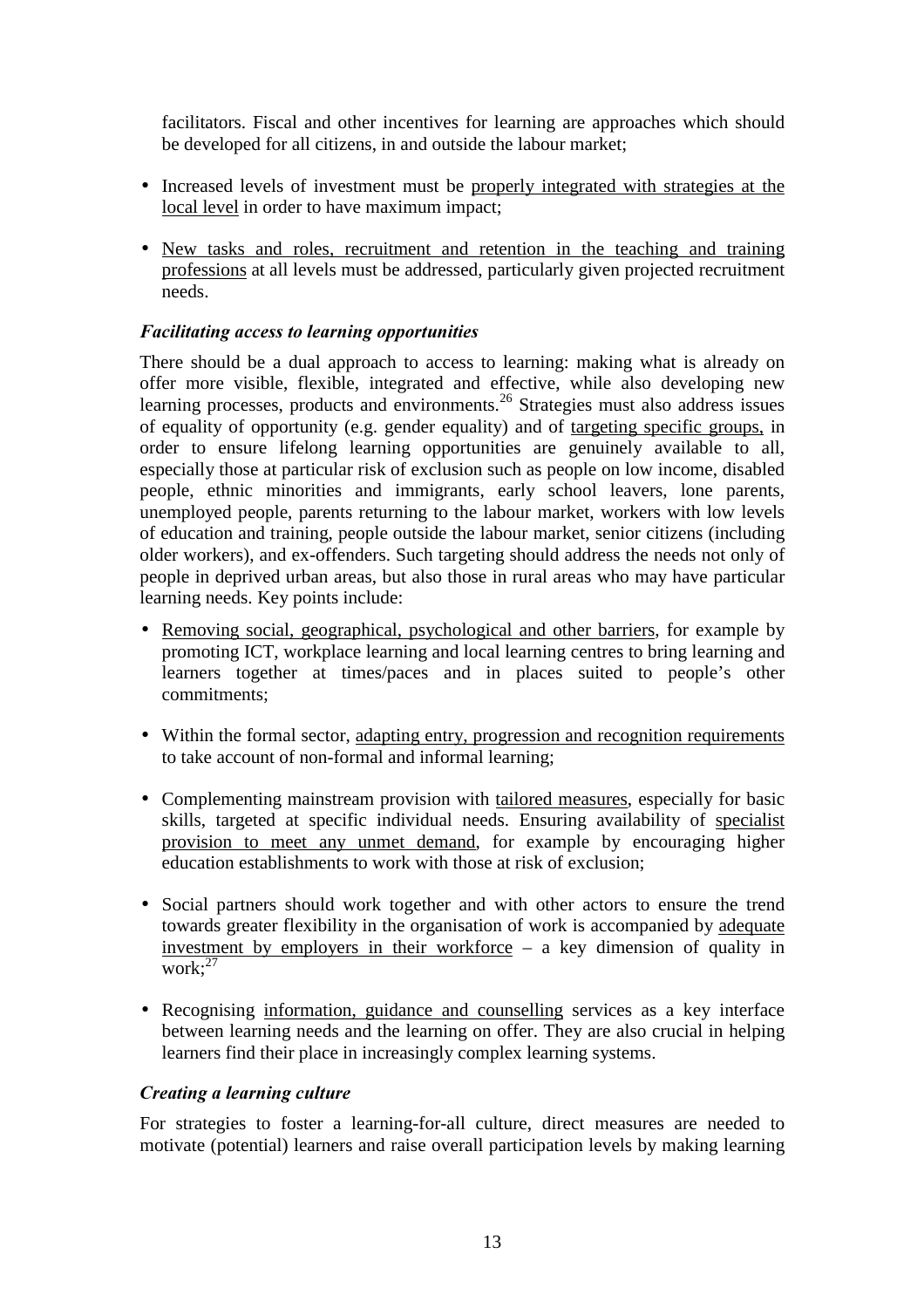more desirable in terms of active citizenship, personal fulfilment and/or employability. Such measures should include:

- Valuing and rewarding learning, especially non-formal and informal learning in all sectors, thereby recognising its intrinsic worth. Rewarding learning can also encourage those who are most alienated to return to learning;
- Promoting more positive perceptions of learning and raising awareness of any entitlements and the benefits of learning, e.g. through media campaigns, from the earliest age – at pre-school, school, and higher education levels, as well as in youth organisations and among the adult population; $^{28}$
- Making appropriate use of targeted funding, promotional activity and other methods, such as reaching out to (potential) learners;
- Promoting the role of information, guidance and counselling providers working directly with voluntary/community organisations to raise awareness of the individual/social/economic benefits of learning, and to encourage diversification of studies and non-traditional career/learning choices;
- Enterprises should be facilitated to become learning organisations, where everyone learns and develops through the work context, for the benefit of themselves, each other and the whole organisation, with such efforts being publicised and recognised;
- Encouraging public service providers, voluntary and community groups, employers and trade unions to develop and/or promote learning opportunities tailored to their particular constituencies and, e.g. disabled people.

## *Striving for excellence*

Strategies must adopt mechanisms to maximise the quality of the learning experience itself and also of the policy/implementation processes and services associated with learning. Quality is not just an obligation but also a motivating factor in decisions by individuals, employers and others to invest in learning. Mechanisms should include:

- Ambitious targets for, among others, participation, resourcing, retention and learning outcomes. Progress against these targets should be monitored by reference to pre-defined indicators. Data should be broken down by gender and other socioeconomic factors;
- Robust quality assurance tools for formal and non-formal learning (e.g. international and national standards and guidelines, inspection systems, quality awards, financial instruments);
- Evaluation exercises in which strategies themselves are assessed against criteria for comprehensiveness and coherence and against national/common targets and agreed indicators:<sup>29</sup>
- Regular assessment/revision of strategies to maintain relevance, effectiveness and complementarity with strategies at other levels.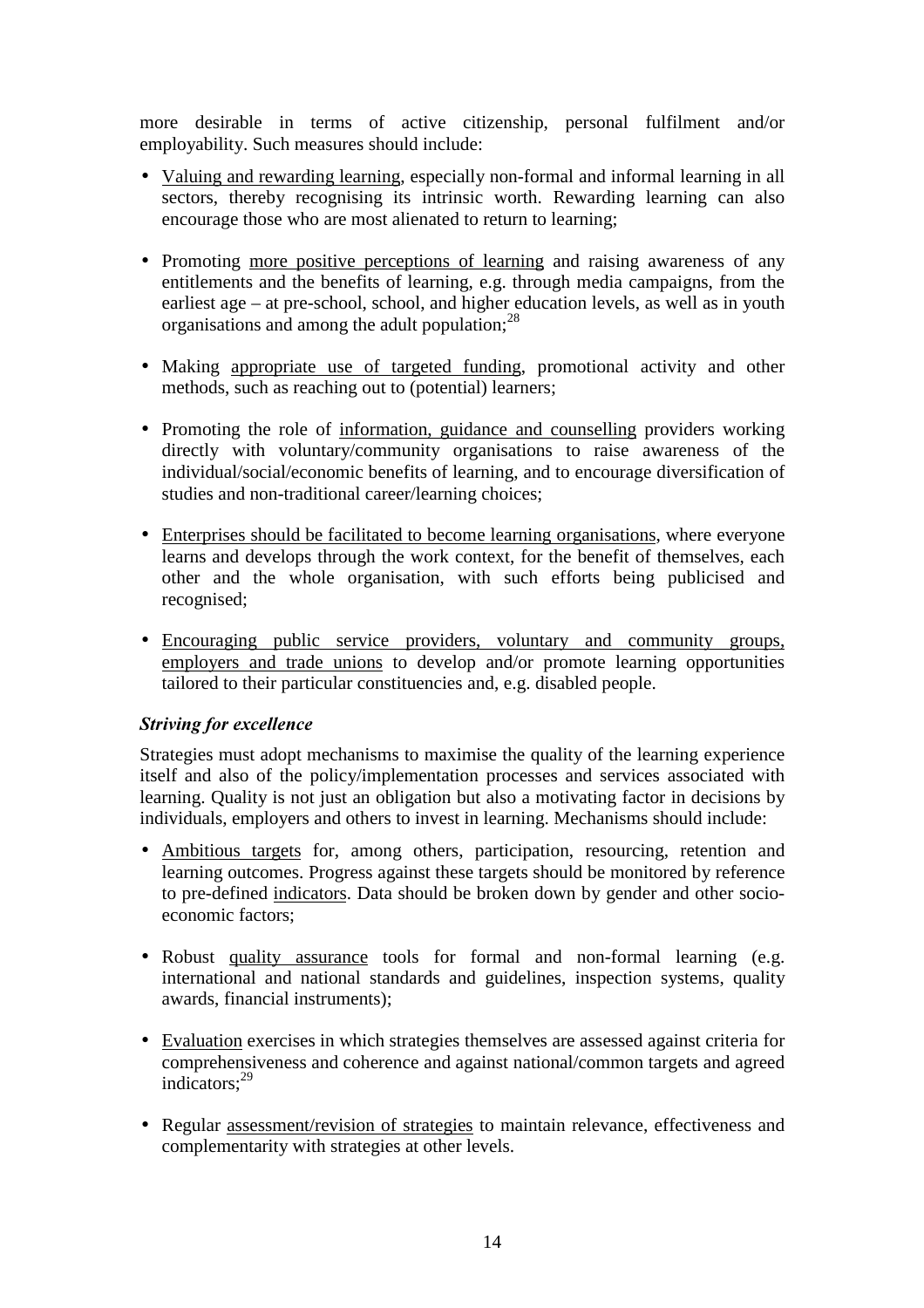## 3. PRIORITIES FOR ACTION

Each 'priority for action' relates closely to a number of the strategic building blocks set out in the previous section, and each contributes to fulfilling the broad objectives and principles set out in section 1.4. They have been developed according to feedback from the consultation, results and evaluation of existing policies and instruments at European level and the Commission's own policy analysis. They are presented under the six 'key messages', which were at the heart of the Memorandum. The messages – modified slightly to take account of detailed comments – were endorsed by the consultation. The order in which the priorities are presented reflects the level of implementation they are intended to support: the first three principally concerning the European dimension of lifelong learning, the second three requiring greater involvement of actors at the national, regional and local level, with adequate support at European level. Annex 1 sets out further supporting proposals in relation to research and evaluation.

## 3.1. Valuing learning

These proposals principally contribute to or involve *'creating a learning culture'*, *Hacilitating access to learning opportunities'* and *'striving for excellence'*.

Creating a culture of learning requires that the question of how to value learning in formal, non-formal and informal settings, must be addressed in a coherent way.<sup>30</sup> Enabling citizens to combine and build on learning from school, universities, training bodies, work, leisure time and family activities presupposes that all forms of learning can be identified, assessed and recognised. A comprehensive new approach to valuing learning is needed to build bridges between different learning contexts and learning forms, and to facilitate access to individual pathways of learning. All contributions to the consultation stressed that progress in this field, particularly in relation to nonformal and informal learning, will be a crucial step towards a European area of lifelong learning, building on the existing right of free movement within the European Union and making the concept of citizenship more concrete.

Substantial work has already been done at national and European level to facilitate the transfer and mutual recognition of formal qualifications. For example, the Council and the European Parliament have adopted a Recommendation on mobility for students, persons undergoing training, teachers and trainers, and Member States have agreed to an action plan<sup>31</sup>. In addition, a set of Directives has been produced, designed to guarantee the recognition of qualifications to ensure access to regulated professions in different Member States. This has not, however, led to a comprehensive framework supporting the overall transfer of qualifications and competences, either between levels of formal education and training or across institutional, sectoral and national borders. It is essential that learning providers, employers and social partners are involved in the development of instruments for valuing learning, and that all those involved, including individual users, find methodologies and systems valid, reliable and legitimate. Instruments should also be introduced to help citizens – young people as well as adults – present their qualifications and competences anywhere in Europe in a transparent manner.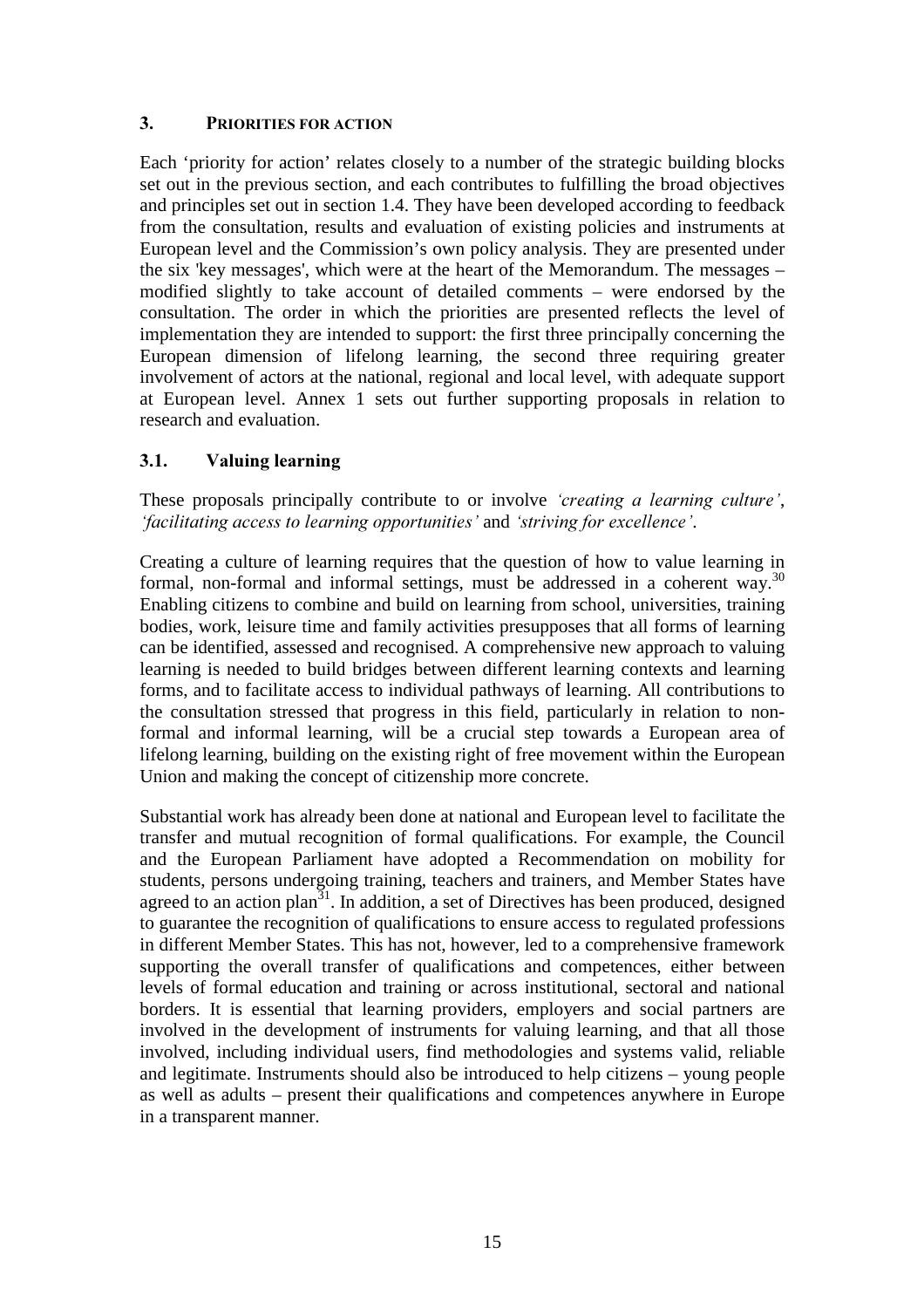## *Valuing formal diplomas and certificates*

- The Commission, the Member States and the social partners will jointly examine the role and character of voluntary minimum quality standards in education and training. The development of such standards, accompanied by a peer-review approach, would increase the transparency and coherence of national education and training systems, creating a stronger basis for mutual trust and recognition of qualifications $32$ .
- The Commission will develop by the end of 2002, a guide to, and glossary of, the Community instruments related to transparency of diplomas and certificates to make it easier to find and make use of them. (E.g. the European Credit Transfer System, Diploma and certificate supplements, Europass, the European CV-format, various Internet services).<sup>33</sup>
- The Commission is proposing, by the end of 2001, a more uniform, transparent and flexible regime for professional recognition (in the field of regulated professions). Member States should, in co-operation with the Commission, ensure that citizens have access to updated and relevant information on these directives and on questions of recognition in general. European networks involving national contact points on professional recognition, such as NARIC<sup>34</sup> and NRCV $G^{35}$ , should play a central role here.
- The Commission will, in co-operation with the Member States and higher education institutions, actively support the 'Bologna process' in the field of Higher Education. Experiences from this process will be used as a basis for promoting closer co-operation within other areas, such as vocational education and training.
- The Commission will, in close co-operation with the Member States, higher education institutions, professional associations and the social partners, support the voluntary development and implementation of European diplomas and certificates, and criteria to be met by them. This applies both to initiatives in higher education and to initiatives from industry.

## *Valuing non-formal and informal learning; Exchange of experience*

- The Commission will initiate by the end of 2002 a systematic exchange of experience and good practice in the field of identification, assessment and recognition of non-formal learning. The European Forum on the Transparency of Qualifications, managed by the Commission and Cedefop, should co-ordinate this process, in close co-operation with the Member States, the social partners, nongovernmental organisations, OECD, Cedefop, Eurydice and the European Training Foundation (ETF).
- Parallel to action at European level, Member States should involve all relevant players, including providers of non-formal learning, the social partners, representatives of formal education (vocational as well as higher), and NGOs representing excluded groups, in developing methodologies and standards for valuing non-formal and informal learning.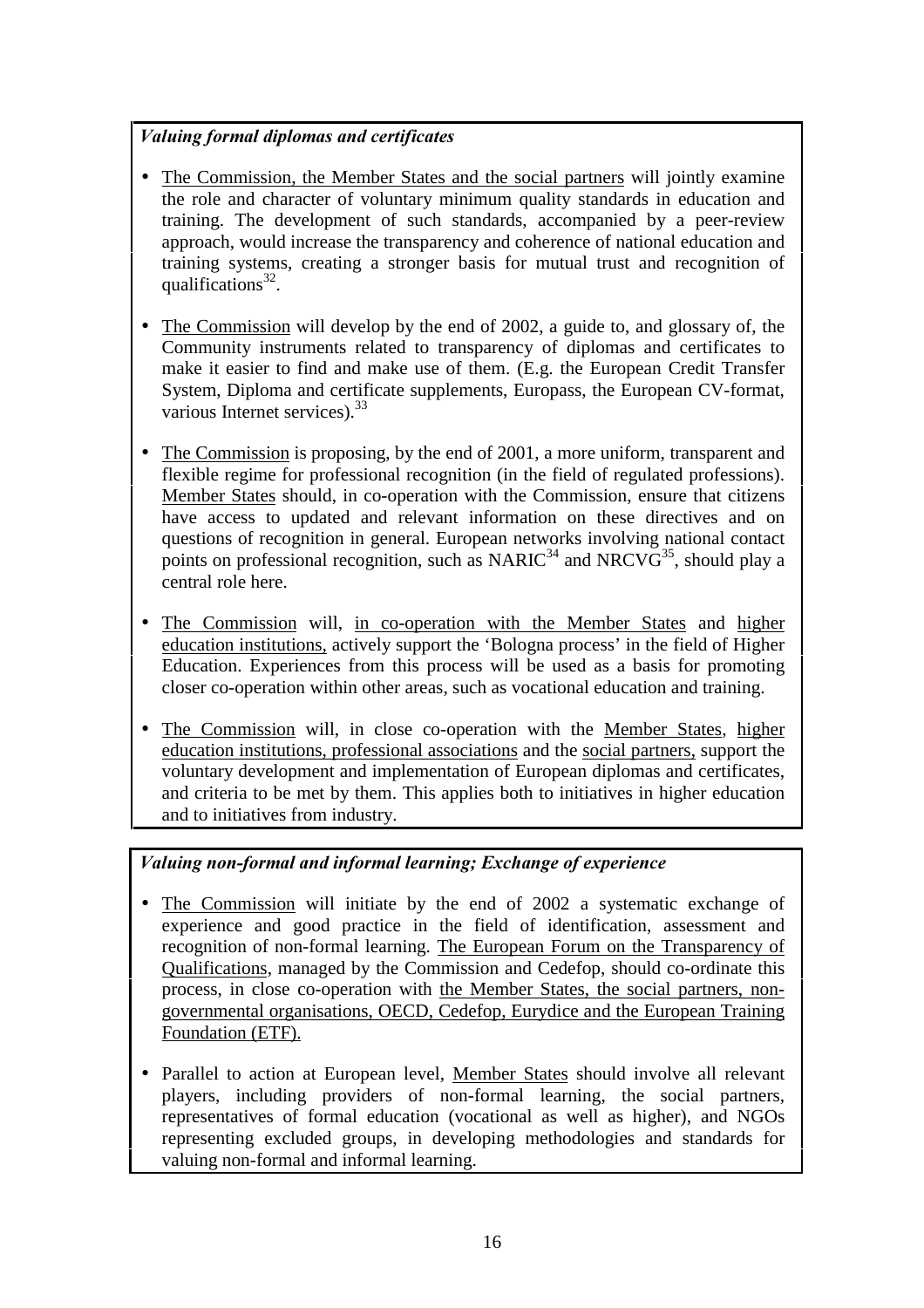- The Commission will establish by the end of 2003, based on the systematic exchange of experience, an inventory of methodologies, systems and standards for the identification, assessment and recognition of non-formal and informal learning. It should target the international, national, and sectoral levels, as well as enterprises. The Commission will use this inventory to support and stimulate the development of high quality assessment methodologies and standards at European, national and sectoral levels.
- Members States will be encouraged to provide the legal framework to implement more widely the identification, assessment and recognition of non-formal and informal learning. Member States should consider an individual right to assessment.
- Member States should encourage Universities, education/training institutions and other relevant organisations (e.g. research institutions) to systematically implement measures aimed at the assessment and recognition of non-formal and informal learning.

## *New instruments at European level to support valuing all forms of learning*<sup>36</sup>

- The Commission will develop, by the end of 2002, a 'portfolio' system which will enable citizens, at all stages of education and training, to group together their qualifications and competences and present them. This will be built on existing experience, including the European CV (which serves as a 'summary' of qualifications and competences) requested by the Lisbon European Council.
- The Commission will by 2003, in co-operation with the Member States, develop a 'modular' system for the accumulation of qualifications, allowing citizens to combine education and training from various institutions and countries. This will build on the European Credit Transfer System (ECTS) and Europass<sup>37</sup>.

## 3.2. Information, guidance and counselling

These proposals principally contribute to or involve: *'facilitating access to learning Apportunities', 'creating a learning culture'* and *' partnership working'*.

The consultation feedback confirmed the crucial role that information, guidance and counselling should play both in facilitating access to learning and in motivating potential learners. Open dialogue between guidance systems, lifelong learning provision at all levels and labour market actors is a prerequisite for fulfilling this role. Guidance services should promote equal opportunities by being accessible to all citizens, especially those at risk of exclusion, and tailored to their needs through systems that are coherent, cohesive, transparent, impartial and of high quality. ICT based services, in partnership with other local level services, e.g. libraries, may serve as access points. Systems must also be flexible, and adaptable to the changing needs of the individual learner – bearing in mind the value of guidance for personal fulfilment, as well as the needs of the labour market and the wider community. To this end, existing resources should be evaluated in order to ensure transparency and coherence of provision, and networks of services should also be developed in order to overcome existing boundaries. The consultation recommended partnership at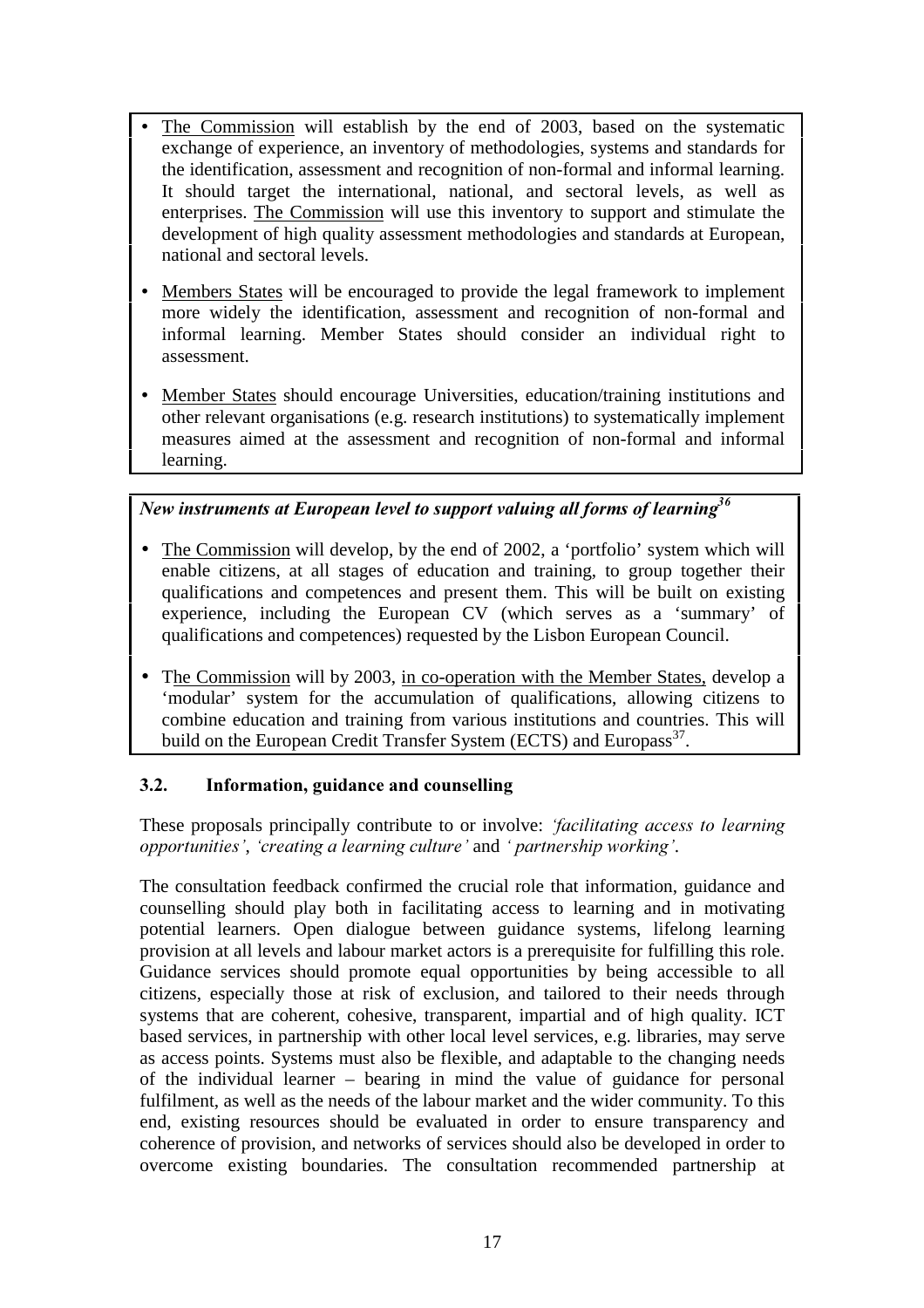European level to improve the exchange of ideas and good practice in this field. Promoting real active citizenship and mobility assumes that counsellors are able to deal with other countries' education, training and guidance systems, labour market systems and programmes.

*Strengthening the European dimension of information, guidance and counselling* 

- The Commission will launch by 2002 an Internet portal on learning opportunities, providing information on lifelong learning in Member States and candidate countries. The Commission invites the Member States to ensure the availability of relevant national online databases, which can be interconnected through the portal.38
- The Commission will set up by the end of 2002 a European Guidance Forum, involving representatives of all relevant players, to encourage dialogue, exchange of good practice and the identification of solutions to common problems. Building on the review on guidance, which is taking place in the Member States and candidate countries, and in cooperation with the OECD, the Forum should develop a common understanding of basic concepts and underlying principles of guidance. It should then focus on specific issues such as the definition of principles, quality of delivery, consumer interest/involvement, the effectiveness of tools and practices, the training of guidance workers, and how best to meet the needs of groups at risk of exclusion. The Forum will also undertake reflection on the quality of guidance provision, with a view to developing common guidelines and quality standards for guidance services and products.
- The Commission will, by the end of 2003, examine existing European networks and structures in the field of information, guidance and counselling (e.g. Euroguidance, EURES, Eurodesk, Fedora, EQUAL, Mobility Centres for Researchers) for both education and training, with a view to establishing a coherent and cross-sectoral lifelong learning framework for the scope and activities of these networks.<sup>39</sup>

## 3.3. Investing time and money in learning

These proposals principally contribute to or involve: *'adequate resourcing'*, *facilitating access to learning opportunities'* and *'striving for excellence'*.

A strong consensus emerged from the consultation that overall investment levels need to be raised significantly in order to respond to the transition to the knowledge-based society, and that spending on learning should be highlighted and reported in the same way as spending on more tangible forms of capital. Clearly, a key aspect of investment in lifelong learning will continue to be that of public expenditure, since formal provision in the school, vocational, adult and higher education sectors, as well as increasingly in the pre-school sector, must remain vital cornerstones of any lifelong learning strategy. Responsibility for raising investment is also shared by the social partners, for instance in respect of employers providing suitable access to learning. 35 hours of learning per year for every employee might be an attainable benchmark. Ensuring value for money and quality in terms of outputs is as important as ensuring adequate resourcing. The need to facilitate access to individual pathways of learning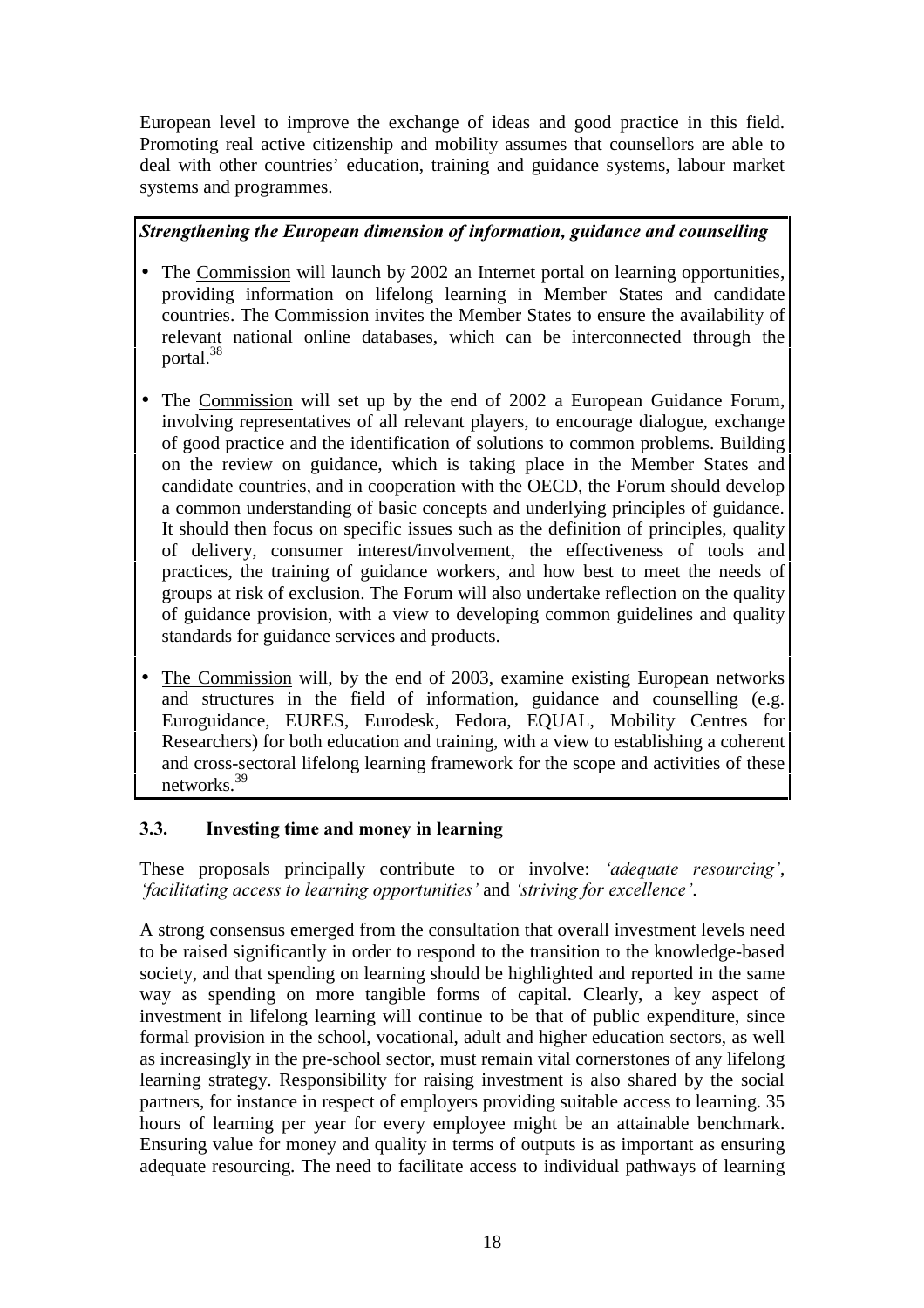and to foster a culture of learning implies that more resources should be directed towards guidance and counselling, new ways of valuing learning and making learning available in a wider range of environments, with appropriate facilities (e.g. for childcare). Likewise, more resources are called for in respect of non-formal learning, especially for adult and community learning provision. Respondents underlined the need to give priority in resource allocation to learning for children in pre-school education (to reduce inequalities later on and to lay a solid basis for further learning), to teachers, trainers and other learning facilitators (to prepare them for their evolving roles – see section 3.6), and to senior citizens, including older workers, (to give them opportunities to participate more actively in society and in the labour market, including the role they can play in intergenerational learning)<sup>40</sup>. There is certainly no top-down solution on how to bring about fundamental reform, while reconciling the need both to increase overall levels of investment and, at the same time, reduce inequalities in resource allocation. Hard choices will have to be made.

#### *Raising levels of investment and making investment more transparent*

- The Commission calls on
	- the European Investment Bank, in the framework of its policy directed to the promotion of human capital development, to seek to support the implementation of lifelong learning as described in this Communication, e.g. through funding infrastructure for teachers' training and local learning centres, multimedia learning software and content and training programmes developed by enterprises: $41$
	- the European Bank for Reconstruction and Development and the European Investment Bank to invest in the development of lifelong learning, for example of infrastructure and SMEs, in the candidate countries of Central and Eastern Europe;
	- the European Investment Fund to examine how best to use its instruments to promote the emergence of venture capital funds dedicated to supporting the development of human capital aiming e.g. to favour SMEs' access to learning.
- Member States should set national targets to raise overall investment levels in human resources, in line with the Lisbon European Council conclusions and the Employment Guidelines<sup> $42$ </sup>. Such target setting should be carried out in a transparent manner, in relation to how resources are allocated. This should also take into account the respective roles to be played by government, employers, individuals and other actors. In addition, Member States should set targets to increase participation in further education and training, indicating the increase in participation that they expect to achieve by gender, age group, educational attainment and target groups.
- Member States are invited to develop further their use of the European Social Fund (ESF) – already the main Community instrument for the funding of lifelong learning, and the EQUAL Community Initiative to support the implementation of lifelong learning, in particular for the development of local learning partnerships and centres, and to support learning opportunities at work, access to basic skills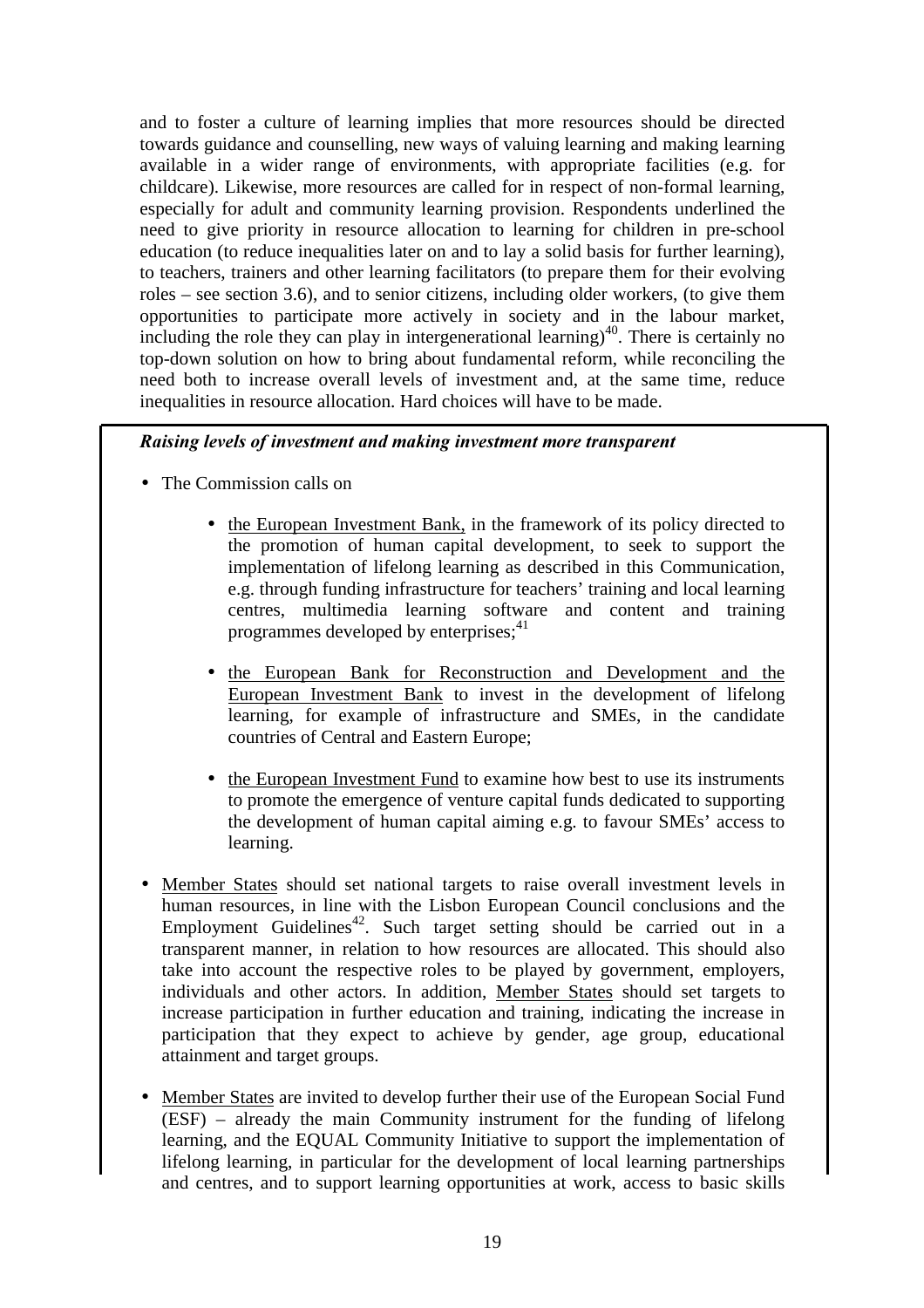(including through 'second chance provision'), and training of teachers, trainers and other learning facilitators $43$ .

- The Commission will develop indicators and other tools to measure the impact of ESF programmes on lifelong learning and will support the evaluation of the implementation of lifelong learning activities funded by the ESF, as part of the mid-term review of the Fund, which is due at the end of 2003.
- The social partners are invited to negotiate and implement agreements at all appropriate levels to modernise the organisation of work $44$ , with a view to increasing investment in lifelong learning and to providing more time for learning. For example, they should work towards the recognition of all learning activities, including non-formal and informal learning, and integrate this into all aspects of human resource policies and practices at the enterprise level.

## *Providing incentives and enabling investment*

- The Commission will evaluate various models of individual funding schemes (e.g. 'individual learning accounts') to assess their impact on investment, participation in learning and on learning outcomes. This evaluation will take full account of the work done by the OECD in this field and an evaluation report will be presented by the end of 2002.
- The Commission will propose that research into the benefits, costs and returns of investing in learning, building on current research<sup>45</sup>, be supported under the  $6<sup>th</sup>$ Research Framework Programme<sup>46</sup>.
- The Commission will produce, based on information provided by the Member States, an overview of fiscal incentives available for learning financed by individuals and companies with a view to the identification and adoption of good practice.

## *Ensuring high quality returns and outcomes of investment*

• The Commission will, by the end of 2003, in cooperation with the Member States, develop guidelines and indicators on quality aspects of lifelong learning<sup>47</sup>, and support policy development in Member States through exchanges of good practice and peer review.

## 3.4. Bringing together learners and learning opportunities

These proposals principally contribute to or involve: *'creating a learning culture'*, 'partnership working' and 'insight into demand for learning'.

The consultation feedback emphasised the importance of adequate levels of open and flexible education and training provision at the local level for bringing learning and (potential) learners together, and the role of local guidance services in mediating this. Here the need to promote a balance between non-formal learning in the workplace and in social surroundings/environments is particularly relevant, reflecting the balance of objectives of lifelong learning between active citizenship, personal fulfilment, employability and social inclusion. Many reports referred to the value of learning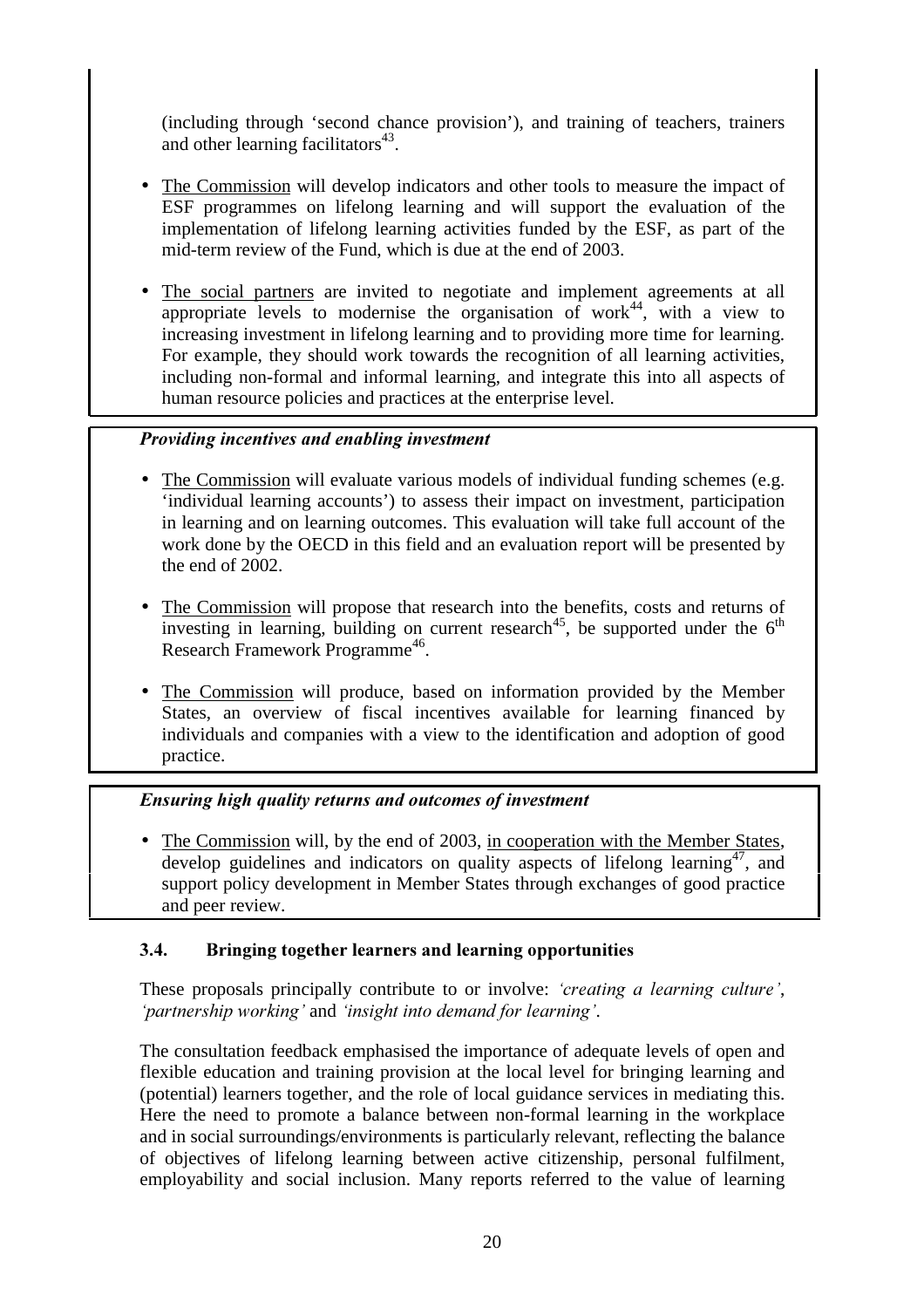opportunities (often non-formal or informal), provided by adult education or the voluntary sector, including NGOs and local community organisations. Non-formal education projects in the youth field, for example, increase the chances of young people participating in society, and acquiring tolerant and democratic values. To promote a culture of learning across Europe, there is a need to develop learning communities, cities and regions and to establish local multifunctional learning centres.48 Consultation feedback also often focused on innovative learner-centred learning and teaching methods and the potential for ICT, with appropriate support, to help bring learning to the learner. For the purposes of this document, ICT-related issues are addressed under section 3.6.

## *Encouraging and supporting learning communities, cities and regions and setting <i>xp* local learning centres

- Member States are invited to use the resources of schools, adult education and higher education institutions, research institutions and other public facilities such as libraries, as multipurpose centres for lifelong learning.
- Youth organisations should regularly make visible and publicise the outcomes of non-formal and informal education that result from their activities.
- Member States are invited to develop further their use of the European Regional Development Fund (ERDF) and the ESF to support the implementation of lifelong learning, as an integral part of local and regional development programmes, and to support the improvement of ICT skills by workers, especially those in SMEs.
- The Commission invites the Committee of the Regions, possibly with the involvement of European and national associations of local and regional levels, to promote the implementation of lifelong learning at the local and regional levels, in particular to:
	- develop links between local and regional learning centres across Europe through twinning agreements, and the use of ICT with a view to exchanging experience and building bridges between all forms of learning;
	- organise, together with the Commission, a campaign at local and regional level in order to promote and publicise the most effective approaches to lifelong learning.
- The Commission will support through its programmes the establishment of networks between those regions and cities with well-developed lifelong learning strategies, to facilitate the exchange of experience and good practice.

It is essential to promote more actively the development of learning at the workplace and for enterprises and other organisations to become learning organisations. The social partners have a key role to play to make this vision a reality, as well as to ensure equal opportunities and access to learning at enterprise level for all employees, taking into account the need to facilitate the reconciliation of work, family life and other caring responsibilities. Gaining insight into the learning needs of SMEs, where learning typically takes place in a non-formal or informal context, is particularly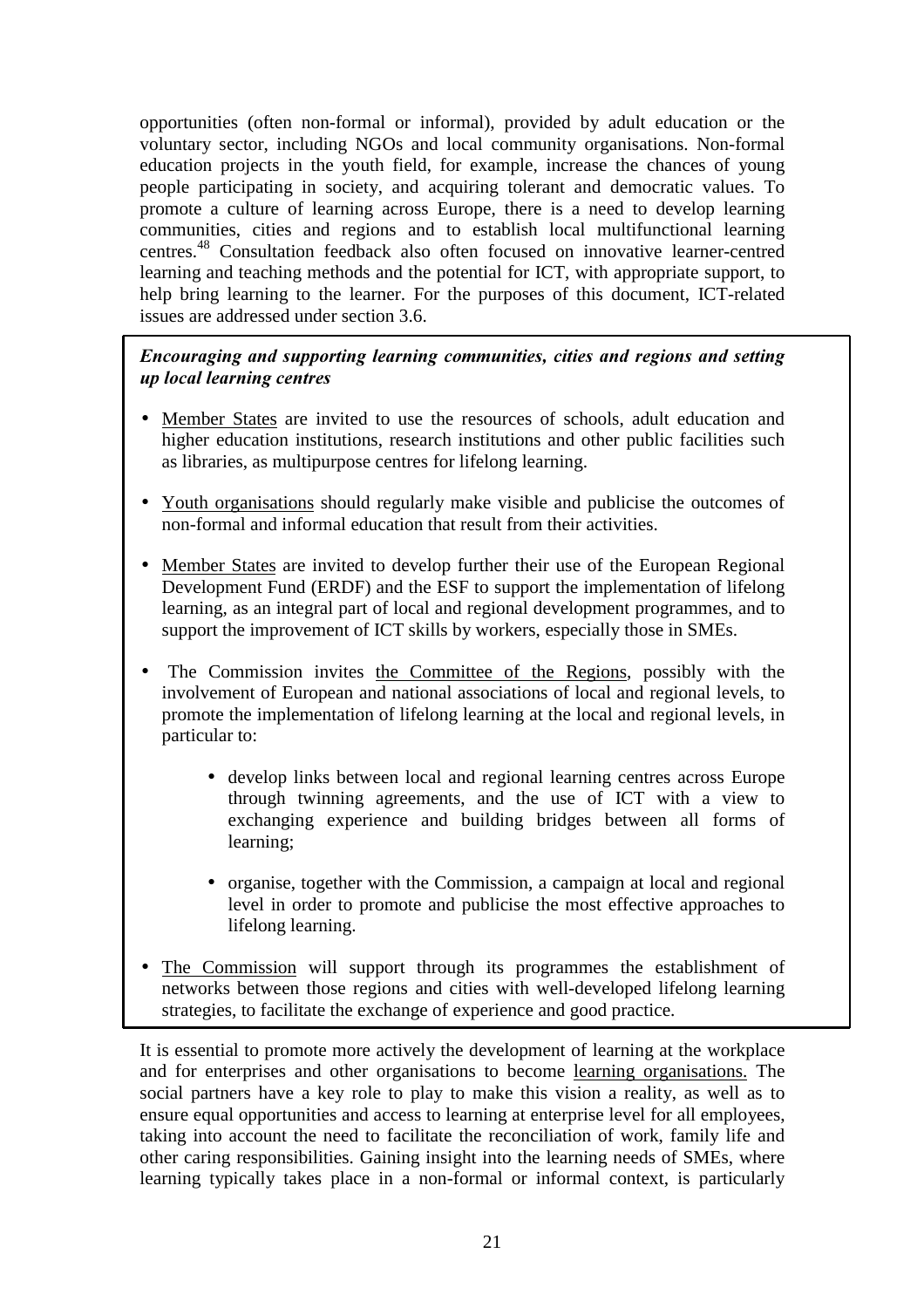important<sup>49</sup>. Provision has to be flexible, high quality, and tailored to individual firms. Learning providers, e.g. higher education institutions, should offer courses tailored to their specific needs. SMEs themselves also need to explore fully how to facilitate access to learning (e.g. in partnership with other enterprises through learning networks and competence sharing, and in cooperation with guidance services). The Commission Communication "Helping SMEs to GoDigital" is, in this context, contributing to providing ICT skills for SMEs  $^{50}$ .

## *Encouraging and supporting learning at the workplace - including in SMEs*

- The social partners, at all levels, are invited to agree that each employee should have an individual competence development plan, based on an assessment of his/her individual competences, and in accordance with overall competence development plans at the enterprise level. Such schemes should fully take into account the particular needs and circumstances of SMEs and should provide expert advice on how to assess competence and learning needs. The social partners should also help to raise awareness about the importance of learning and encourage and train employees and managerial staff to act as learning facilitators or mentors for others.
- The Commission encourages the European social partners to finalise, under the social dialogue process, a framework, including common goals, in order to promote lifelong learning at all levels and especially at enterprise level. The Commission invites the social partners to promote such a framework at national level through their respective organisations, according to national practices.
- The Commission will, by the beginning of 2003, launch an award for enterprises that invest in lifelong learning, in order to reward and publicise good practice in this area $^{51}$ .

## 3.5. Basic skills

These proposals principally contribute to or involve: *'insight into demand for Dearning'*, *'creating a learning culture'* and *'facilitating access to learning <u><i>opportunities'.</u>*</u>

The European Councils in Lisbon and Stockholm underlined the importance of improving basic skills through adequate education and lifelong learning policies. Basic skills include the foundation skills of reading, writing and mathematics, as well as learning to learn and the new skills set out at Lisbon – IT skills, foreign languages, technological culture, entrepreneurship, social skills. The consultation feedback underlined the fundamental importance of basic skills acquisition in allowing people to engage in further learning and as a basis for personal fulfilment, active citizenship and employability, particularly given the demands of the developing knowledge-based society. The foundations for lifelong learning must be provided by Governments through compulsory schooling, but adults who left school with ongoing literacy, numeracy and other basic skills needs should also be encouraged to participate in compensatory learning.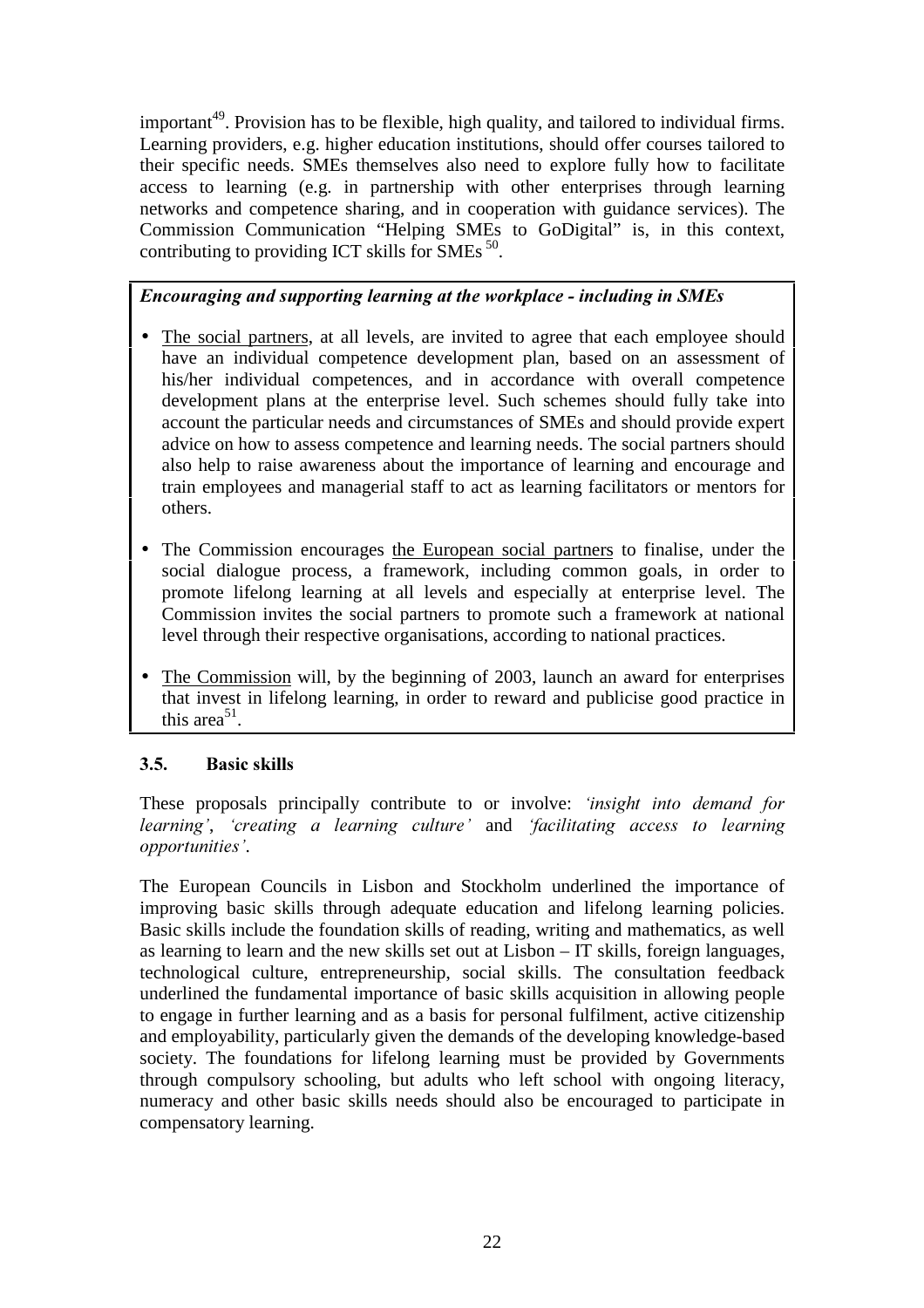## *<i><u>Identifying</u>* what the basic skills package should be

• The Commission will invite the 'Sub-Group' set up following the Report on the Concrete Objectives of Education and Training Systems also to address basic skills provision outside the formal education and training systems as well as basic skills acquisition by adults, motivation to learn and how to include basic skills, particularly social, personal, ICT and scientific skills provision, in curricula without overloading them<sup>52</sup>.

## *<i>Making basic skills genuinely available to everyone and in particular to those less* advantaged in schools, early school leavers and to adult learners<sup>53</sup>

- The Charter of Fundamental Rights recognises the right to education, including the right to receive free compulsory education, and access to vocational and continuing training<sup>54</sup>. To make this right more concrete, Member States should consider extending the right to compulsory education so that it covers free access to basic skills for all citizens, regardless of age.
- Member States should ensure that young people acquire basic digital literacy as part of compulsory education, and should also expand digital literacy initiatives to citizens at risk of exclusion<sup>55</sup>. Member States should provide the opportunity for unemployed people to get a recognised certificate of basic ICT skills.
- The social partners are invited to conclude agreements on the promotion of access to learning opportunities, in particular for workers with low levels of skills and older workers, to meet the objective of giving every worker the opportunity to achieve information society literacy by  $2003^{56}$ .
- The Commission invites NGOs at European level to identify factors that prevent or promote the acquisition of basic skills and participation in mainstream lifelong learning for citizens at risk of exclusion. This should serve as a basis for developing adequate policy responses, at the appropriate level, including 'flexible learning', targeted learner-centred actions, support for community education projects for people from disadvantaged neighbourhoods and groups, and the provision of care services for children and other dependants.

## 3.6. Innovative pedagogy

These proposals contribute to or involve: *'insight into demand for learning' 'partnership working'* and *'striving for excellence'*.

The consultation feedback emphasises a shift from 'knowledge' to 'competence' and from teaching to learning, placing the learner at the centre. Such a shift implies that as early as the pre-primary stage people 'learn how to learn'. Learners should, as far as possible, actively seek to acquire and develop knowledge and competences. Different methods are called for depending on the situation of the learner, the learning facilitator and the setting (e.g. community centres, workplace, the home). Work-based learning, project-oriented learning and learning organised as 'study circles' are particularly useful approaches. New teaching and learning methods challenge the traditional roles and responsibilities of teachers, trainers and other learning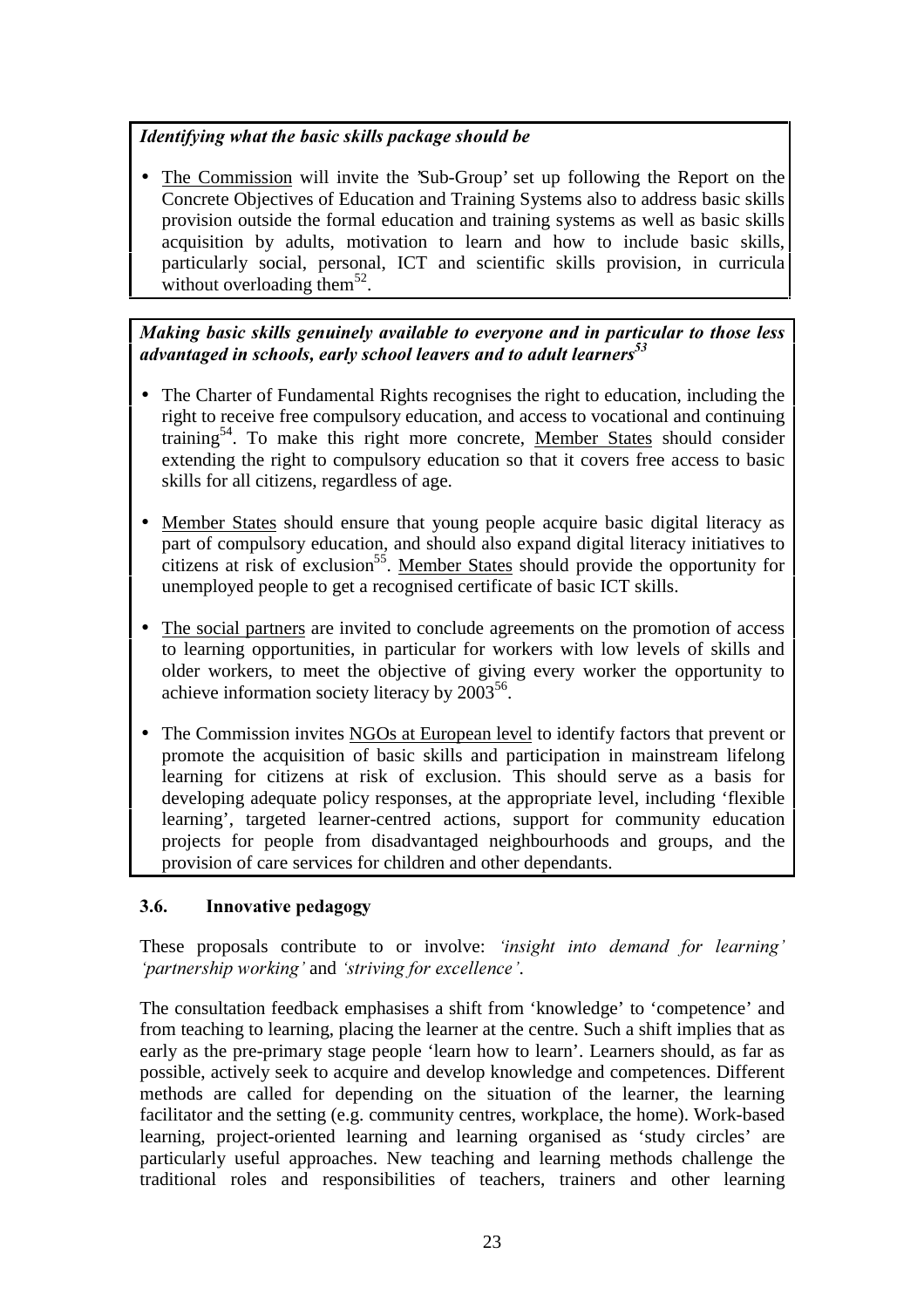facilitators. There is, therefore, a strong need to develop their training, including in multi-cultural competences, to ensure that they are ready and motivated to face the new challenges, and therefore to promote tolerance and democratic values. This should also include further reforming and improving pedagogical approaches in formal, as well as non-formal learning. The exchange of experience between schools, adult education and voluntary organisations, ethnic minority centres, universities and companies should provide insight into learning needs in this area. Higher education, and research institutions, for example, should introduce or increase research and training in the field of lifelong learning. All contributions recognise that ICTsupported learning offers great potential for rethinking and redesigning learning processes, whilst also recognising the risk of new technology creating a 'digital divide'. The eLearning initiative and the eLearning Action Plan address a number of important issues in this area, in the context of coordinating Member States' efforts to adapt education and training systems to the information society<sup>57</sup>. Many reports stress that ICT based learning should be combined with other, more social modes of learning (e.g. learning groups, family learning, tutoring or collaborative learning at work) and regular individual and technical support services. In a rapidly growing market, quality and relevance of learning material, services and learning processes is important, particularly in terms of consumer protection, motivation and effective use of resources<sup>58</sup>.

## *New teaching and learning methods and the new role of teachers, trainers and RWKHUOHDUQLQJIDFLOLWDWRUV*

- The Commission will support, through the Socrates and Leonardo da Vinci programmes, the development of a network for the training of teachers and trainers. Based on existing networks, e.g. in Cedefop, this will aim to analyse and exchange innovative experience in formal and non-formal contexts, while creating the conditions for transfer within the Community. It will also contribute to the construction of a common framework of reference for the competences and qualifications of teachers and trainers and respond to the challenges of ICT based learning. Member States, local and regional authorities, learning providers, teachers' representatives and NGOs, including those active in non-school youth education, should contribute to this by making development opportunities accessible to learning facilitators from other Member States and candidate countries. Particular attention will be given to improving training in sectors such as adult education, where formal training of teachers is not yet a requirement in all Member States and where the need to improve teaching quality is, therefore, a particular priority.
- Given the importance attributed to non-formal and informal learning, the role of learning facilitators must be supported. Social partners, NGOs (e.g. youth organisations), and others, should, in cooperation with the Commission and the Member States, initiate the systematic exchange of experiences in this field.
- The Commission will propose that research and experimentation into how we learn in the contexts of formal, non-formal and informal learning, and how ICT can be integrated into these learning processes, be supported under the  $6<sup>th</sup>$  Research Framework programme, through the Leonardo da Vinci, Socrates and Youth programmes and the eLearning pilot actions, the Information Society Technologies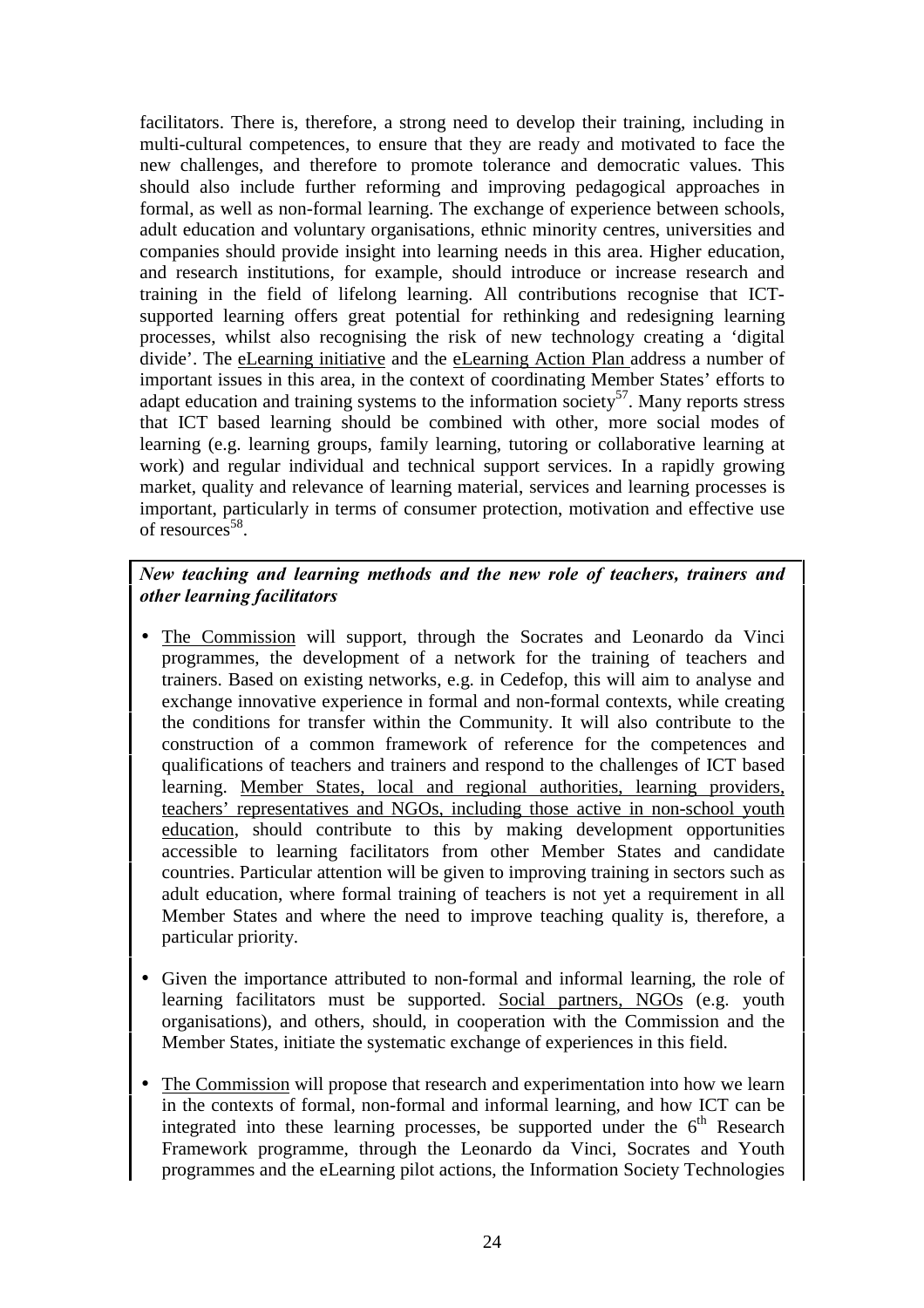Programme<sup>59</sup> and through the EQUAL Community Initiative. This should promote the development of efficient and effective pedagogic approaches for various groups of learners, including underrepresented groups/non-traditional learners.<sup>60</sup>

• The Commission will, by 2003, in cooperation with the Member States, social partners and international NGOs, develop European quality recommendations aiming at learning organisations outside formal education and training, to be used on a voluntary basis. A European label should be given those organisations complying with these recommendations.

## *<i>JCT* enabling and supporting lifelong learning

- The Commission, in close cooperation with the Member States, will examine approaches at national level to developing seals of quality for ICT based learning and teaching material, in particular learning software, with a view to their possible development at European level to ensure coherence and consumer protection.
- The Commission will continue to support projects under the Socrates and Leonardo da Vinci programmes, and the eLearning initiative, to develop ICT based learning with a European dimension, e.g. through the setting up of transnational 'virtual study circles'.

## 4. DRIVING FORWARD THE AGENDA

## 4.1. A lifelong learning framework

Member States are fully responsible for the content and organisation of their own education and training systems<sup>61</sup>, and it is not the EU's role to harmonise laws and regulations in these fields. At the same time, however, there are specific policy functions relating to lifelong learning, which are dealt with at European level. In addition to implementing a vocational training policy<sup>62</sup> the Treaty provides for a key role for the Community in enhancing the quality of education through European cooperation in this field. The European Union has a particular role to play in relation to: citizenship, freedom of movement, whether for the purposes of learning or employment, the development of European labour markets<sup> $63$ </sup> and the coordination of employment and social inclusion policy. Transnational education, training and working are, for some citizens, already a reality. Despite this, obstacles still remain to learning, working and living in Member States other than one's own.

There is, therefore, a substantial role to be played by the European Union and by cooperation between the Member States in supporting and stimulating the implementation of lifelong learning across the Community. At the same time, policy interventions need to be adapted to local and national circumstances, given the diversity in education, training and labour market systems across Europe. The key challenge, therefore, is to ensure that Member States remain free to develop their own coherent and comprehensive strategies, and to design and manage their own systems, while moving broadly in the same direction. This must be done in a coherent, coordinated and economical manner. Where the EU has no legislative competence and where Treaty objectives are not covered by existing Treaty-based processes, the following methods, which include the open method of coordination, will be used: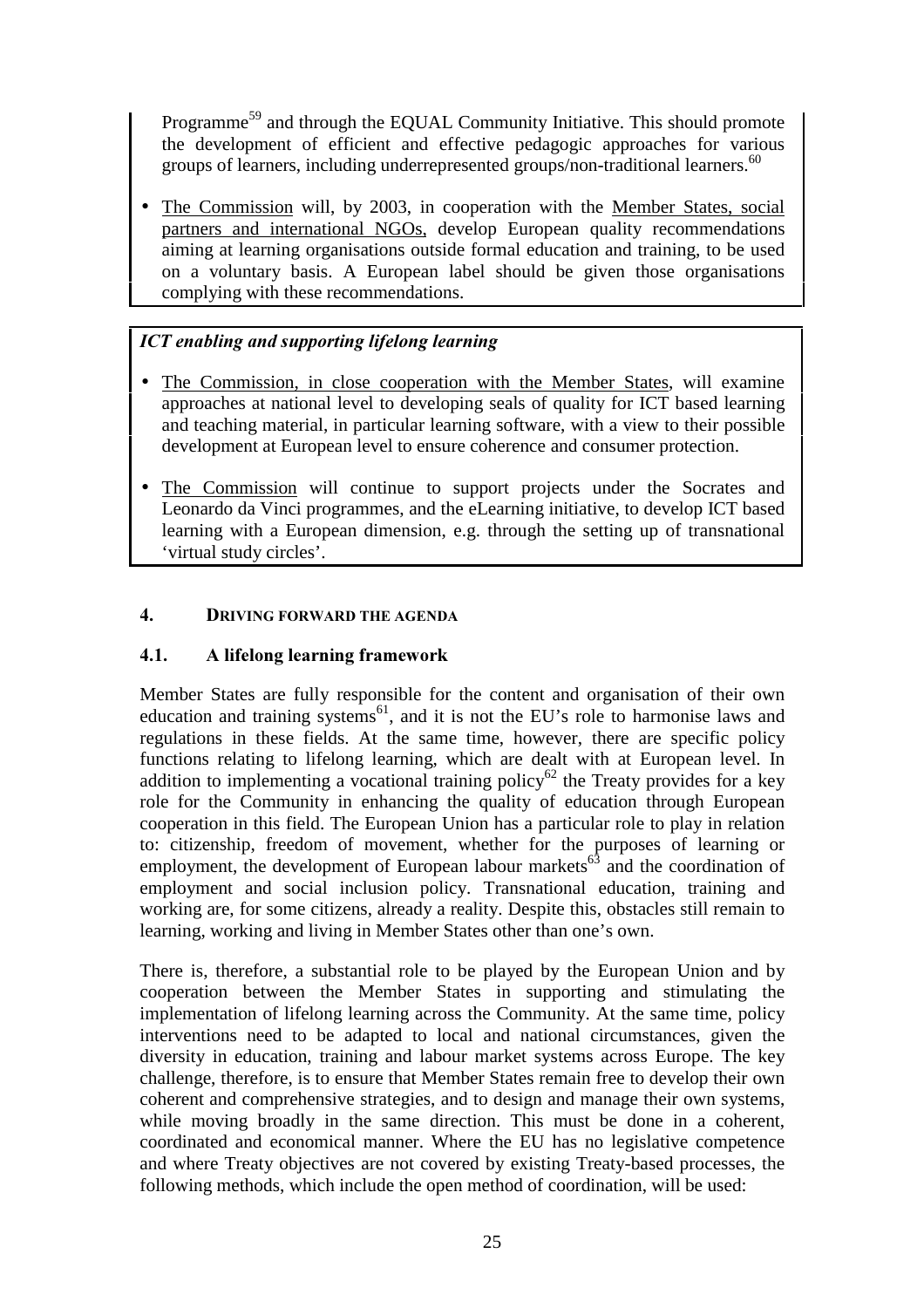- the identification of shared problems, ideas and priorities, through the exchange of knowledge, good practice and experience and through peer review, to enable actions to be developed across all or certain Member States and/or by European instruments and processes;
- increasing the transparency of policies and systems, enabling citizens to access and make full use of the institutions and services at their disposal;
- ensuring complementarity and synergy at European level between the various processes, strategies and plans involved in implementing lifelong learning;
- developing synergy between Member States' policy in the field of lifelong learning.

The Commission will develop by the end of 2003 a database on good practice, information and experience concerning essential aspects of lifelong learning at all levels to support the implementation of lifelong learning. Cases will be selected in accordance with clear criteria and structured on a thematic basis and by actor. The database will not only include cases emanating from Community instruments (education, training and youth programmes, ESF, ERDF and Community Initiatives) but also from the national, regional, local and sectoral levels, non-Member States, international organisations, social partners and civil society. This database will be built on existing initiatives, based on dialogue with all actors, accessible on the Internet and kept fully up to date and relevant to current needs.<sup>64</sup>

## 4.2. Building on achievements at European level

The implementation of lifelong learning, including the priorities for action identified in section 3, will be through existing processes, instruments and programmes<sup>65</sup>:

- The work programme on the Follow-up to the Report on the Concrete Objectives of Education and Training Systems will be one of the principle means for the strengthening of cooperation and exchange of good practice among Member States in the field of lifelong learning;
- The priorities for action in this Communication that relate to employment-related aspects will be taken into account in the negotiations of future rounds of the European Employment Strategy and will also be addressed in the Action Plan on Skills and Mobility. Similarly, the priorities for action relating to social inclusion and equal opportunities aspects of lifelong learning will be taken into account in the development of the European Social Agenda;
- A wide range of projects and other actions focused on lifelong learning will be promoted and supported through existing Community programmes and actions. The Socrates, Leonardo da Vinci and Youth programmes have a major role to play here. The Commission will substantially reinforce and expand the joint actions that support projects coming within the scope of more than one of these programmes, and will facilitate the more active participation of NGOs and SMEs under the programmes. Certain priorities will also be implemented as part of the eLearning Action Plan;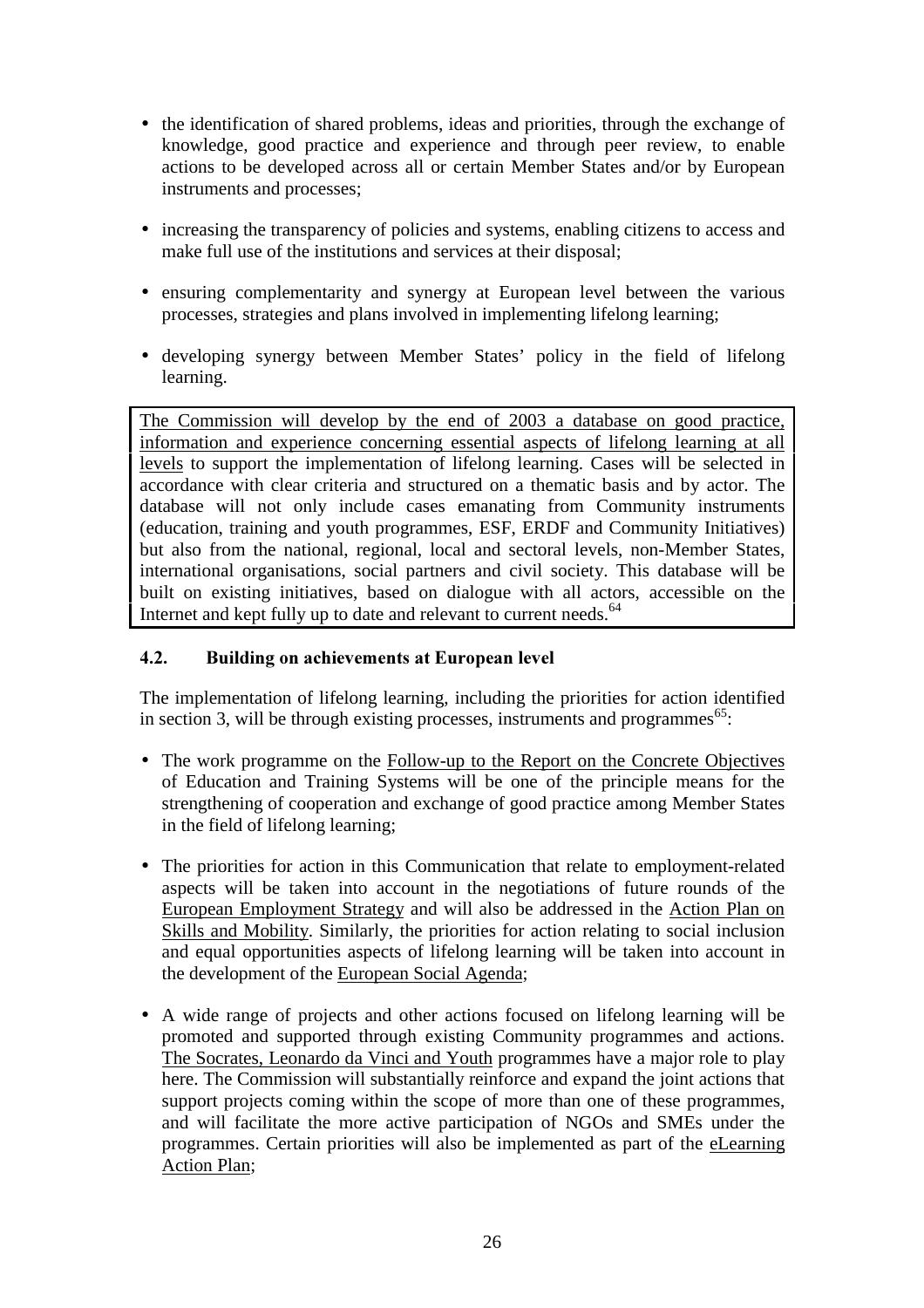- The European Social Fund is the main Community instrument for funding lifelong learning. The European Regional Development Fund is also an important funding stream. The Commission, working with the Member States, will ensure that the 2003 review of both streams of funding, as far as lifelong learning is concerned, takes account of the priorities identified in the present text. The EQUAL Community Initiative will also play a crucial role in developing new approaches to lifelong learning;
- The  $6<sup>th</sup>$  Research Framework Programme will provide new opportunities to reinforce research in the area of lifelong learning, and thus build on the insights gained in this field under previous programmes. This research will be undertaken primarily under Priority 7 ('Citizens in an Evolving Knowledge Society')<sup>66</sup>. (Priorities for research as well as further evaluation are listed in Annex 1).

## 4.3. Indicators $67$

Comparable information and statistical measures are essential to the development and implementation of coherent and comprehensive lifelong learning strategies. Statistics and indicators already form an essential part of existing initiatives in the field of lifelong learning with a view to monitoring progress both in achieving identified targets and in implementing policy objectives.

Some key indicators are already available. The 2001 Communication on Structural Indicators<sup>68</sup> proposes three indicators related to lifelong learning. These concern<sup>69</sup> investment, participation and early school leavers. Together with these, another five existing indicators<sup>70</sup> provide measures to monitor progress within three of the above 'priorities for action' areas concerning *investing time and money in learning*, *basic skills* and *innovative pedagogy* (eLearning<sup>71</sup> is particularly relevant to this priority).

Additional indicators<sup>72</sup> are currently being developed in the context of the European Employment Strategy<sup>73</sup>, the European Social Agenda<sup>74</sup>, the Communication on quality in work<sup>75</sup> and the Follow-up to the Concrete Objectives Report. Moreover, the Task Force on Measuring Lifelong Learning76 established an overall framework for extending the statistical information in the field of lifelong learning and launched a process aimed at revising statistical methodologies in order to identify the additional sources in this field that need to be developed at EU level in the short- and mediumterm. In addition, following consultation of experts from 36 European countries<sup>77</sup>, some areas have been identified for developing indicators on the quality of lifelong learning.

The development of a limited number of new indicators will be based on the learnercentred approach in relation to formal, non-formal and informal learning. In particular, this work will aim to fill the gaps on several aspects of lifelong learning, by proposing quantitative information collections directly from learners. It will also promote the development of qualitative information sources, in particular in the fields of assessment and recognition; information, guidance and counselling; and training of teachers and trainers<sup>78</sup>. This work will complement the development of indicators on lifelong learning related to employability, adaptability and social inclusion, in the context of the European Employment Strategy and the European Social Agenda.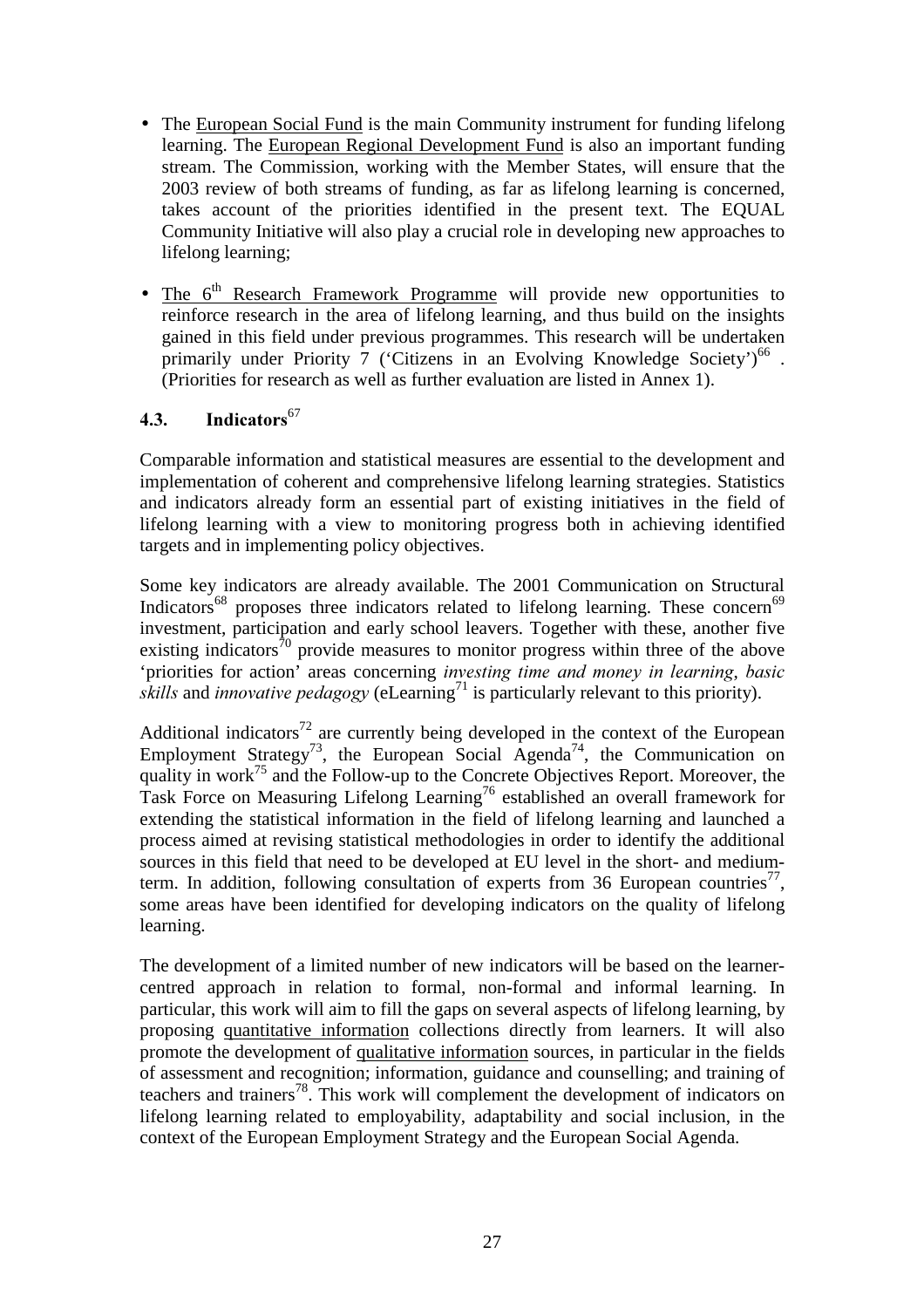The overall coordination and coherence of the development of new indicators will, in principle, be overseen through the network of 'sub-groups' formed to follow up the Report on the Concrete Objectives of Education and Training Systems. The subgroups will also play a valuable role in the identification of good practice for dissemination among Member States.

The Member States and other European countries are invited to support this work. In particular, in the context of their cooperation within the European Statistical System (ESS), Member States and other European countries should aim to make their own statistics and indicator systems as comparable as possible. In developing new indicators, the Commission will draw on existing national and international sources, particularly in collaboration with the OECD. Maximum use will be made of existing sources and structures within the ESS, as well as other available resources, including the Working Party on Education and Training Statistics, which will have responsibility for technical aspects, as well as other available resources.

## 4.4. Maintaining the momentum

The creation of a European area of lifelong learning will need to be supported by innovative forms of partnership, cooperation and coordination at all levels between the actors involved in implementation. The wide-ranging consultation on the Memorandum provided the opportunity to set up for the first time a whole series of coordination and consultation structures. These represent the broad spectrum of lifelong learning sectors and interests not only at European level but also in the Member States, in the EEA and candidate countries, at the regional level and within and between European NGOs, other representatives of civil society and the social partners. The Commission proposes that, in accordance with its White Paper on Governance, these innovative and dynamic structures be built upon in order to ensure that the momentum created since the Memorandum is maintained at all levels:

- The development of policy at European level and the coordination of national policies requires the establishment of a high-level group of senior representatives of Ministries bearing the main responsibility for lifelong learning. This group will help to ensure the complementarity of measures developed in the field of lifelong learning, including the implementation of the work programme for the Follow-up of the Report on the Concrete Objectives of Education and Training Systems, with related processes, strategies and plans at European level. As such, the scope of its responsibilities will need to span all aspects of lifelong learning (schools, higher education, adult education, vocational training, non-formal youth learning etc.). The group of national lifelong learning coordinators set up for the European wide consultation, and the 'sub-groups', that were set up as part of the Concrete Objectives Follow-up, will provide support to the high level group.
- Member States, the EEA and candidate countries should prolong and, where necessary, strengthen and expand established interministerial coordination structures to promote internal policy coherence. In general, consultation networks on lifelong learning should be built on at all levels, national, regional and local, to support implementation.
- The Commission will develop further its consultation of the social partners in the field of lifelong learning. In addition, the Commission would welcome further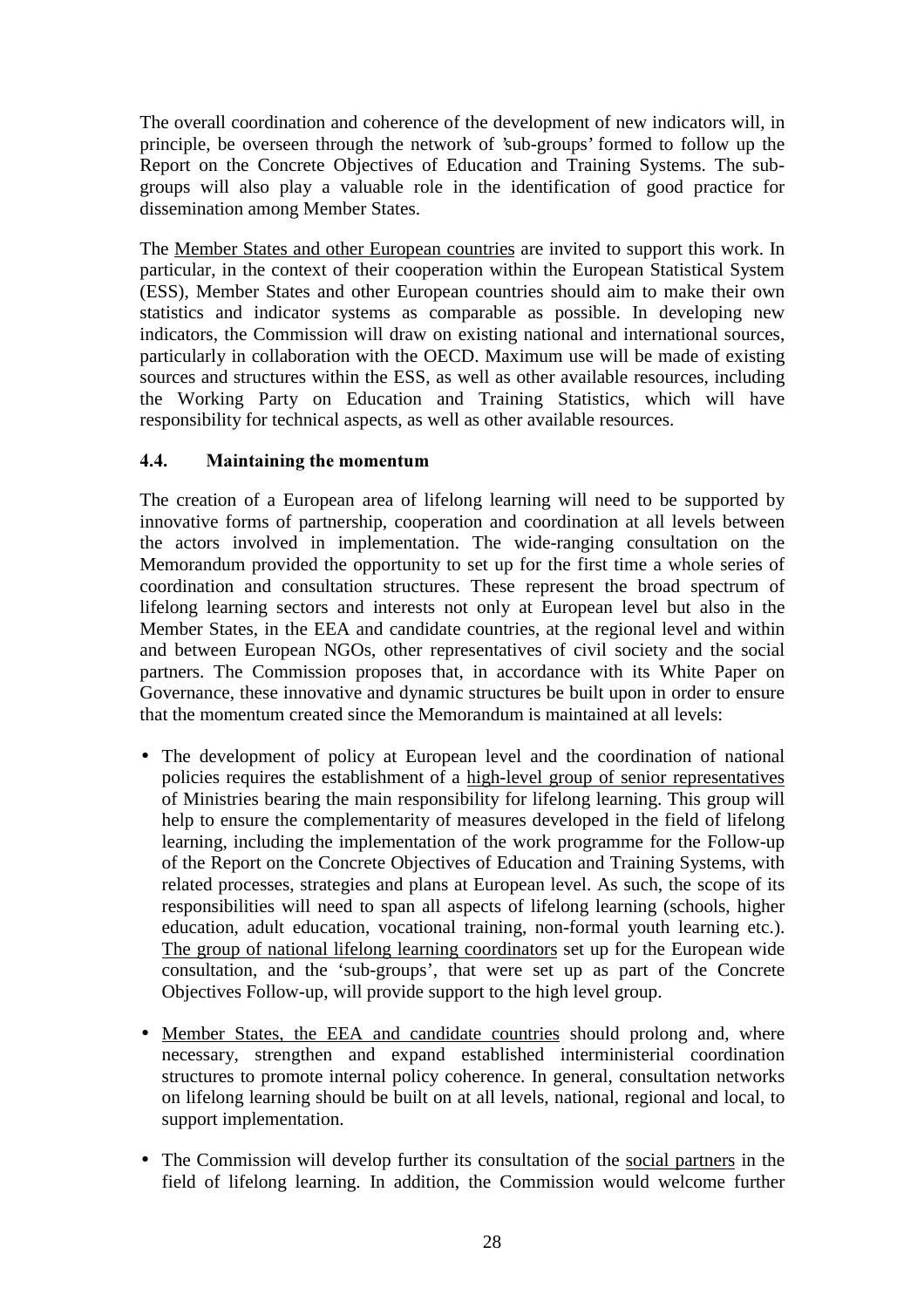reflection and contributions from the social partners on the priorities set out in this Communication, through the social dialogue process.

- The Commission will also develop the existing consultation platform with civil society and the NGOs concerned by lifelong learning. It will verify that the composition of this consultation platform is sufficiently representative of the various actors as well as groups at risk of exclusion.
- The working platforms provided by the European Forum on Transparency, the European Forum on Quality and the proposed European Forum on Guidance should define the scope of their respective areas with a view to working together, and with the sub-groups set up as part of the Concrete Objectives Follow-up, in the future.
- The Commission will encourage Cedefop, Eurydice and ETF to build upon their existing cooperation in relation to lifelong learning, in particular to support the development of the lifelong learning database (see section 4.1).
- The Commission will continue to cooperate actively with international organisations such as the OECD, the Council of Europe and UNESCO when developing lifelong learning policy.

## 5. NEXT STEPS

The next stages along the path towards a European area of lifelong learning will be:

- An examination and discussion of this document by the European Parliament, the Economic and Social Committee and the Committee of the Regions, leading to an Opinion from each institution;
- Endorsement of the main principles and proposals of this Communication and the approach suggested in respect of a European area of lifelong learning by the Council (Education and Youth Council and the Employment and Social Policy Council) during the Spanish Presidency;
- A contribution by the Commission on this subject to the Barcelona Spring Council of 15-16 March 2002;
- A report by the Commission to the European Council and the European Parliament on progress towards implementing the lifelong learning framework by the end of 2003.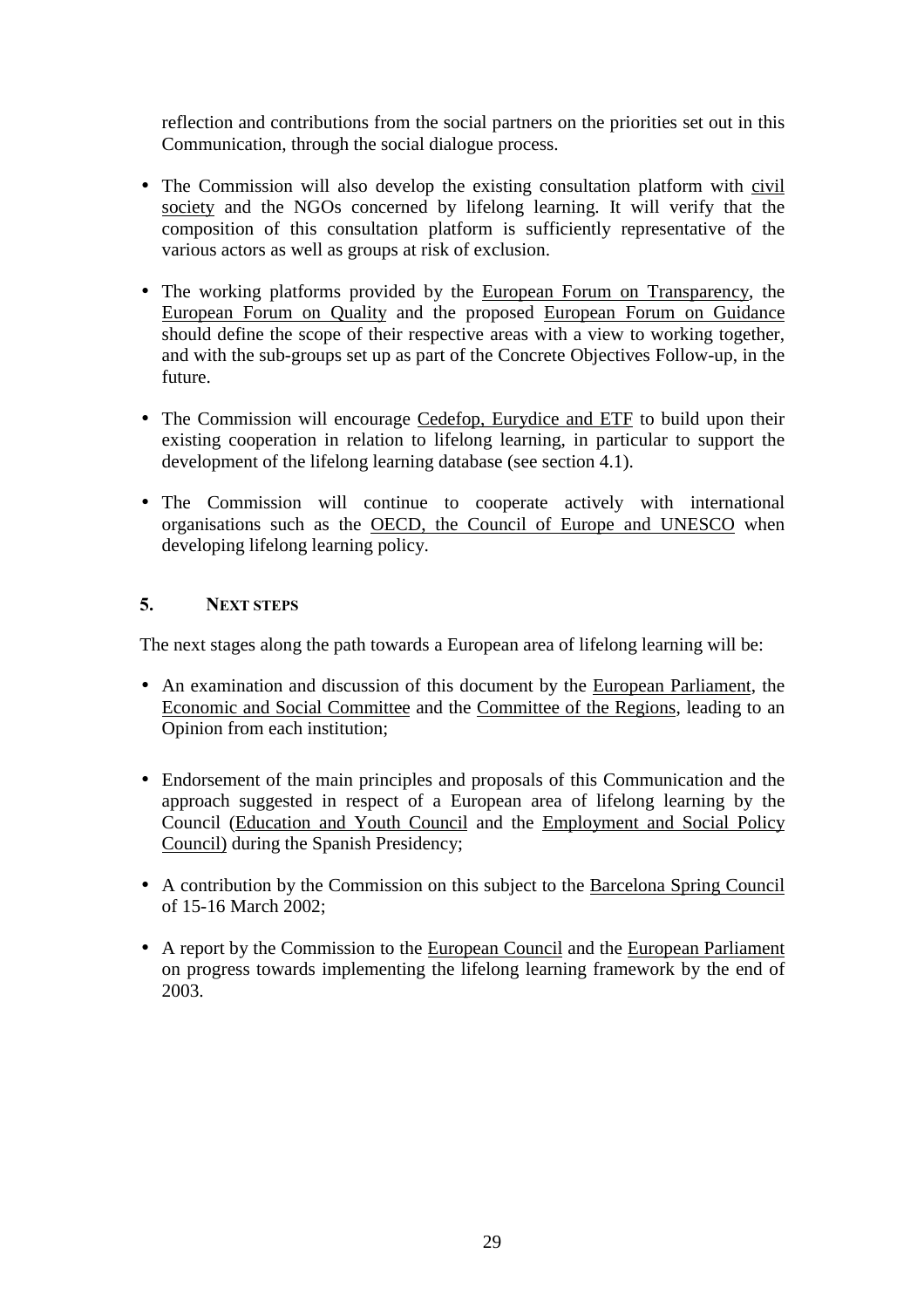## ANNEX I: PROPOSALS IN RELATION TO RESEARCH AND **EVALUATION (BY THE END OF 2003)**

- The Commission will propose that research into the benefits, costs and returns of investing in learning, building on current research<sup>79</sup>, be supported under the  $6<sup>th</sup>$ Research Framework Programme<sup>80</sup>.
- The Commission will propose that research and experimentation into how we learn in the contexts of formal, non-formal and informal learning, and how ICT can be integrated into these learning processes, be supported under the  $6<sup>th</sup>$  Research Framework programme, through the Leonardo da Vinci, Socrates and Youth programmes and the eLearning pilot actions, the Information Society Technologies Programme<sup>81</sup> and through the EQUAL Initiative. This should promote the development of efficient and effective pedagogic approaches for various groups of learners, including underrepresented groups. $82$
- The Commission will launch a feasibility study on a framework for the recording of public and private levels of investment in lifelong learning, at the national, regional and enterprise levels, with a view to enhancing transparency. This will be based on data provided regularly, for example on the resource allocation between formal, non-formal and informal learning and between various sectors of learning provision (broken down by gender, age group, previous educational attainment and target groups).
- The Commission, in cooperation with the social partners at European level, will launch a survey on learning in SMEs with particular focus on non-formal and informal learning, including quality and output aspects.
- The Commission will support an evaluation, based on case studies, of what factors are likely to make lifelong learning partnerships efficient and sustainable.
- The Commission will undertake a feasibility study on an EU-wide approach to the development of a basic skills and adult literacy survey to be carried out on a regular basis.
- The Commission will evaluate existing mechanisms providing individual rights to basic skills and/or lifelong learning and their impact on participation in learning opportunities.
- The Commission will, building on existing evidence, $83$  identify barriers to participation in lifelong learning for under-represented groups (resource-related or financial barriers, including lack of childcare, transport or access to learning support material) and key factors contributing to eliminating such barriers.
- In addition to the above proposals, the Commission will support broader research across the field of lifelong learning, including through the Information Society Technologies Programme of the 6<sup>th</sup> Research Framework Programme.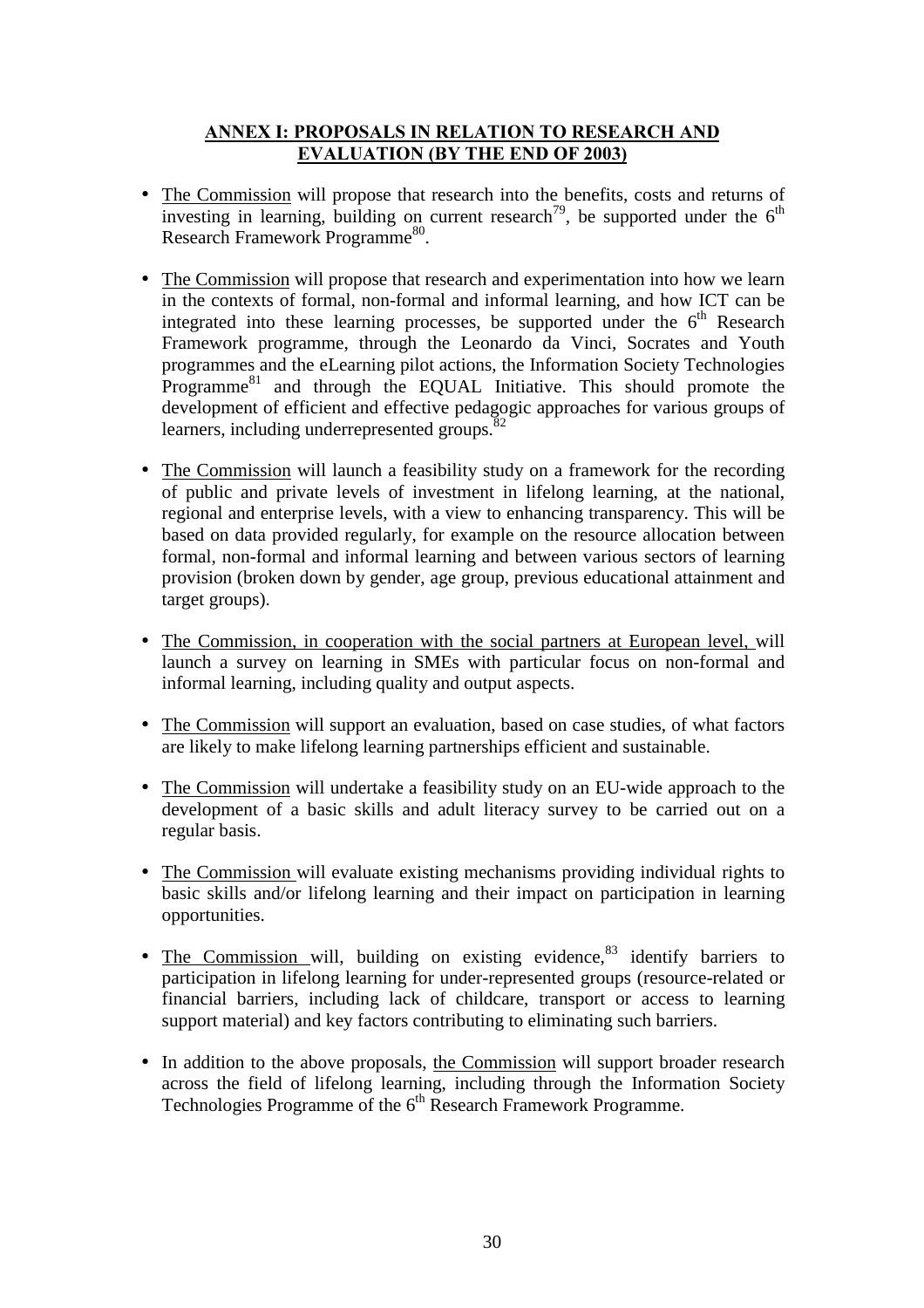### $ANNEX II : GLOSSARY$

## This glossary provides explanations of some of the key terms used in this Communication

#### active citizenship

The cultural, economic, political/democratic and/or social participation of citizens in society as a whole and in their community.

#### adaptability $84$

The capacity to adapt to new technologies, new market conditions and new work patterns of both enterprises and of those employed in enterprises.

#### assessment

A general term embracing all methods used to appraise/judge the performance of an individual or a group.

#### certificate/diploma

An official document, which formally records the achievements of an individual.

#### certification

The process of issuing certificates or diplomas, which formally recognise the achievements of an individual, following an assessment procedure.

#### civil society

A 'third sector' of society alongside the state and the market, which embraces institutions, groups, and associations (either structured or informal), and which may act as mediator between the public authorities and citizens.<sup>85</sup>

#### compensatory learning

The provision of learning which should have been acquired during compulsory schooling.

#### competence

The capacity to use effectively experience, knowledge and qualifications.

#### corporate social responsibility

The commitment of a corporate organisation to operate in a socially, economically and environmentally sustainable manner, while acknowledging the interests of internal and external stakeholders.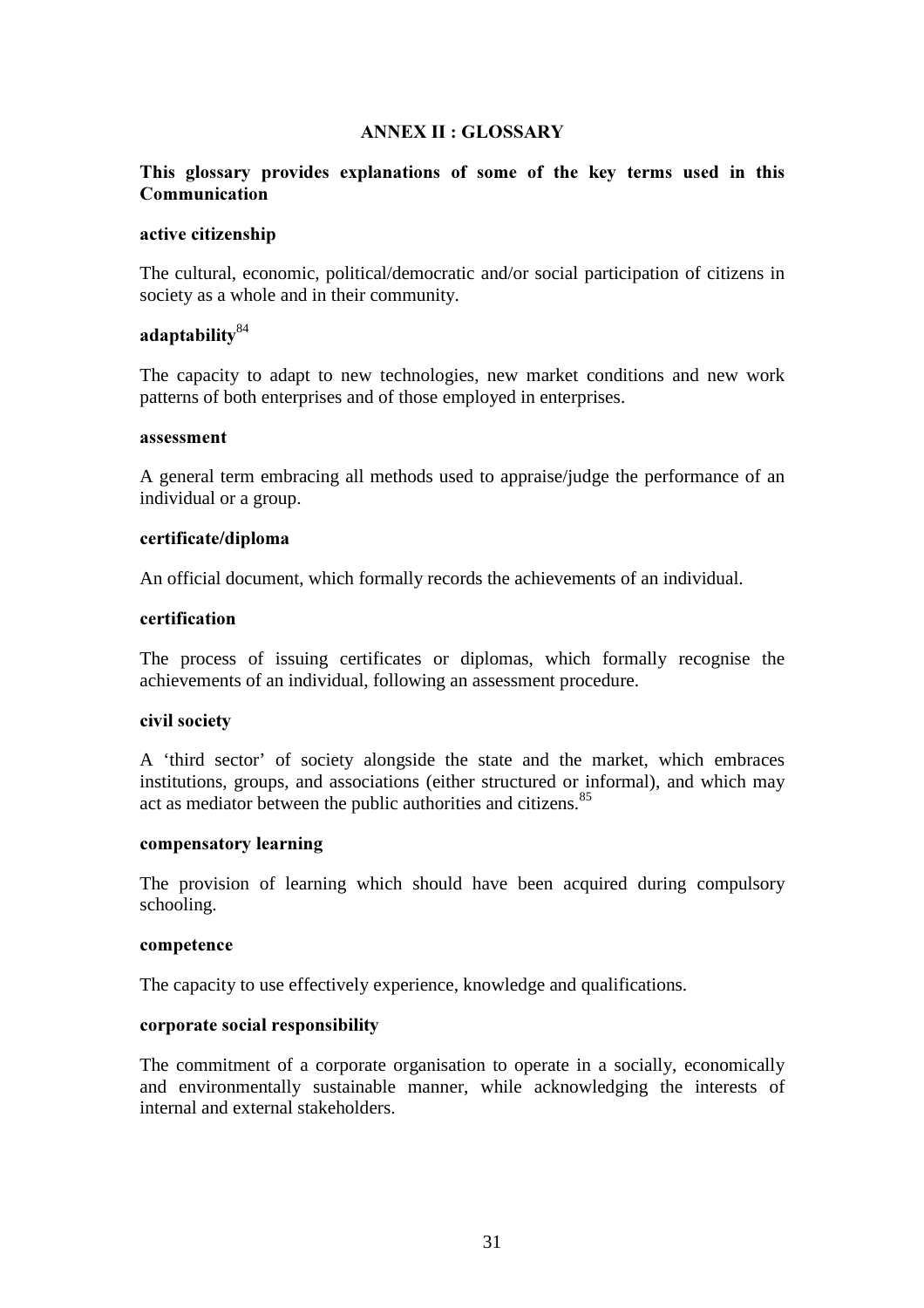## digital divide

The gap between those who can access and use information and communication technologies (ICT) effectively, and those who cannot.

#### digital literacy

The ability to use ICT proficiently.

## eLearning

Learning that is aided by ICT.

## employability $86$

The capacity for people to be employed: it relates not only to the adequacy of their knowledge and competences but also to the incentives and opportunities offered to individuals to seek employment.

#### empowerment

The process of granting people the power to take responsible initiatives to shape their own life and that of their community or society in economic, social and political terms.

#### European governance

The administration of European affairs through the interaction of the traditional political authorities and 'civil society', private stakeholders, public organisations, citizens.

#### formal learning

Learning typically provided by an education or training institution, structured (in terms of learning objectives, learning time or learning support) and leading to certification. Formal learning is intentional from the learner's perspective.

#### guidance

A range of activities designed to assist people to make decisions about their lives (educational, vocational, personal) and to implement those decisions.

#### identification (of competences)

The process of specifying and defining the boundaries and nature of competences.

#### informal learning

Learning resulting from daily life activities related to work, family or leisure. It is not structured (in terms of learning objectives, learning time or learning support) and typically does not lead to certification. Informal learning may be intentional but in most cases it is non-intentional (or "incidental"/random).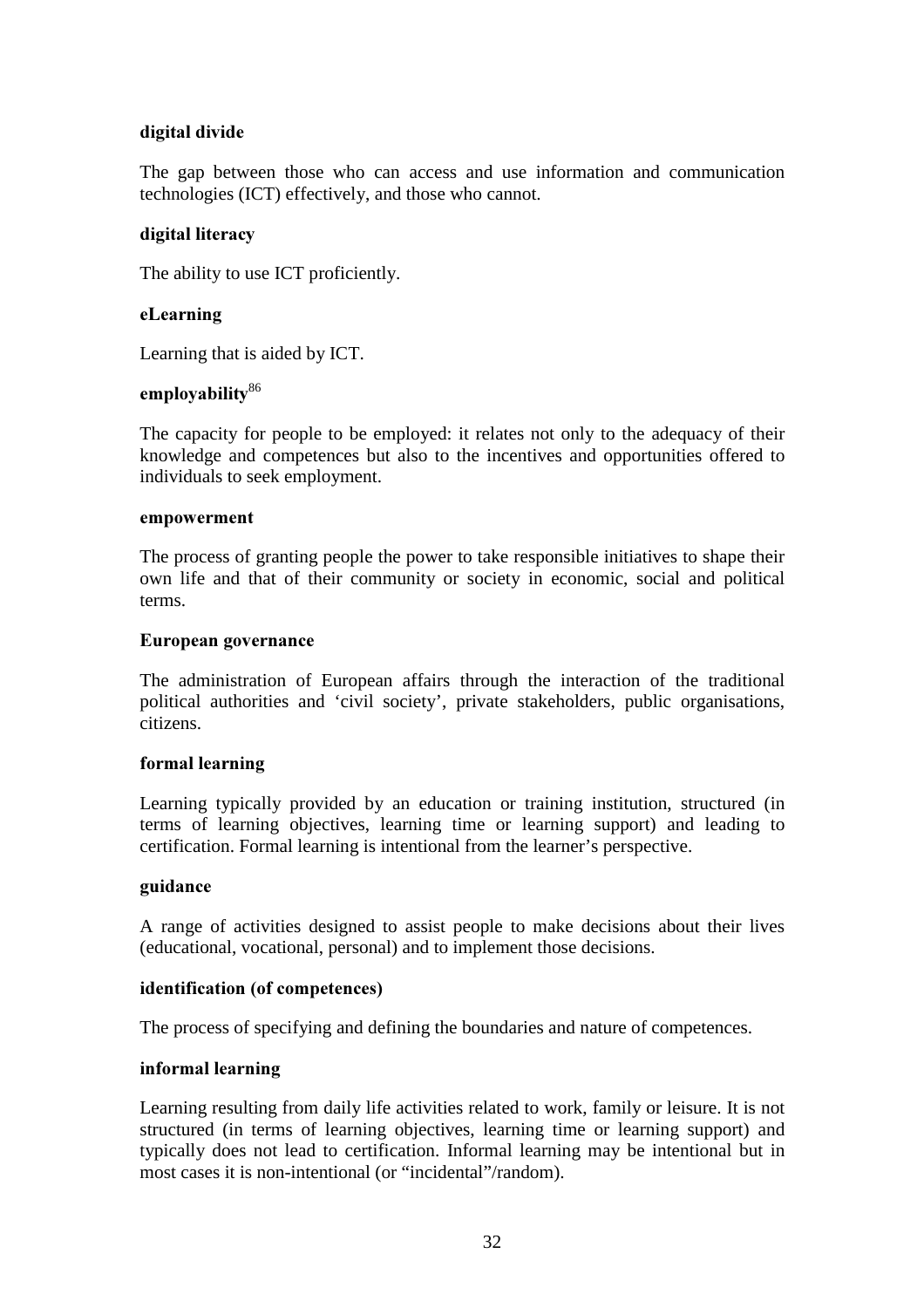## intergenerational learning

Learning that occurs through the transfer of experience, knowledge or competences from one generation to another.

## knowledge-based society (or knowledge society)

A society whose processes and practices are based on the production, distribution, and use of knowledge.

## learning community

A community that widely promotes a culture of learning by developing effective local partnerships between all sectors of the community and supports and motivates individuals and organisations to participate in learning.

#### learning facilitator

Anyone who facilitates the acquisition of knowledge and competences by establishing a favourable learning environment, including those exercising a teaching, training or guidance function. The facilitator orientates the learner by giving guidelines, feedback and advice throughout the learning process, in addition to assisting the development of knowledge and competences.

#### learning organisation

An organisation that encourages learning at all levels (individually and collectively) and continually transforms itself as a result.

#### learning region

A region in which all stakeholders collaborate to meet specific local learning needs and implement joint solutions to common problems.

#### lifelong learning

All learning activity undertaken throughout life, with the aim of improving knowledge, skills and competences within a personal, civic, social and/or employment-related perspective.

#### lifewide learning

All learning activity whether formal, non-formal or informal. Lifewide learning is one dimension of lifelong learning as defined in this Communication.

#### non-formal learning

Learning that is not provided by an education or training institution and typically does not lead to certification. It is, however, structured (in terms of learning objectives, learning time or learning support). Non-formal learning is intentional from the learner's perspective.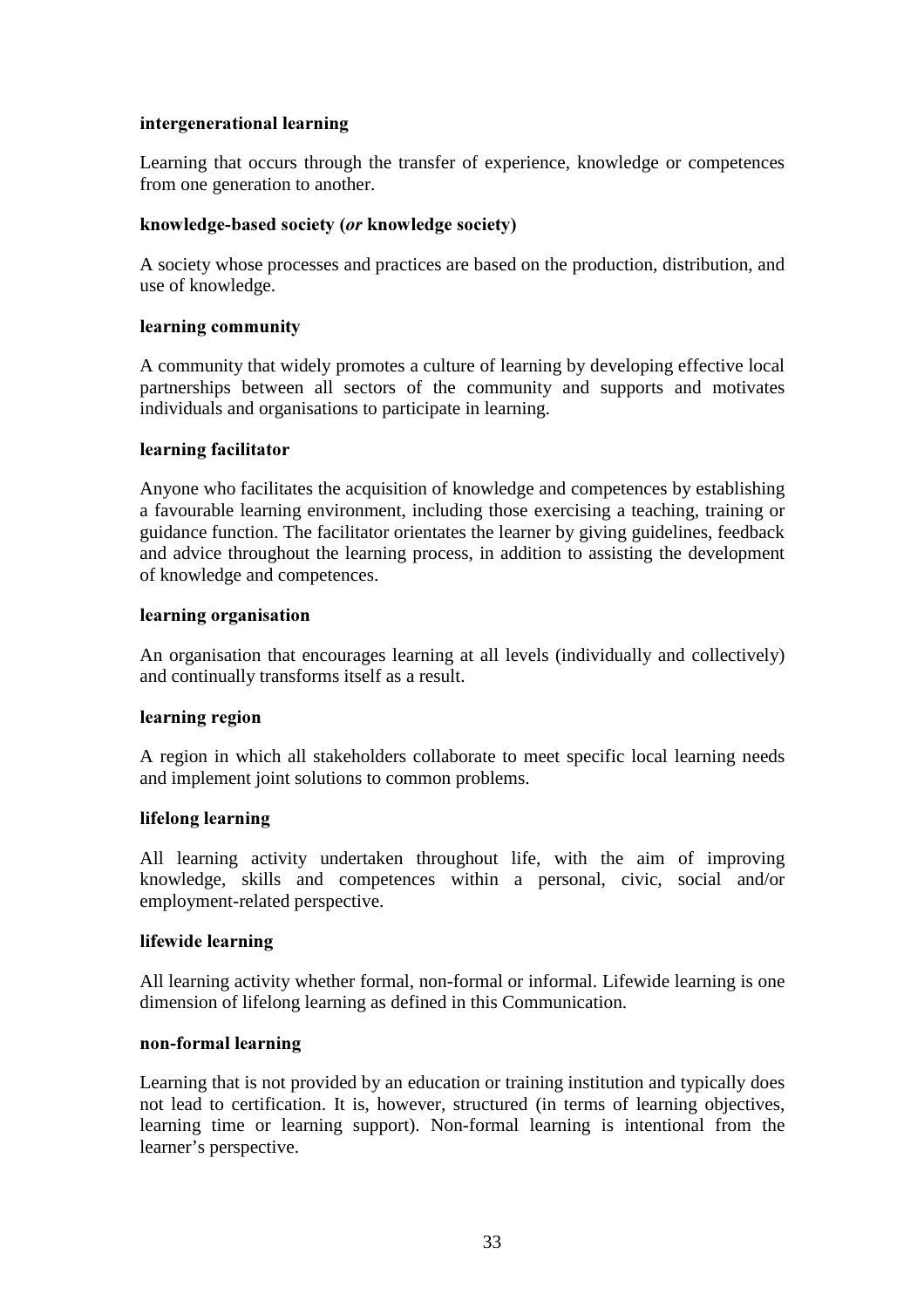#### recognition of competences

1) The overall process of granting official status to competences, (this is *formal recognition*), gained either

- formally (by awarding certificates) or

- in a non-formal or informal setting (by granting equivalence, credit units, validation of gained competences);

and/or

2) The acknowledgement of the value of competences by economic and social stakeholders (this is *social recognition*).

#### social inclusion

When people can participate fully in economic, social and civil life, when their access to income and other resources (personal, family, social and cultural) is sufficient to enable them to enjoy a standard of living and quality of life that is regarded as acceptable by the society in which they live and when they are able fully to access their fundamental rights.

#### valuing learning

The process of recognising participation in and outcomes of (formal, non-formal or informal) learning, so as to raise awareness of its intrinsic worth and to reward learning.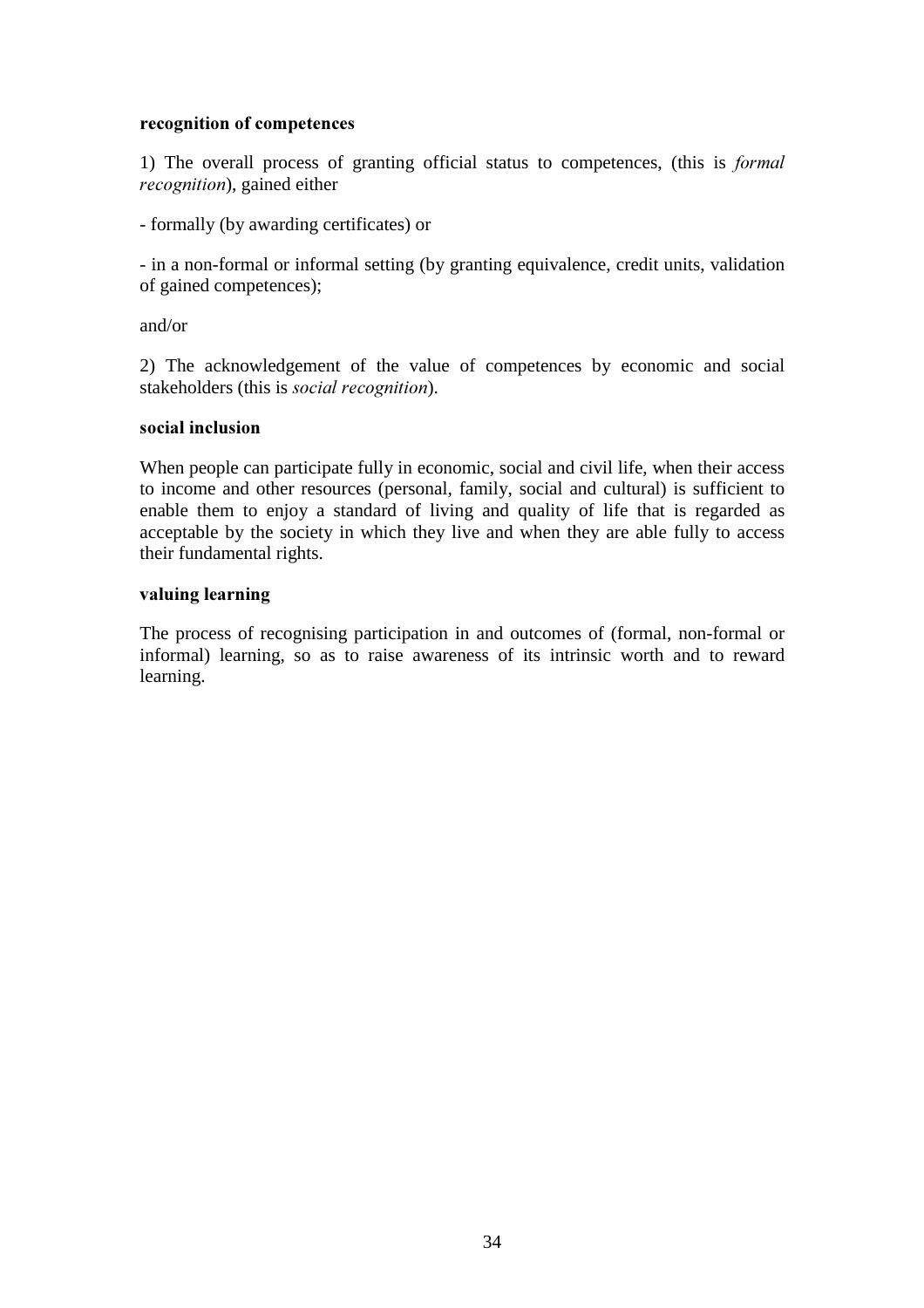<sup>1</sup> Source: Labour Force Survey (LFS) 2000

 $\overline{a}$ 

<sup>2</sup> "The well-being of nations: the role of human and social capital" (p. 33) Tom Healy, Sylvian Côté; OECD 2001.

<sup>3</sup> For most Member States, LFS participation refers to education and training participation by 25-64 year olds in the four weeks prior to the survey. For Portugal, France and the Netherlands, however, data are collected only if participation is on-going at the time of the survey.

<sup>4</sup> Source: OECD; direct and indirect expenditure on educational institutions from public and private sources, 1998

<sup>5</sup> Feira European Council conclusions para. 33

6 Council Conclusions of 20 December 1996 on a strategy for lifelong learning (97/C 7/02).

<sup>7</sup> Summary and analysis reports of the feedback from the Member States, EEA countries, candidate countries and civil society are available.

<sup>8</sup> Education Council Decision of 14 February 2001 based on a Commission proposal (COM(2001) 59 final). The Objectives Report was endorsed by the Stockholm European Council in March 2001.

<sup>9</sup> Communication from the Commission: Draft detailed work programme for the Follow-up of the Report on the Concrete Objectives of Education and Training Systems COM(2001) 501 final.

10 Stockholm European Council conclusions: para. 11.

<sup>11</sup> In accordance with the Amsterdam treaty, which introduced a new title on employment, this strategy is built on thematic priorities, grouped in four pillars and described in Employment Guidelines. Cf. Joint Employment Report 2001 COM(2001) 438 final. Employment Guidelines 2001: Official Journal of the European Communities 24.1.2001 L 22/18.

<sup>12</sup> The Nice European Council in December 2000 approved the European Social Agenda. Cf. Communication from the Commission to the Council, the European Parliament, the Economic and Social Committee and the Committee of the Regions COM(2000) 379 final.

<sup>13</sup> The Stockholm European Council in March 2001 endorsed the Commission's intention to create a high level Task Force on Skills and Mobility with a view to presenting an action plan to the Barcelona Spring Council in March 2002. Cf. Communication from the Commission to the Council: 'New European Labour Markets, Open to All, with Access for all' COM(2001)116 final.

<sup>14</sup> As part of the eEurope Action Plan, the eLearning initiative follows up the conclusions of the Lisbon European Council. Cf. Communication from the Commission: eLearning, designing tomorrow's education COM(2000) 318 final.

<sup>15</sup> See Communication from the Commission: Towards a European research area. COM(2000) 6 final; and Communication from the Commission: Mobility Strategy for the European Research Area, COM (2001) 331 final.

<sup>16</sup> The definition of lifelong learning used in the Memorandum was: *"all purposeful learning* activity, undertaken on an on-going basis with the aim of improving knowledge, skills and competence".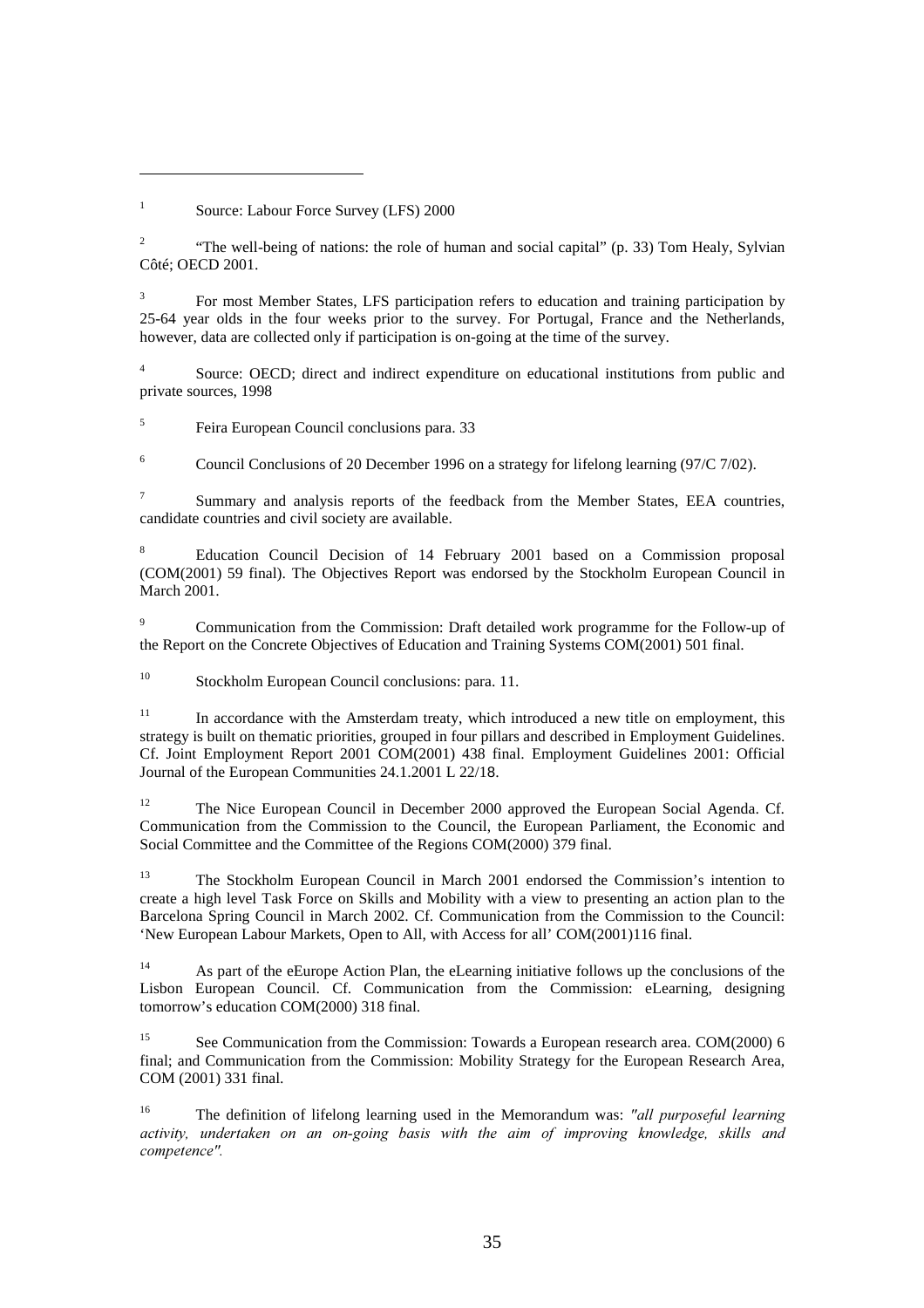<sup>17</sup> Cf. Glossary (Annex II)

 $\overline{a}$ 

<sup>18</sup> The OECD 2001 Education Policy Analysis also examined the distinguishing features of the lifelong learning approach.

<sup>19</sup> The Joint Employment Report 2001 indicates that such strategies are in place in some seven Member States. Joint Employment Report 2001 COM(2001) 438 final.

<sup>20</sup> Cf. Commission Green Paper "Promoting a European framework for Corporate Social Responsibility." COM(2001) 366 final.

<sup>21</sup> Cf. Objective 3.1 of the Follow-up to the Objectives Report: 'Strengthening Links with Working Life and Society at Large'.

<sup>22</sup> The term 'potential' learner is used to denote those who may not be actively engaged in learning, for example those for whom access is a problem e.g. disabled people, or people who may have become alienated from learning, e.g. older people. It may also refer to people who do not capitalise on informal learning, which takes place in everyday activity.

<sup>23</sup> See section 3.5.

<sup>24</sup> The term learning facilitator is used throughout the document to refer to teachers, trainers and others who help people learn in non-formal and informal environments.

<sup>25</sup> Cf. Objective 1.5 of the Follow-up to the Objectives Report: 'Making the Best Use of Resources'.

<sup>26</sup> Cf. Objective 2.1 of the Follow-up to the Objectives Report: 'Open Learning Environment'.

<sup>27</sup> See Communication from the Commission: 'Employment and social policies: a framework for investing in quality' COM(2001) 313 final.

<sup>28</sup> Cf. Objective 2.2 of the Follow-up to the Objectives Report: 'Making Learning More Attractive'.

<sup>29</sup> This approach is taken at European level – see the Joint Employment Report 2001.

<sup>30</sup> Cf. Objective 2.2 of the Follow-up to the Objectives Report: 'Making Learning More Attractive'.

 $31$  Recommendation of the European Parliament and of the Council (2001/613/EC).

 $32$  Work in this area will include the activities of the European Forum on the Transparency of Qualifications and the European Forum on the Quality of Vocational Training.

<sup>33</sup> The relevance of this priority for action with more specific regard to the new European labour markets will be outlined in the Commission's forthcoming Skills and Mobility Action Plan.

<sup>34</sup> National Academic Recognition and Information Centres

<sup>35</sup> National Resource Centres for Vocational Guidance

<sup>36</sup> The relevance of these priorities for action with more specific regard to the new European labour markets will be outlined in the Commission's forthcoming Skills and Mobility Action Plan.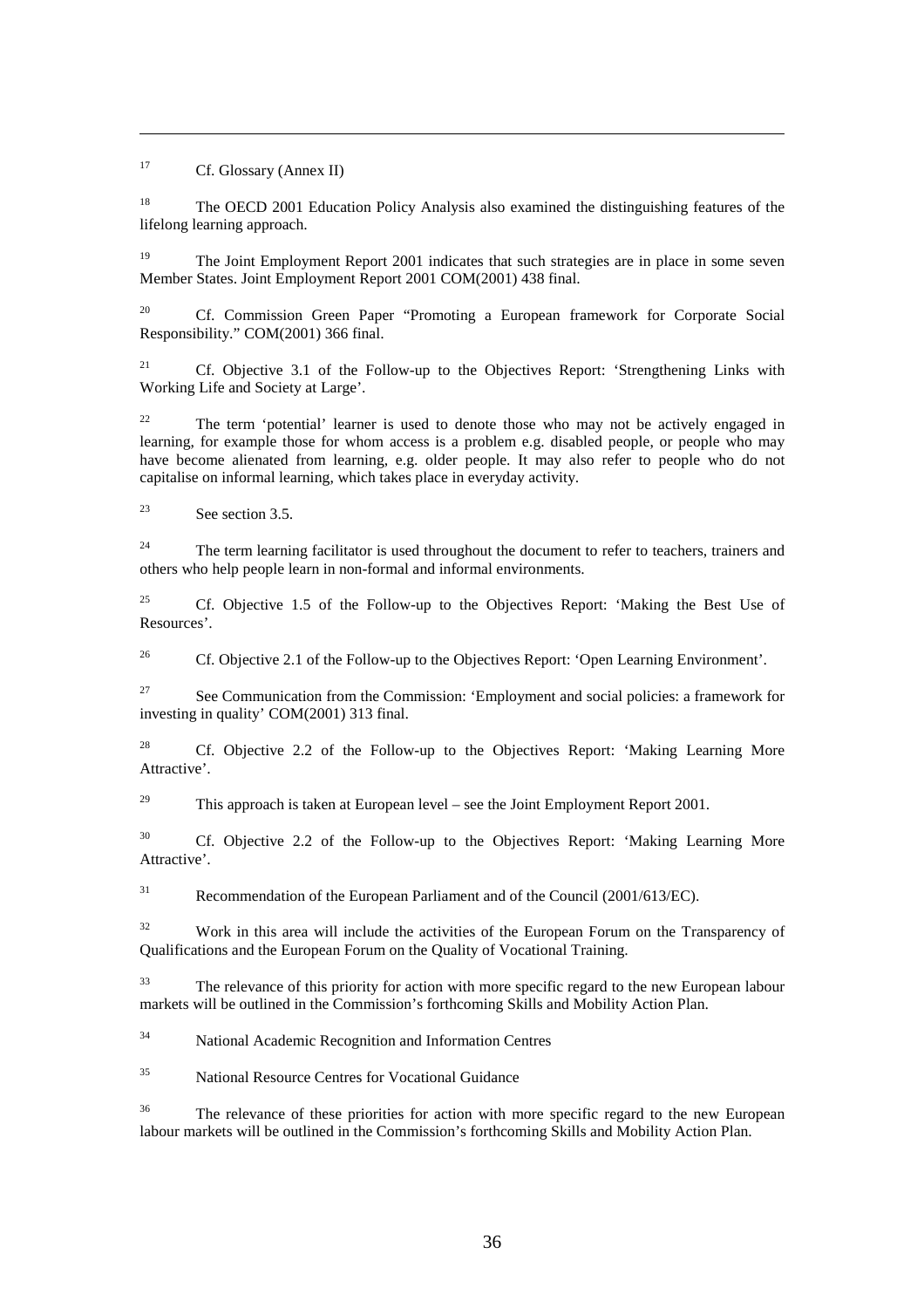<sup>37</sup> This will take account of experiences resulting from the 'Tuning' project (April 2001-June 2002) and the Joint Action project 'Construction of bridges between qualifications: a system of transfer and accumulation of training credits for lifelong learning' (November 2001-February 2003).

<sup>38</sup> The Commission is also creating a one stop information mobility site, which will serve as the access point to the portal on learning opportunities, as well as the EURES database and the proposed Internet portal on youth policy. The relevance of this priority for action with more specific regard to the new European labour markets will be outlined in the Commission's forthcoming Skills and Mobility Action Plan.

 $39$  The relevance of this priority for action with more specific regard to the new European labour markets will be outlined in the Commission's forthcoming Skills and Mobility Action Plan.

<sup>40</sup> Employment Guidelines 2001: Guideline 3.

 $\overline{a}$ 

 $41$  The "Innovation 2000 Initiative", implemented by the EIB after Lisbon through the setting-up of a dedicated lending programme of EUR 12-15 billion, should be a significant support to the implementation of lifelong learning.

<sup>42</sup> Lisbon European Council conclusions para. 26, and Employment Guidelines 2001, horizontal objective on lifelong learning.

<sup>43</sup> During the current programming period (2000-2006), the European Social Fund (ESF) will contribute at least EUR 12 billion towards the development of lifelong learning. In addition, the ESF Community Initiative EQUAL has lifelong learning as one of its eight thematic priorities, towards which Member States have allocated the second largest thematic budget.

<sup>44</sup> Employment Guidelines 2001: Guideline 13.

<sup>45</sup> E.g. Research undertaken in the Member States and by the OECD.

<sup>46</sup> COM(2001) 94 final. Proposal for a decision of the European Parliament and of the Council concerning the multiannual framework programme 2002-2006 of the European Community for research, technological development and demonstration activities aimed at contributing towards the creation of the European research area. Priority thematic area: 'Citizens and governance in the European knowledge-based society'. The results of research projects already financed by the Commission under the  $5<sup>th</sup>$  Framework Programme should be taken into account.

<sup>47</sup> Based on the Report by the Commission Task Force on Measuring Lifelong Learning, the Report on the Quality of School Education, the Progress Report by the Expert Group on Indicators on Quality of Lifelong Learning and the work done by the Forum on the Quality of Vocational Training.

<sup>48</sup> Lisbon European Council conclusions, para. 26; Employment Guidelines 2001; eLearning Action Plan COM(2001) 172 final, p. 11

<sup>49</sup> In the EU, out of a total of 112 million employed people, 74 million are in SMEs; of these, 38 million are in companies of less than 10 employees. Source: "Enterprises in Europe, 2001 edition, Eurostat"

<sup>50</sup> See the third action line of the Commission Communication "Helping SMEs to GoDigital" (COM(2001) 136 final).

<sup>51</sup> This follows up a request in the Lisbon European Council conclusions, para. 29.

<sup>52</sup> The Commission also established in September 2001 an ICT Skills Monitoring Group with representatives from Member States to analyse and monitor the demand for, and availability of, ICT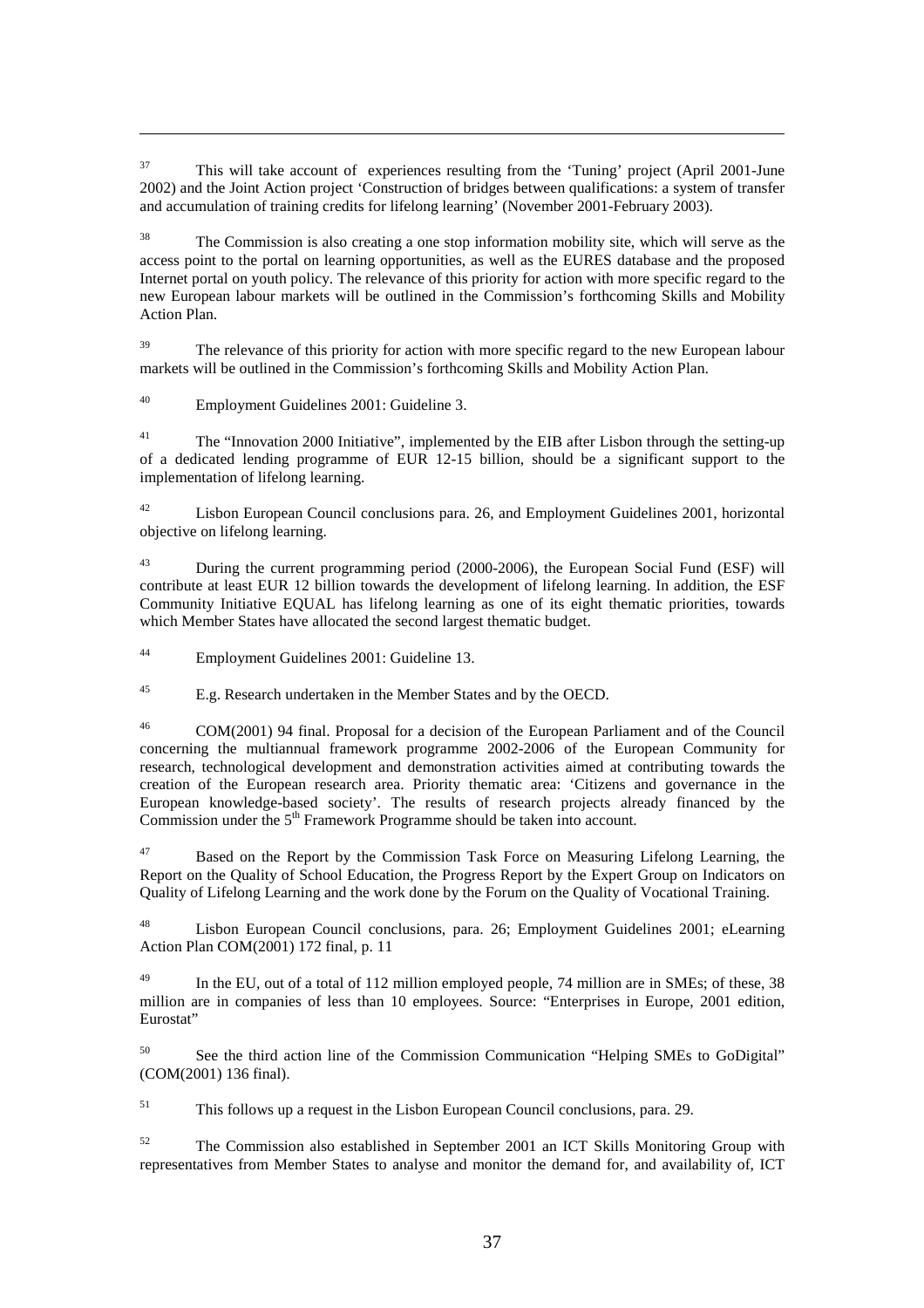skills, based on the requirements of industry. See http://europa.eu.int/comm/enterprise/policy/ictskills.htm.

<sup>53</sup> This priority corresponds exactly to one of the issues identified in the Follow-up to the Objectives Report under objective 1.2.

<sup>54</sup> Charter of Fundamental Rights of the European Union (2000/C 364/01)

<sup>55</sup> Employment Guidelines 2001; the ESDIS e-inclusion report; the Commission and Member States' High Level Group on the Employment and Social Dimension of the Information Society.

<sup>56</sup> Employment Guidelines 2001, Guidelines 3, 15; eEurope; eLearning initiative (2001/C 204/02) and the eLearning Action Plan COM(2001) 172 final

<sup>57</sup> The eLearning initiative (2001/C 204/02); the eLearning Action Plan COM(2001) 172 final.

<sup>58</sup> These issues will be addressed, at the European level, through the Follow-up to the Objectives Report. Under its Objective 1.5 "Making the best use of resources" one of the four main issues is defined as "Supporting quality evaluation and assurance systems using indicators and benchmarking" – building on results of the Bologna process and the Forum on the quality of vocational training.

 $59$  Part of the  $5<sup>th</sup>$  Research Framework Programme. Research Projects of the IST Programme address several issues in the field of lifelong learning, covering technologies, systems and services, infrastructures and applications for schools, universities, training settings and non-formal learning.

<sup>60</sup> The results of research projects already financed by the Commission under the  $5<sup>th</sup>$  Framework Programme should be taken into account.

<sup>61</sup> TEC Article 149 states that "the Community shall contribute to the development of quality education by encouraging cooperation between Member States and, if necessary, by supporting and supplementing their action while fully respecting the responsibility of the Member States for the content of teaching and the organisation of education systems...".

<sup>62</sup> See Treaty Article 150.

 $\overline{a}$ 

<sup>63</sup> See Treaty Article 125.

<sup>64</sup> A document giving examples of lifelong learning practice in various European countries, as well as further details on indicators for lifelong learning, is available (Commission services document "Lifelong learning practice and indicators").

<sup>65</sup> The implementation of the activities to be carried out at community level in the framework of lifelong learning will be financed through programmes and processes that are already proposed or adopted and therefore do not require additional resources (financial or human) at this stage.

<sup>66</sup> Research on education and training will be undertaken primarily under Priority 7 ('Citizens in an Evolving Knowledge Society'); access to education and training is also included in the research priorities under the sub-theme 'Knowledge-based European Society'.

<sup>67</sup> A document giving examples of lifelong learning practice in various European countries, as well as further details on indicators for lifelong learning, is available (Commission services document "Lifelong learning practice and indicators").

<sup>68</sup> Commission Communication on Structural Indicators, presenting 35 indicators as a basis for the Synthesis Report. COM (2001) 619. See also COM (2000) 594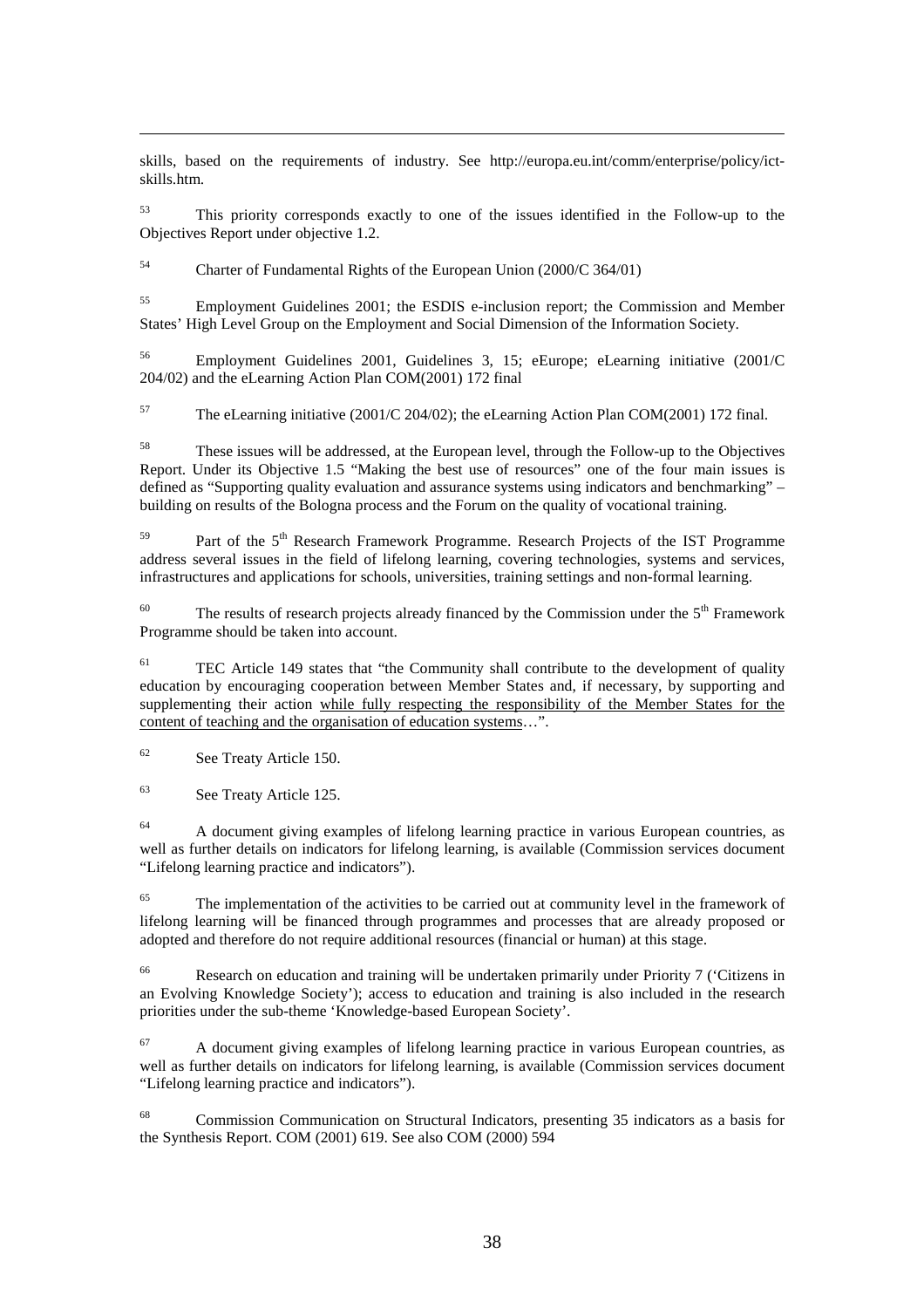<sup>69</sup> Public expenditure on education as a percentage of GDP, source: Unesco-OECD-Eurostat UOE; Percentage of population, aged 25-64, participation in education and training, source: Labour Force Survey (LFS); Share of the population aged 18-24 with only lower-secondary education and not in education or training, source: Labour Force Survey (LFS).

 $\overline{a}$ 

<sup>70</sup> Expenditure on education/training in enterprises as a percentage of labour costs, source Continuing vocational training survey (CVTS); household expenditure on education as a percentage of total expenditure, source Household Budget Survey (HBS); participation in education/training by field of study, source UOE and learning in enterprises by form of learning (CVTS); Average number of pupils per on-line computer in schools, source: Eurobarometer.

<sup>71</sup> eLearning, source the 2001 Communication on Structural Indicators COM (2001) 619: indicator in development.

 $72$  More technical details on lifelong learning indicators to be developed can be found in the Commission services document "Lifelong learning practice and indicators".

<sup>73</sup> The EMCO Indicators Group develops common indicators to monitor implementation of the Guidelines under the European Employment Strategy.

 $74$  The Social Protection Committee Indicators Subgroup is preparing a report for the European Council of Laeken with a list of commonly agreed indicators on social inclusion.

<sup>75</sup> COM(2001) 313 of 20.6.2001 "Employment and Social Policies: a framework for investing in quality"

<sup>76</sup> See the report of the Task Force and the proceedings of the Parma conference on measuring lifelong learning at

http://forum.europa.eu.int/Public/irc/dsis/ceies/library?l=/seminars/measuring\_lifelong&vm=detailed& sb=Title

<sup>77</sup> A report was presented to the conference in Riga on 28 and 29 June and will be published shortly.

 $78$  Key issues, which apply equally to both qualitative and quantitative indicators are: how people learn; fields of learning; motivation, obstacles and effectiveness. The three most important steps will be the preparation of the 2003 *ad-hoc* module on adult learning, the 2005 Adult Education Survey proposed by the Commission and a planned third survey of learning in enterprises (CVTS). The Commission will aim to harmonise several other surveys with a view to developing a coherent collection system.

<sup>79</sup> E.g. Research undertaken in the Member States and by the OECD.

<sup>80</sup> COM (2001) 94 final. Proposal for a decision of the European Parliament and of the Council concerning the multiannual framework programme 2002-2006 of the European Community for research, technological development and demonstration activities aimed at contributing towards the creation of the European research area. Priority thematic area: "Citizens and governance in the European knowledge-based society". The results of research projects already financed by the Commission under the  $5<sup>th</sup>$  Framework Programme should be taken into account.

<sup>81</sup> Part of the  $5<sup>th</sup>$  Research Framework Programme. Research Projects of the IST Programme address several issues in the field of lifelong learning, covering technologies, systems and services, infrastructures and applications for schools, universities, training settings and non-formal learning.

<sup>82</sup> The results of research projects already financed by the Commission under the  $5<sup>th</sup>$  Framework Programme should be taken into account.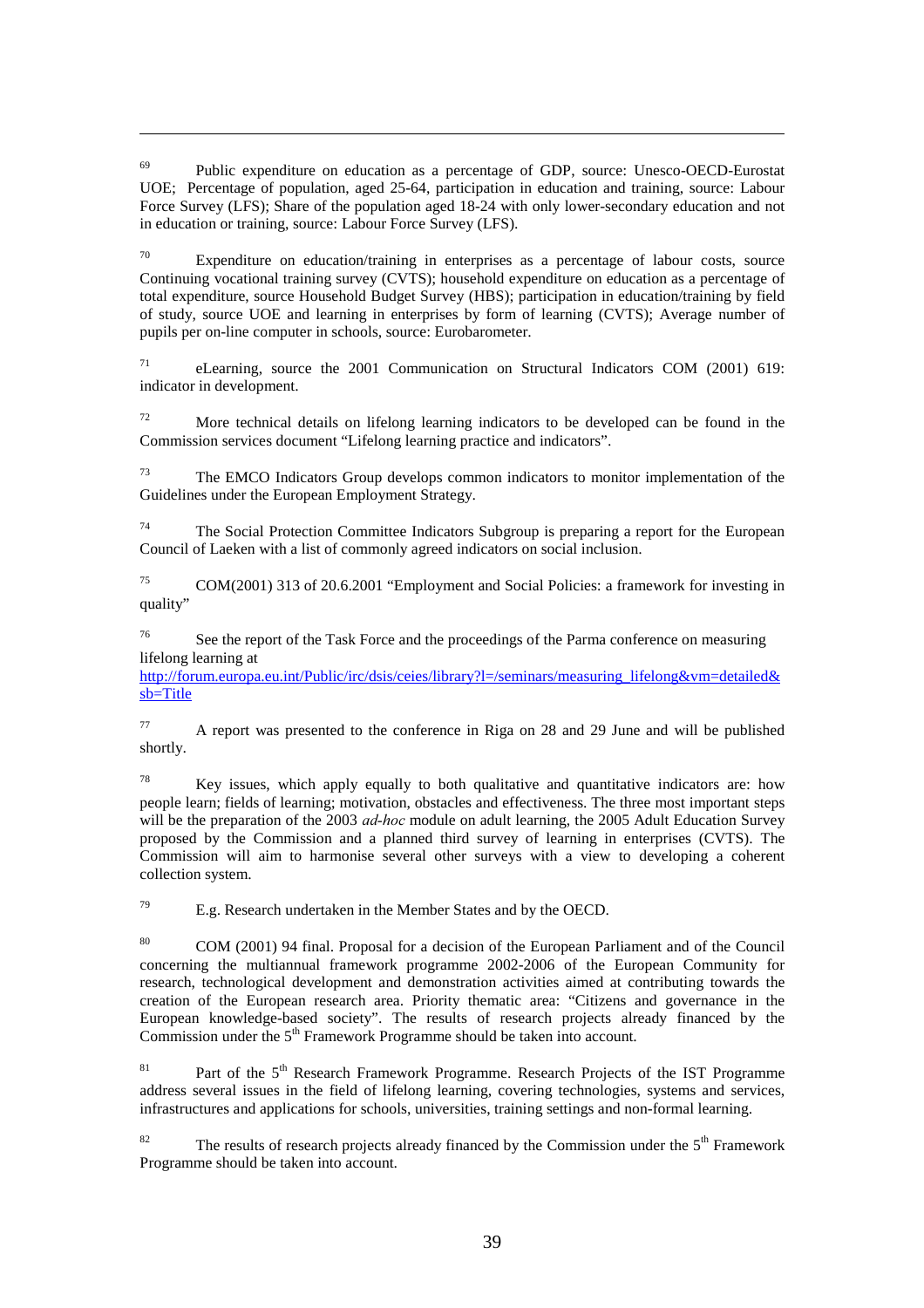<sup>83</sup> For example the study of barriers to the participation of adults in higher education, undertaken within the Research Framework Programme.

<sup>84</sup> See the Commission Communication endorsed by the Special Jobs Summit which launched the European Employment Strategy:

http://europa.eu.int/comm/employment\_social/elm/summit/en/papers/guide.htm

 $\overline{a}$ 

<sup>85</sup> See also the definition drawn up by ECOSOC in its Opinion of 22 September 1999 which will be used in forthcoming guidelines on consultation and dialogue with civil society (following up the European Governance White Paper): Official Journal of the European Communities (1999/C329/10)

<sup>86</sup> See the Commission Communication endorsed by the Special Jobs Summit which launched the European Employment Strategy:

http://europa.eu.int/comm/employment\_social/elm/summit/en/papers/guide.htm